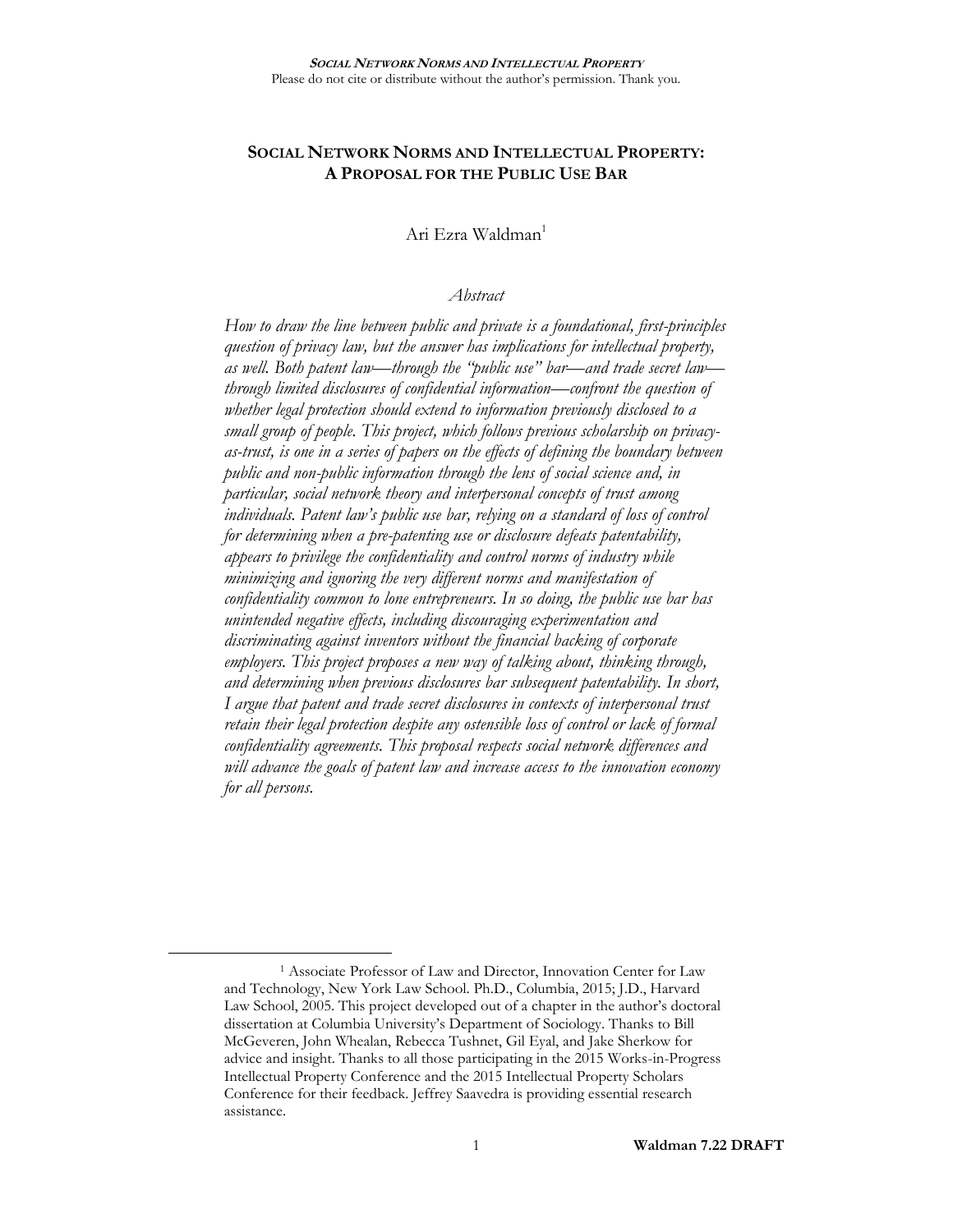### **Introduction**

 $\overline{a}$ 

A variety of claims depend on whether information previously disclosed to another is still legally protectable as private. For example, a victim of nonconsensual pornography, commonly known as "revenge porn," may sue for public disclosure of private facts. <sup>2</sup> But the success of her claim hinges on whether she retains a privacy interest in a "selfie" that she may have voluntarily texted to an ex-boyfriend.<sup>3</sup> A Fourth Amendment challenge to the admission of a defendant's cell site data at trial will generally fail because previous disclosure of that data to the phone company extinguishes the defendant's reasonable expectation privacy.<sup>4</sup> And, in certain cases, retention of attorney-client privilege after a disclosure to a third party depends on whether the third party was truly an unrelated member of the public or a close ally in litigation.<sup>5</sup>

<span id="page-1-0"></span>The boundary between public and private is a foundational question of privacy law. And, as such, it has engendered myriad answers from privacy scholars.<sup>6</sup> But the question of when information remains legally protectable despite previous disclosure is not the exclusive realm of those writing about privacy; intellectual property lawyers have an interest in this fight, as well. Section 102 of the Patent Act, as amended recently by the America Invents Act (AIA), states that an invention "in public use" or "disclose[d]" or "otherwise available to the public" for more than one year prior to filing an application for the patent will not be considered novel and, thus, not eligible for a patent.<sup>7</sup> And Section 1 of the Uniform Trade Secrets Act, codified as law in 47 states and the District of Columbia,

<sup>4</sup> *See, e.g.*, United States v. Davis, 785 F.3d 498 (11th Cir. 2015); In re Application of U.S. for Historical Cell Site Data, 724 F.3d 600, 602 (5th Cir. 2013).

<sup>5</sup> *See* United States v. Kovel, 296 F.2d 918, 921-2 (2d Cir. 1961) (recognizing that disclosure to a non-lawyer could still permit protection of the privilege in limited circumstances).

<sup>6</sup> Although the full breadth of the privacy literature in this area is too extensive to list here, several works collect and analyze the scholarship well. *See, e.g.*, Ari Ezra Waldman, *Privacy As Trust: Sharing Personal Information in a Networked World*, 69 U. MIAMI L. REV. 301, 307-337 (2015); Daniel J. Solove, *Conceptualizing Privacy*, 90 CAL. L. REV. 1087, 1099-1126 (2002); Julie Cohen, *Examined Lives: Information privacy and the Subject as Object*, 52 STAN. L. REV. 1373, *et seq.* (2000).

<span id="page-1-1"></span><sup>2</sup> *See* Danielle Keats Citron & Mary Anne Franks, *Criminalizing Revenge Porn*, 49 WAKE FOREST L. REV. 345, 357-59 (2014) (noting the possibility of nonconsensual pornography victims using the tort of public disclosure of private facts, but also highlighting the barriers to success for victims using tort law).

<sup>3</sup> *See* Mary Anne Franks, *Combatting Non-Consensual Pornography: A Working Paper* (2014), at http://papers.ssrn.com/sol3/papers.cfm?abstract\_id=2336537.

<sup>&</sup>lt;sup>7</sup> 35 U.S.C. § 102(a)(1). Fortunately, the current § 102(a) closely tracks the language of the pre-AIA § 102(b). Mark A. Lemley, *Does "Public Use" Mean the Same Thing It Did Last Year?*, 93 TEX. L. REV. \_\_ (manuscript at 9) (forthcoming 2015), available at http://papers.ssrn.com/abstract=2394153. Many patent scholars have also proposed new approaches to the public use bar. *See, e.g.*, Katherine White, *A General Rule of Law is Needed to Define Public Use in Patent Cases*, 88 KY. L.J. 423  $(2000).$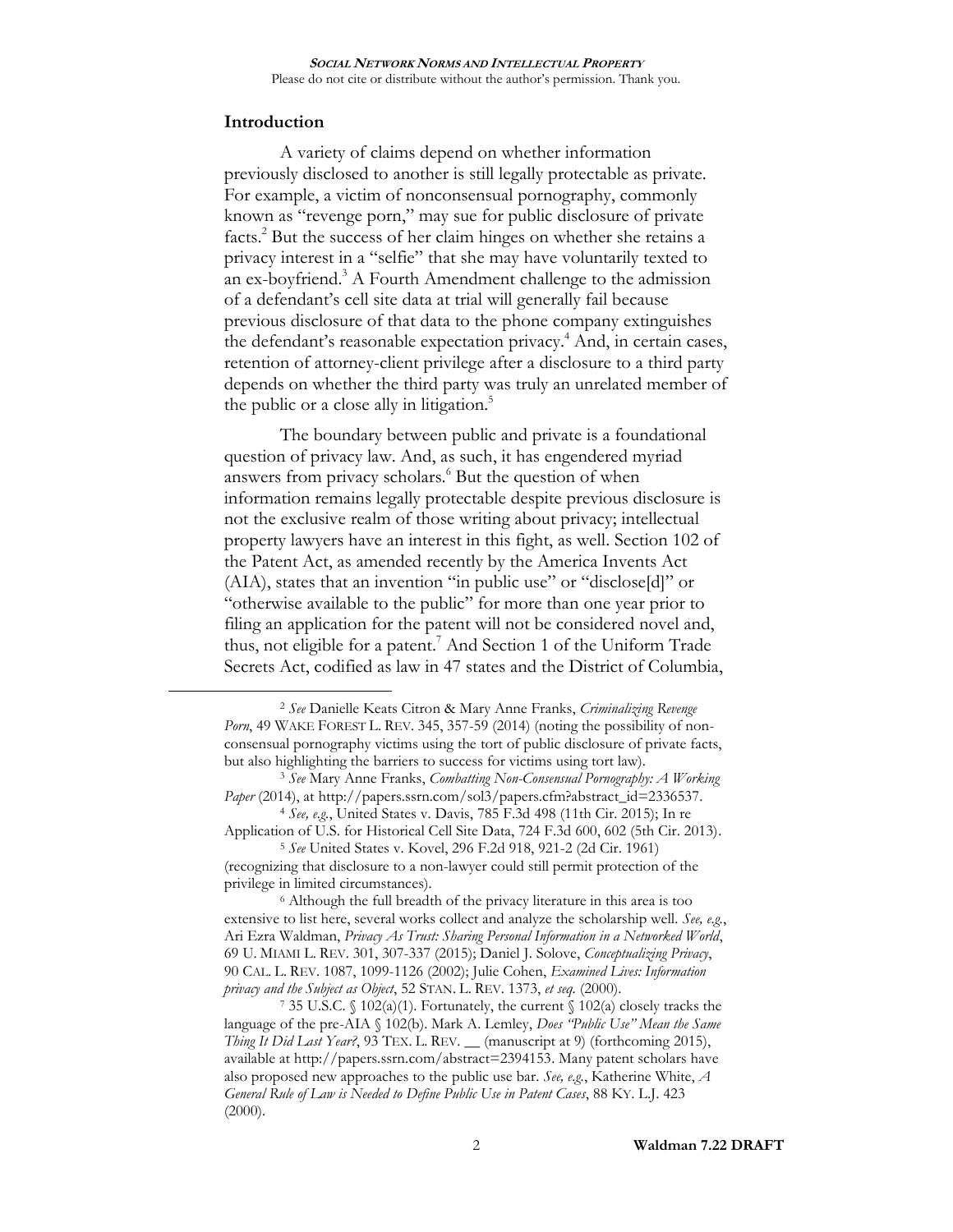requires trade secrets be "not generally known" and the subject of reasonable efforts to keep them secret.<sup>8</sup> What is a *public* use under the Patent Act and what is not *generally* known in trade secret law depends on drawing the line between public and private, and each regime draws the line differently. This Article bridges a gap between privacy and intellectual property scholarship and proposes a conceptual and practical framework for determining when a previously disclosed invention is still patentable. 9 In short, it depends on social network norms and relationships of trust: when the relationship between the parties is characterized by trust and expectations of confidentiality, information disclosed should remain protected.

Public use case law links publicness with the inventor's loss of control over her invention prior to patenting. <sup>10</sup> In this way, one of the dominant conventional theories of privacy<sup>11</sup>—privacy as the right to control what others know about you—is reflected in patent law's novelty jurisprudence. This theory is an affirmative right located within the individual that embraces principles of autonomy and choice. It separates the private and public worlds with retention and loss of control over information, respectively.

As a means of determining the extent of personal privacy rights, a doctrine based on control and secrecy is problematic. As Dan Solove has argued, its bright-line rule extinguishes our privacy interests when any third party knows something about us, an

<sup>8</sup> Uniform Trade Secrets Act (UTSA) § 1(4)(i)-(ii).

<sup>&</sup>lt;sup>9</sup> Notably, copyright litigation often requires courts to determine whether a given performance, transmission, distribution or display of a copyrighted work was "to the public." 17 U.S.C. § 106. *See, e.g.*, American Broadcasting Company v. Aereo, 134 S. Ct. 2498 (2014). But that determination raises different law and policy questions. Patent law's public use bar and trade secret's limited disclosure rules concern first-person disclosures that could limit future rights; they focus on occasions when the inventor demonstrates her device or when the owner of a trade secret divulges confidential information. Those scenarios are conceptually similar to when an individual discloses personal information to a small group, expecting it to remain within that network. On the other hand, public performance questions like those at issue in *Aereo* are neither based on actions of the copyright owner nor relevant to a potential future limitation on her rights. Therefore, the public versus private distinction in copyright law is omitted from this discussion.

<sup>10</sup> *See infra* note[s 21-](#page-6-0)[35](#page-8-0) and accompanying text.

<sup>11</sup> Privacy as control is a dominant theory in privacy scholarship. *See, e.g.*, Charles Fried, *Privacy*, 77 YALE L.J. 475, 484 (1968); Jean L. Cohen, *The Necessity of Privacy*, 68 SOC. RESEARCH 318, 319 (2001); JULIE INNESS, PRIVACY, INTIMACY, AND ISOLATION 56-57 (1992); ALAN F. WESTIN, PRIVACY AND FREEDOM 7 (1967). Elsewhere, I have argued that although conceptualizations of privacy vary wildly, the conventional wisdom is really two sides of the same coin. For some, the private world represents freedom *from* society; for others, privacy gives us the individual freedom *for* autonomous lives of free choice. All are based on the same respect for the individual as the locus of the privacy right, and all are burdened by limitations: some are overinclusive, while others are underinclusive; some are too elastic, while others are egregiously rigid. *See* Waldman, *supra note* [6,](#page-1-0) at 307-37.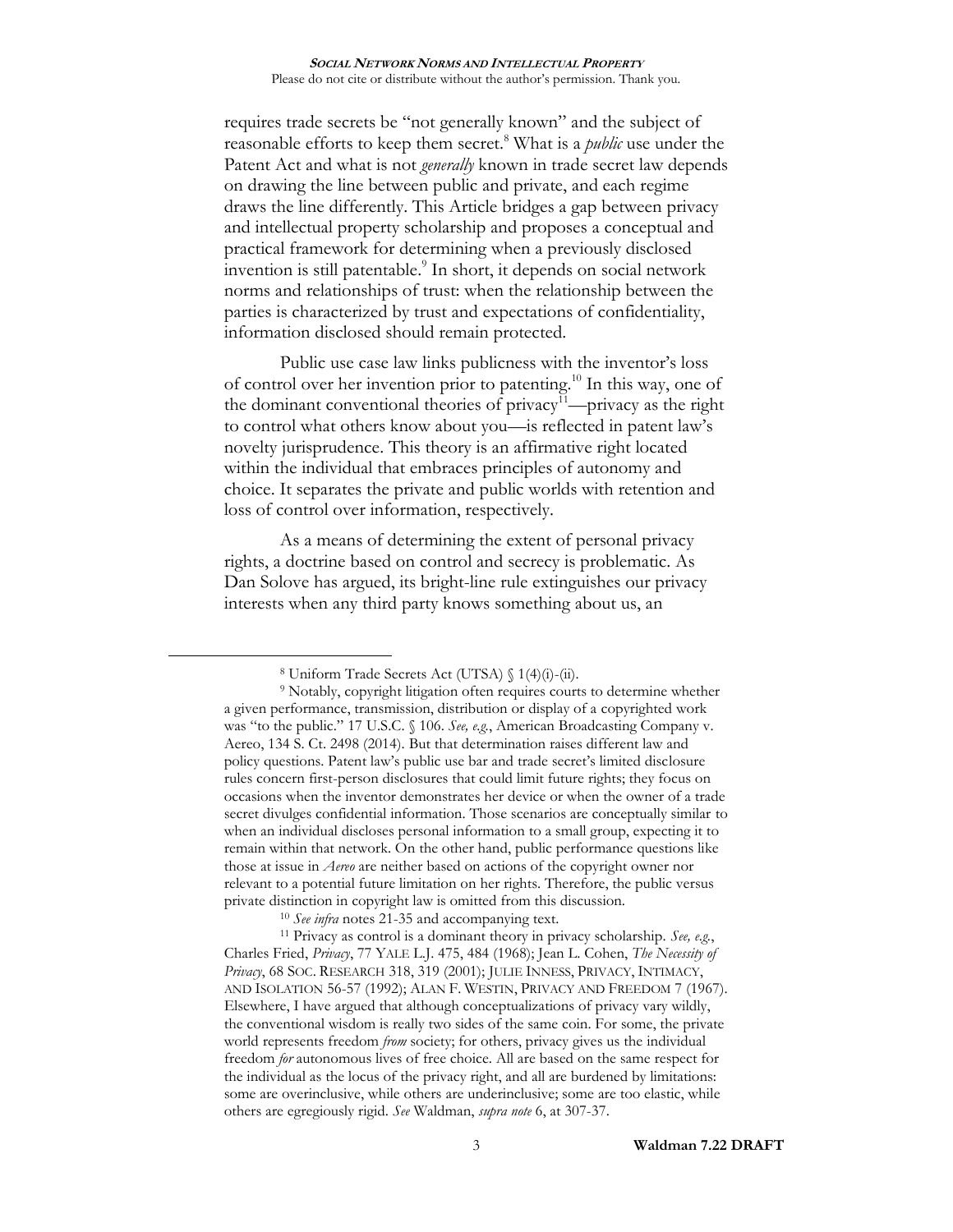<span id="page-3-0"></span>increasingly common phenomenon in a networked world.<sup>12</sup> In so doing, it allows others to encroach on spheres we would normally consider private.<sup>13</sup> Similarly, as a means of determining the difference between public and non-public uses and disclosures under the Patent Act, privacy as control discourages experimentation and innovation and frustrates the goals of patent law generally. As implemented, the standard is also discriminatory. It privileges wealthy and corporate inventors over other innovators by relying too heavily on executed confidentiality agreements and the confidentiality norms of corporate actors. As a result, by disrespecting how many entrepreneurs commonly interact with others, the public use bar entrenches wealthy interests and excludes other entrepreneurs from the innovation economy.

Relying on research into social networks and interpersonal trust, this Article proposes a new way of talking about, thinking through, and determining when previous disclosures bar subsequent patentability. I argue that disclosures in networks characterized by interpersonal trust retain their privacy interests despite any ostensible loss of control or lack of formal confidentiality agreements. I call this proposal "privacy as trust" and I apply it from the privacy context to the public use bar. Trust, defined as expectations of others' future behavior and incorporating the principles of social network theory, is the defining feature of social interaction. <sup>14</sup> It is arguably the catalyst for an individual's decision to disclose otherwise private information.<sup>15</sup> And because we share when we trust and because trust is a contextual social phenomenon, it makes intuitive sense to distinguish between public and private uses or disclosures along these lines using a totality of the circumstances test.

Applying privacy as trust to the public use context has several advantages: it is egalitarian, flexible, practical, and retains fidelity to the policy objectives of patent law. By respecting the confidentiality norms of different social groups, privacy as trust and its totality of the circumstances test would help rebalance public use jurisprudence among all types of inventors. It is also flexible enough to accommodate myriad different social contexts, many of which are characterized by such strong notions of confidentiality that formal

<sup>12</sup> Dan Solove has called this the "secrecy paradigm." DANIEL J. SOLOVE, THE DIGITAL PERSON: TECHNOLOGY AND PRIVACY IN THE INFORMATION AGE 42-47, 143-149 (hereafter, "DIGITAL PERSON") (2004).

<sup>13</sup> *Id*. at 42-43, 143.

<sup>14</sup> J. David Lewis & Andrew Weigert, *Trust as a Social Reality*, 63 SOC. FORCES, 967, 969 (1985).

<sup>15</sup> *See* Waldman, *supra* note [6,](#page-1-0) 342-51; Ari Ezra Waldman, *Data Report: Trust as a Factor in User Motivations to Share Personal Information on Facebook*, DATA PRIVACY PROJECT AT NEW YORK LAW SCHOOL (forthcoming 2015) (presenting quantitative data showing that trust is a key, statistically significant factor in individuals' decision to share personal information on Facebook).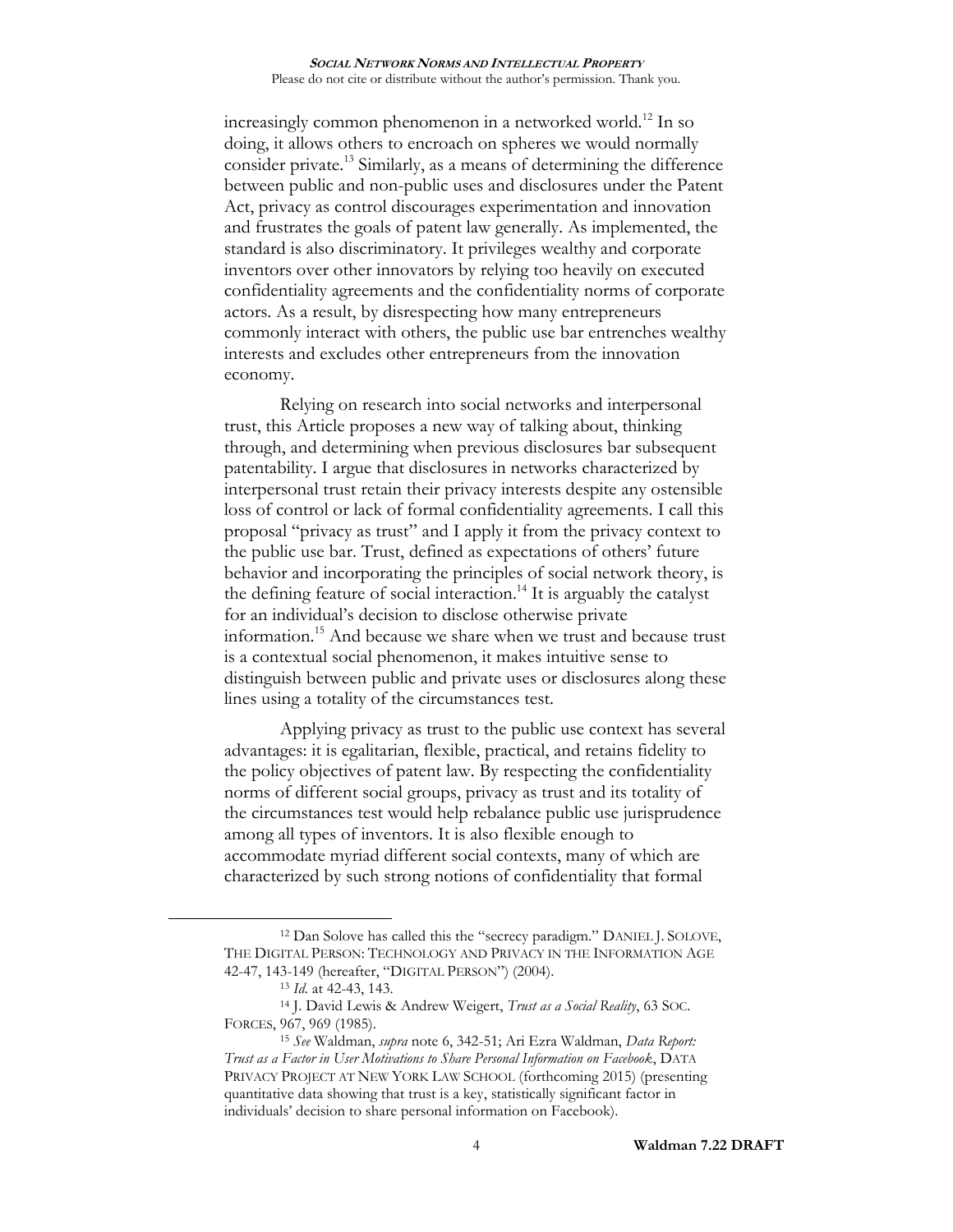agreements are unnecessary. The standard is also administrable on a case-by-case basis, offering clear opportunities for the admission of evidence of expectations of social network confidentiality alongside myriad other cues of non-public disclosure. And it will advance the policy goals of patent law by protecting inventors' rights, encouraging experimentation, and freeing up public information for future use.

What's more, this proposal is not as radical as it seems. Social network theory and trust are already at play throughout intellectual property law. We see respect for social networks in patent law's enablement requirement, which is defined relative to someone "of ordinary skill in the art" of the invention. Copyright law's originality requirement is genre-specific, recognizing that originality and creativity mean different things for different cultural artifacts. And trademark law accepts that two companies can use similar marks as long their products, marketing channels, and consumer markets remain in separate networks.

Beyond merely incorporating social network theory and recognizing a network-specific reality, trade secret law goes further; it gets us closer to a relationship-oriented, trust-based, network-specific disclosure analysis. Whereas patent law's public use bar determines publicness from the patentee's perspective, asking whether she retained or lost control of her invention, trade secret law shifts the analysis to the nature of the social relationship between the parties. It also takes into account the social context of the disclosure rather than rely almost exclusively on legal formalities. As Sharon Shandeen has shown, this doctrine of "relative secrecy" helps trade secret owners retain legal protection over their confidential business information after limited disclosures.<sup>16</sup> But although we can learn much from trade secrecy's respect for social networks, its lessons are still limited by near exclusive emphasis on corporate actors, norms, and power. Privacy as trust would expand the relationship model to respect the norms of confidentiality of different types of inventors.

This Article proceeds in three parts. Part I surveys and analyzes public use case law and makes two related arguments. First, that privacy as control has so far been the dominant standard for determining when pre-patenting disclosures implicate the "public use" bar. Second, as implemented, the standard discriminates against non-corporate entrepreneurs by privileging the confidentiality norms of corporate actors over the distinct norms and practices of other social networks. This section also criticizes the logical failure of a disclosure standard that ignores the relationships between the parties involved. To resolve that central failure, Part II proposes a new standard. Using social networks theory and social science evidence on

<sup>16</sup> Sharon Shandeen, *Relative Privacy: What Privacy Advocates Can Learn from Trade Secret Law*, 2006 MICH. ST. L. REV. 667, 696 (2006).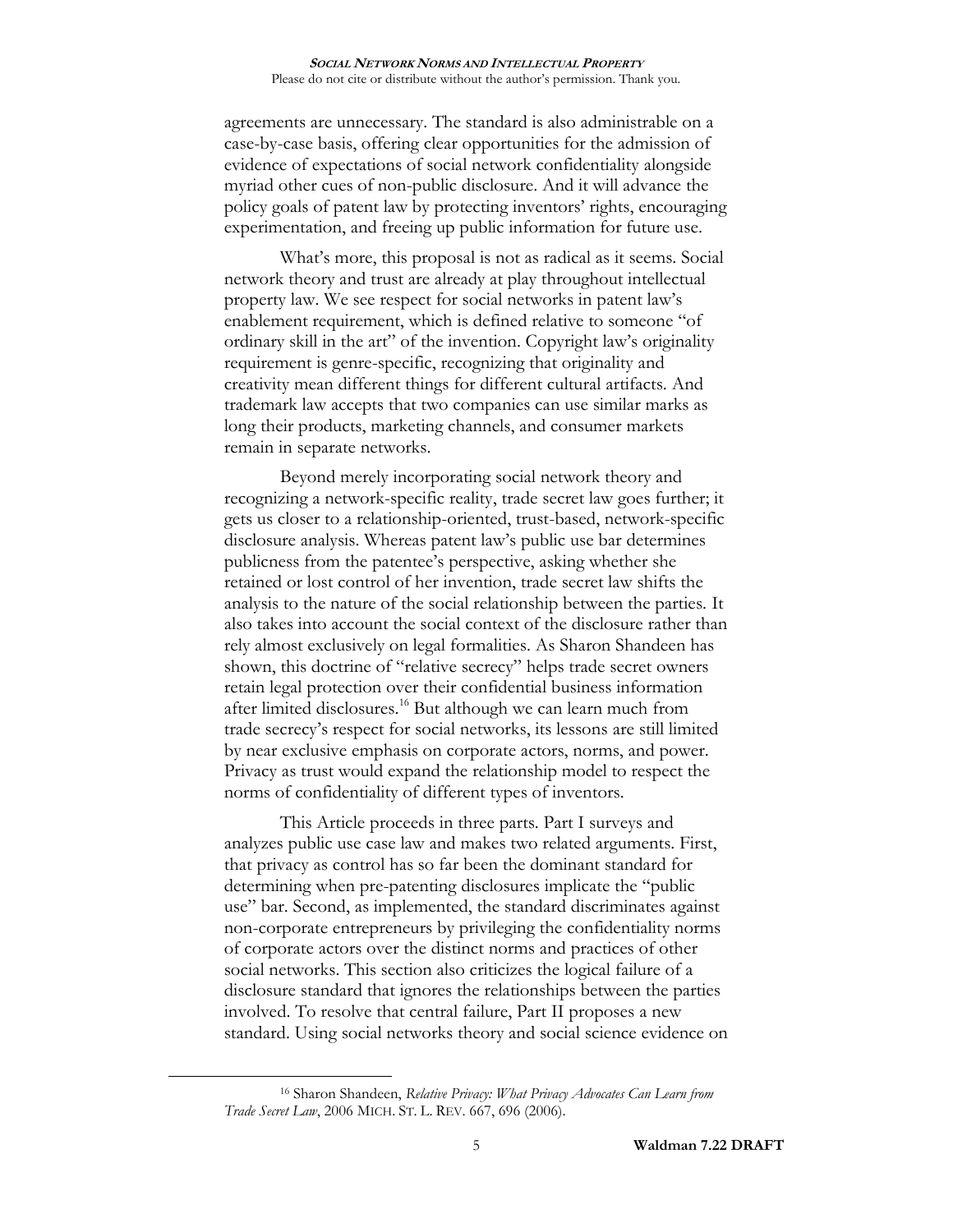information flow and interpersonal trust, this Article argues that privacy as trust is a fair and administrable way to draw the line between public and nonpublic disclosures. The doctrine holds that information disclosed in a context of trust, based on network-specific norms of confidentiality, custom, and the entirety of the social context of disclosure, are not public and, thus, still protectable as private. This section concludes by showing the advantages of this proposal. Part III returns to several of the public use cases discussed in Part I, and applies privacy as trust to these real contexts. Sometimes, though not always, results would change under the new standard; in all cases, privacy as trust is fair, egalitarian, and loyal to the goals of patent law. I respond to several anticipated objections and conclude with recommendations for future research.

## **I. Patent Law's Denial of Social Relationships**

To get a patent, your invention must be novel. To be novel, it cannot have been in public use, disclosed, or otherwise available to the public more than one year prior to patenting.<sup>17</sup> If, as several leading patent scholars have argued,<sup>18</sup> the recent America Invents Act amendments do not change the meaning of the novelty requirement, patent law's publicity triggers will continue to be based on either a secrecy paradigm<sup>19</sup> or, in the case of the public use bar, on the extent to which an inventor retains control over her invention during prepatent use. The purposes of the public use bar are noble ones: to incentivize prompt disclosure, discourage inventors from commercializing their products while keeping prior art out of the public domain, and to give inventors a reasonable amount of time to determine the market for their products.<sup>20</sup>

 $\overline{a}$ 

<sup>19</sup> SOLOVE, DIGITAL PERSON, *supra* note [12,](#page-3-0) at 42-47 (introducing, describing, and ultimately critiquing the "secrecy paradigm" in privacy jurisprudence). The "secrecy paradigm" is evident in the Federal Circuit's interpretation of Section 102(a) of the Patent Act of 1952 in that anything not secret is public. As the court stated recently in *In re Enhanced Security Research, LLC*, 739 F.3d 1347 (Fed. Cir. 2014), § 102 has always been interpreted "broadly." *Id*. at 1354. "[E]ven relatively obscure documents," like a single copy of a graduate thesis buried in a German university library, "qualify as prior art so long as the public has a means of accessing them." *Id*. (citing In re Hall, 781 F.2d 897, 899, 900 (Fed. Cir. 1986)). The Federal Circuit made a similar conclusion in *W.L. Gore & Assocs., Inc. v. Garlock*, 721 F.2d 1540 (Fed. Cir. 1983), where it found that process for rapidly stretching TEFLON without it breaking was publicly used even though it was only used inside Gore's shop. *Id*. at 1549. And, of course, the famous and oft-cited *Egbert v. Lipmann*, 104 U.S. 333 (1881), which held that a woman was publicly using a corset invented by her fiancé even though she was wearing the only prototype under her clothes, is a paradigmatic example of the secrecy paradigm, as well.

<sup>20</sup> Tone Bros. v. Sysco Corp., 28 F.3d 1192, 1198 (Fed. Cir. 1994). *See also e.g.*, Nancy S. Paik, *Implied Professional Obligation of Confidentiality Sufficient To Overcome Public Use Defense to a Claim of Patent Infringement?* Bernhardt v. Collezione*—The* 

<sup>17</sup> 35 U.S.C. § 102(a).

<sup>18</sup> *See* Lemley, *supra* note [7;](#page-1-1) Robert P. Merges, *Priority and Novelty Under the AIA*, 27 BERKELEY TECH. L.J. 1023 (2012).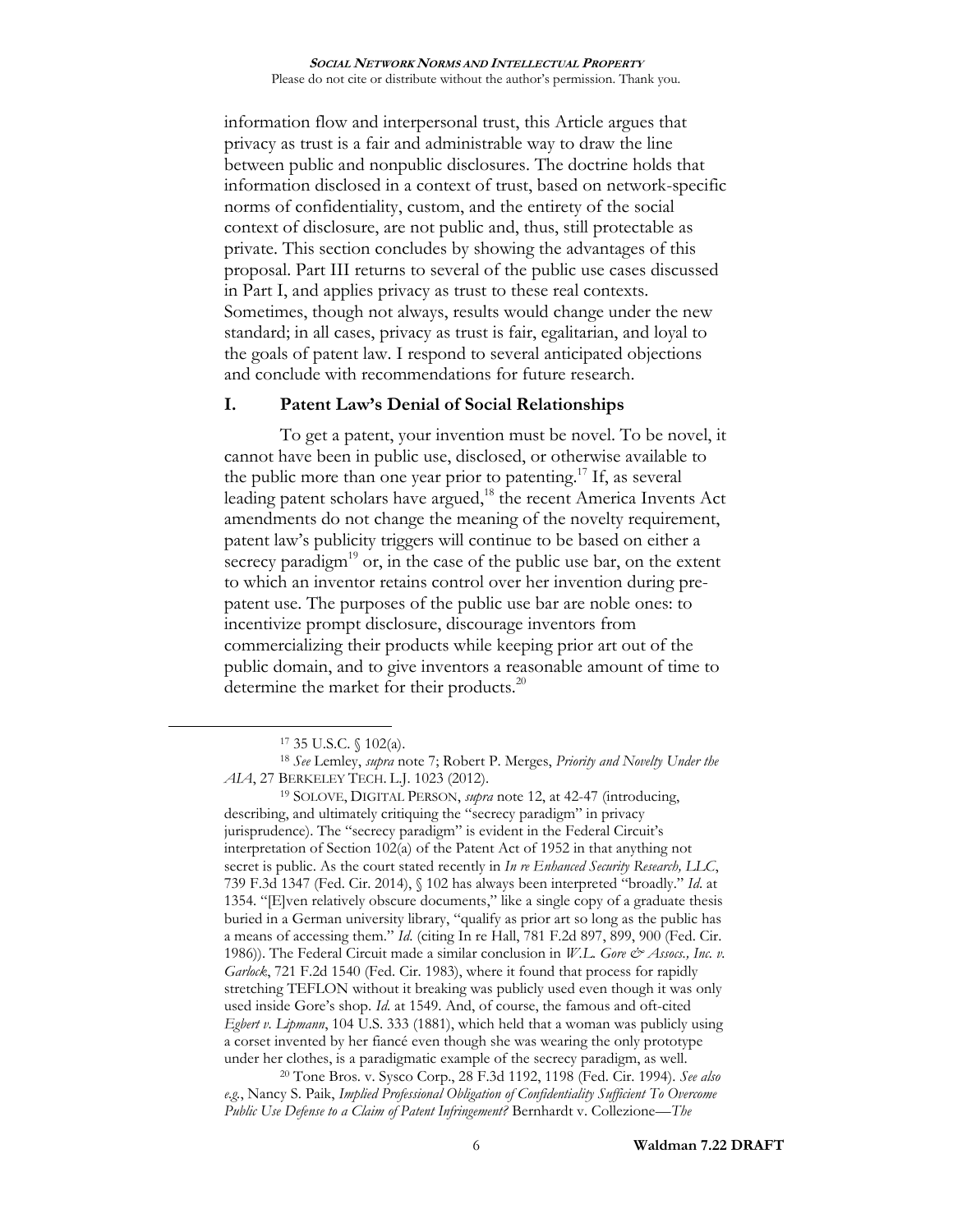In practice, however, the public use rule—that retention of control, based ostensibly on a totality of the circumstances test, is incompatible with public use—generally overemphasizes the importance of formal confidentiality agreements and commonly ignores the confidentiality norms inherent in non-corporate and noncontractual social relationships. As such, the public use bar privileges corporate, wealthy, and established inventors for whom contracts and nondisclosure agreements come easily. And it makes it difficult for other types of entrepreneurs to test and market their inventions. In this section, I summarize the law of public use, show how similar it is to one of the dominant theories of privacy, and then illustrate its uneven application using a series of illustrative public use case studies. I conclude with a short discussion of how current application of the public use bar tends to institutionalize corporate privilege and limits entrepreneurs' access to the innovation economy.

## **A. The Public Use Bar and Privacy as Control**

<span id="page-6-0"></span>Federal Circuit case law states that lack of control is the shibboleth of public use: a public use occurs when an inventor allows others to use her invention without retaining control over the device.<sup>21</sup> In a nod to the connection between public use and privacy, the Federal Circuit has noted that control depends on whether the inventor retained a "legitimate expectation of privacy and of confidentiality." <sup>22</sup> Like privacy questions, then, public use claims require judges to determine when an expectation of privacy exists. And like an individual's expectations of privacy, whether an inventor retained control over her invention is supposed to be based on a variety of non-determinative factors. In the public use context, those factors include: the nature of the activity that the inventor engaged in in public, the public's access to and knowledge of the use, whether the inventor imposed confidentiality obligations on those present,<sup>23</sup> and evidence of experimentation.<sup>24</sup> The one factor—the presence of confidentiality or secrecy obligations—ostensibly focused on the relationship between the inventor and the public is supposed to be

*Federal Circuit Court of Appeals' Surprising Recent Announcement on the Public Use Bar*, 4 CHI.-KENT J. INTELL. PROP. 332, 333-34 (2005).

<sup>21</sup> Moleculon Research Corp. v. CBS, Inc., 793 F.2d 1261, 1266 (Fed. Cir. 1986) (nonpublic use because the inventor had at all times "retained control" over the device during pre-patenting demonstrations).

<sup>22</sup> Dey, L.P. v. Sunovision Pharm., Inc., 715 F.3d 1351, 1356 (Fed. Cir. 2013) (citing Netscape Commn's Corp. v. Konrad, 295 F.3d 1315, 1321 (Fed. Cir. 2002)).

<sup>23</sup> Bernhardt, L.L.C. v. Collezione Europa USA, Inc., 386 F.3d 1371, 1379 (Fed. Cir. 2004).

<sup>24</sup> Atlanta Attachment Co. v. Leggett & Platt, Inc., 516 F.3d 1361, 1368-69 (Fed. Cir. 2008) (Prost, J., concurring).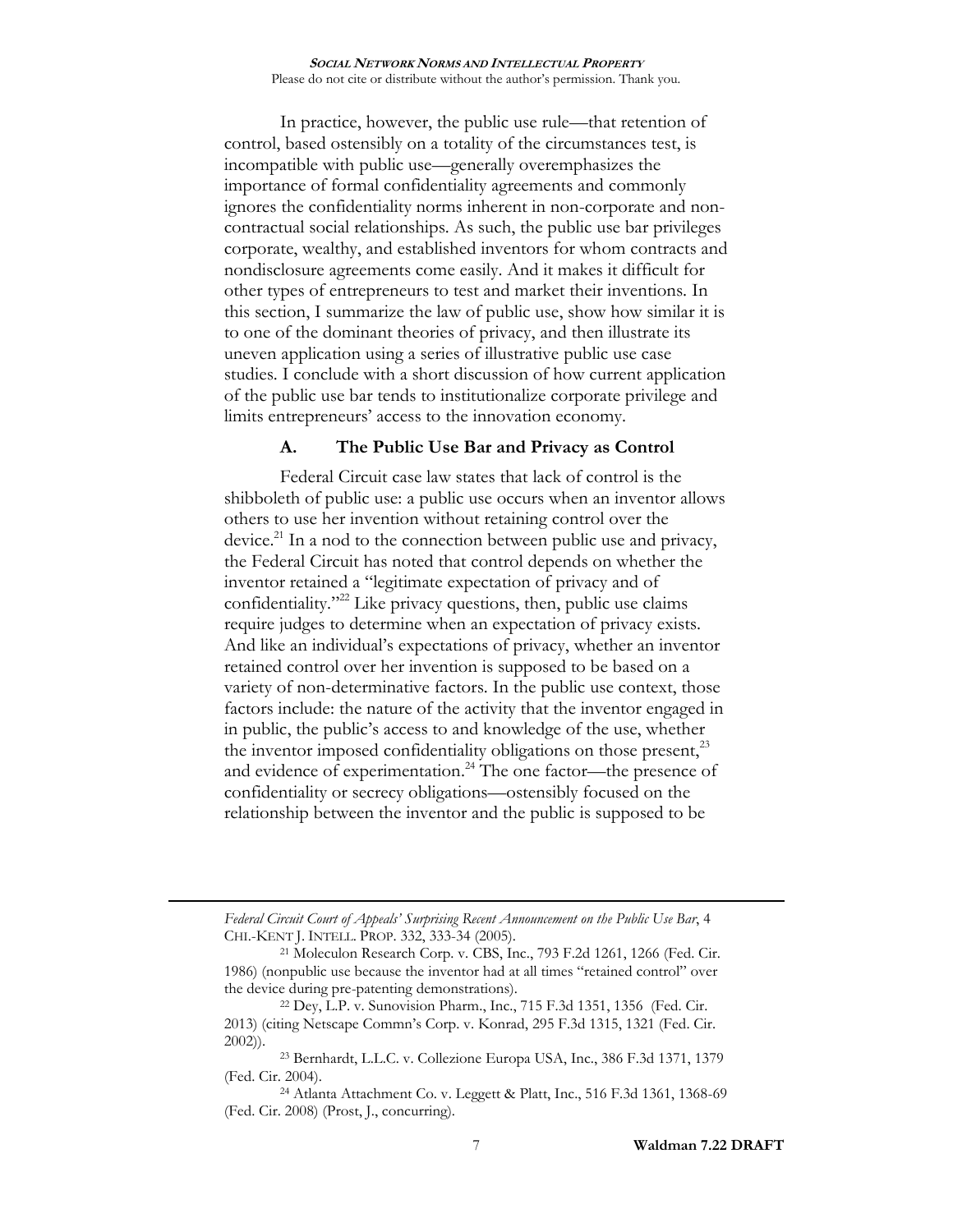flexible: a formal nondisclosure agreement is not required.<sup>25</sup> As we shall see, that flexibility is unevenly applied.

Experimental use, which is supposed to negate a finding of public use, is also determined via the totality of the circumstances: "the number of prototypes and duration of testing, whether records or progress reports were made concerning the testing, the existence of a secrecy agreement between the patentee and the party performing the testing, whether the patentee received compensation for the use of the invention, and the extent of control the inventor maintained over the testing."<sup>26</sup> That the multifactor tests overlap is telling. Public use is most appropriately determined in context on a case-by-case basis because each disclosure occurs in a unique set of circumstances.

<span id="page-7-0"></span>But at the core of public use law is the control the inventor retains over her invention. And an inventor's choice to give up control is the salient factor in nudging a court toward a finding of public use. The Supreme Court made this clear in 1877. In *City of Elizabeth v. American Nicholson Pavement Co.*, <sup>27</sup> the Court stated that as long as an inventor "does not voluntarily allow others to make [the invention] and use it, and so long as it is not on sale for general use, he keeps the invention under his own control, and does not lose his title to a patent."<sup>28</sup> This cause-and-effect relationship between voluntarily disclosure and erosion of control is the hallmark of modern public use law, as well.<sup>29</sup>

In *Lough v. Brunswick, Corp.*, <sup>30</sup> for example, the Federal Circuit invalidated a patent for boat motor seals because the inventor gave away his invention, installed it on another's boat, and failed to keep track of the test boat's operation with the installed prototype.<sup>31</sup> In Beachcombers International, Inc. v. WildeWood Creative Products,<sup>32</sup> a designer lost her patent for a new kaleidoscope because she chose to demonstrate the invention for party guests and allowed them to handle and use it.<sup>33</sup> And in *Baxter International v. Cobe Laboratories*,<sup>34</sup> an inventor lost control of his invention (and thus lost his patent) not

<sup>25</sup> Moleculon Research Corp. v. CBS, Inc., 793 F.2d 1261, 1266 (Fed. Cir. 1986).

<sup>26</sup> Lough v. Brunswick Corp., 86 F.3d 1113, 1120 (Fed. Cir. 1996) (*citing* TP Labs. v. Professional Positioners, Inc., 724 F.2d 965, 971-72 (1984)).

<sup>27</sup> 97 U.S. 126 (1877).

<sup>28</sup> *Id*. at 135.

<sup>29</sup> *Elizabeth* has been cited in 423 subsequent cases for the proposition that an inventor's voluntary giving up of her device constitutes a loss of control for the purposes of a public use finding. Though technically an experimental use case, *Elizabeth*'s rule has been applied to public use, generally.

<sup>30</sup> 86 F.3d 1113 (Fed. Cir. 1996).

<sup>31</sup> *Id*. at 1121.

<sup>32</sup> 31 F.3d 1154 (Fed. Cir. 1994).

<sup>33</sup> *Id*. at 1159-60.

<sup>34</sup> 793 F.2d 1261 (Fed. Cir. 1986).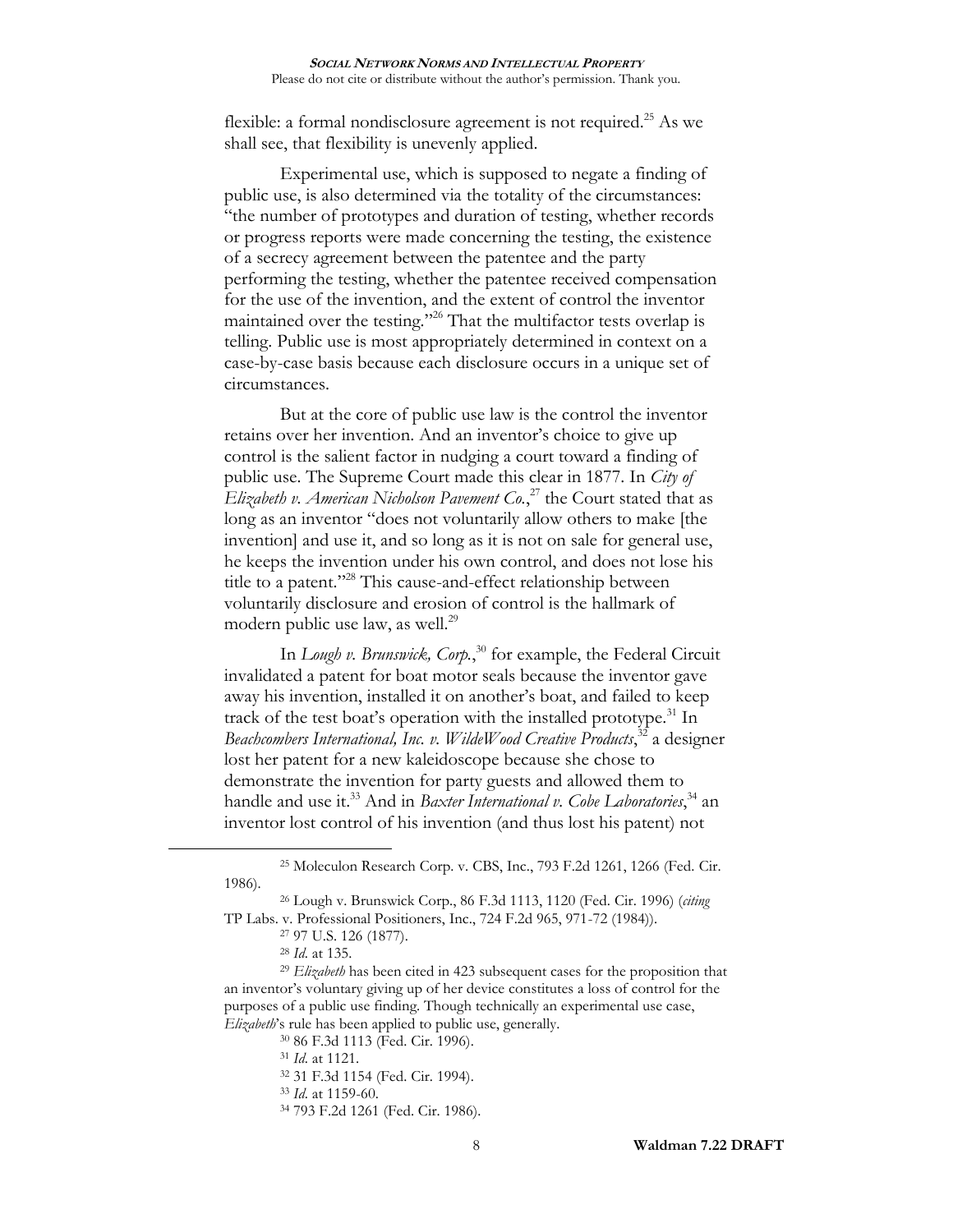<span id="page-8-0"></span>only because he demonstrated his new centrifuge for others, but also because he allowed a free flow of bodies through his lab that housed the device. <sup>35</sup> In these and many other cases, the Federal Circuit took away patents because inventors had voluntarily given over their inventions to others and, in so doing, made the decision to give up control over their devices.

In this way, patent law's public use bar reflects one of the dominant conceptualizations of privacy: privacy as choice and control. This is the theory that a right to privacy means having the right to control personal information and the freedom to decide to share it with some and not others. This paradigm is pervasive, evident in leading works of privacy scholarship and a multitude of privacy cases. And the language scholars and judges use to describe privacy is reminiscent of the Federal Circuit's discussion of public use and control.

Privacy as control scholars could just as easily be speaking about individuals concerned about their privacy as inventors disclosing their devices. For instance, Jean Cohen has argued that privacy is the right "to choose whether, when, and with whom" to share intimate information.<sup>36</sup> Alan Westin suggests that privacy "is the claim of individuals, groups, or institutions to determine for themselves when, how, and to what extent information about them is communicated to others."<sup>37</sup> It is, to Julie Inness, the idea that an individual has "control over a realm of intimacy"<sup>38</sup> and, to Jonathan Zittrain, control over our information, in general.<sup>39</sup> For the philosopher Steve Matthews, exercising privacy is making the choice to "control" and "manage" the boundary between ourselves and others.<sup>40</sup> The common denominator in all these descriptions is free choice and control, and it is the same dynamic at play in cases like *Elizabeth*, *Lough*, *Beachcombers*, and *Baxter*.

Privacy as control is also evident in the current interpretation of the tort of public disclosure of private facts.<sup>41</sup> Here, too, the comparison to public use analysis is striking. Although the tort's often uneven application has spawned much debate and

<sup>35</sup> *Id*. at 1058-59.

<sup>36</sup> Jean L. Cohen, *The Necessity of Privacy*, 68 SOC. RES. 318, 319 (2001)

<sup>37</sup> ALAN F. WESTIN, PRIVACY AND FREEDOM 7 (1967).

<sup>38</sup> JULIE C. INNESS, PRIVACY, INTIMACY, AND ISOLATION 56 (1992).

<sup>39</sup> Jonathan Zittrain, *What the Publisher Can Teach the Patient: Intellectual Property and Privacy in an Era of Trusted Privication*, 52 STAN. L. REV. 1201, 1203 (2000) ("In my view, there is a profound relationship between those who wish to protect intellectual property and those who wish to protect privacy.").

<sup>40</sup> Steve Matthews, *Anonymity and the Social Self*, 47 AM. PHIL. Q. 351, 351 (2010).

<sup>41</sup> Restatement (Second) of Torts § 652D (1992).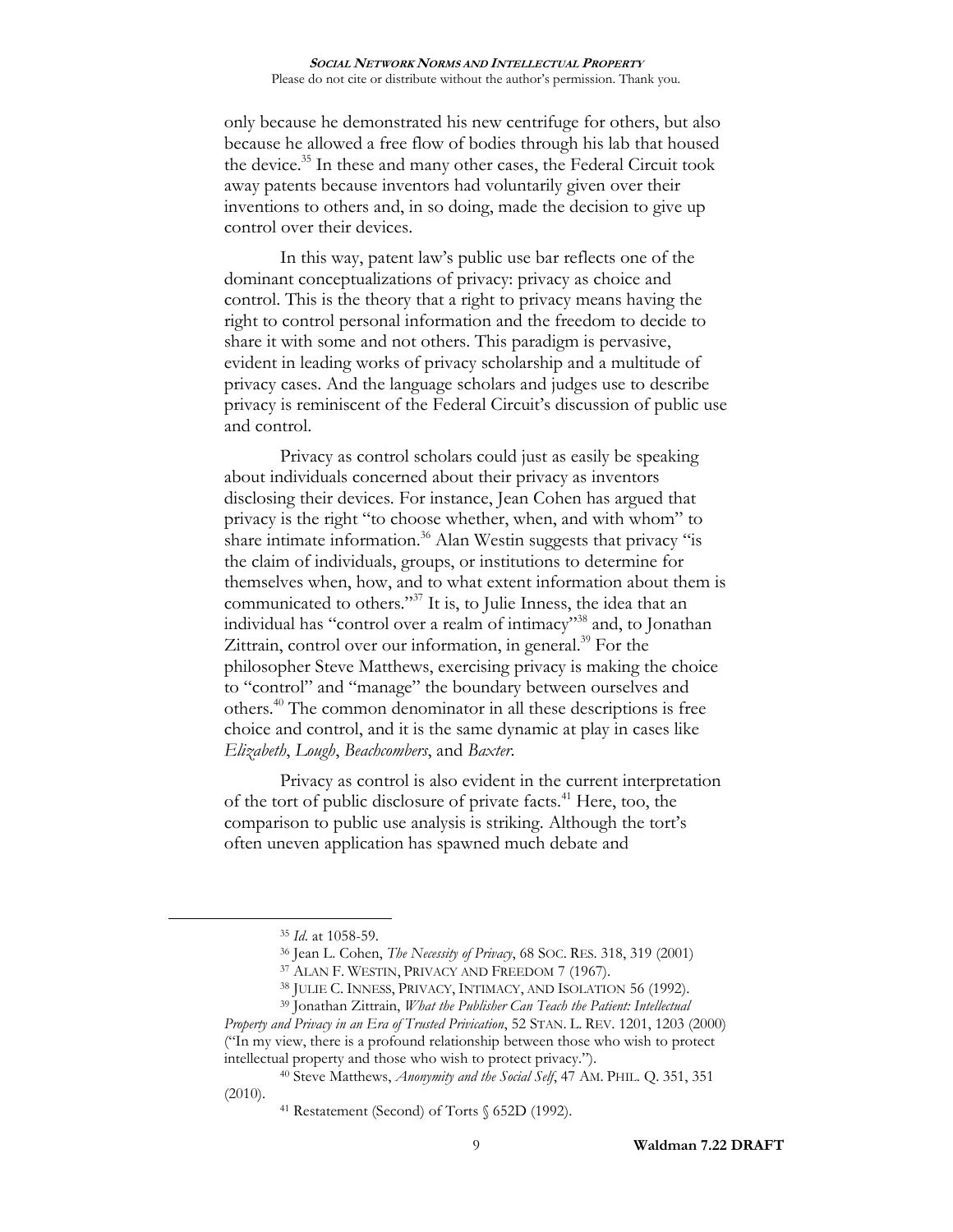<span id="page-9-2"></span><span id="page-9-0"></span>scholarship,<sup>42</sup> the general rule reflects privacy as control: an individual tends to lose control and, thus, a privacy interest, in information once an she has voluntarily divulged it to another or once the information is already publicly available.<sup>43</sup> Like Oliver Sipple, who could not prevent the media from disclosing his sexual orientation after he had already disclosed it to friends in San Francisco,<sup>44</sup> and like Ralph Nader, who could not prevent General Motors from gathering personal information already known to others,<sup>45</sup> the inventors in *Lough*, *Beachcombers*, and *Baxter* could not put the cat back in the bag. Their inventions, either from voluntary disclosures (*Lough* and *Beachcombers*) <sup>46</sup> or public availability (*Baxter*) <sup>47</sup>, were already out of their control and known and used by others.

## <span id="page-9-3"></span><span id="page-9-1"></span>**B. The Uneven Application of the Public Use Bar**

It is evident, then, that the law of public use reflects the dynamics of privacy as control. That itself is problematic because it creates the potential for what Dan Solove has called a "secrecy paradigm" to govern what should be a more flexible, case-by-case standard. In privacy law, the secrecy paradigm refers to the erroneous conflation of privacy and secrecy: it creates a bright line rule that something is private if it is secret, but if it is known to even one other person, it is no longer secret and, thus, not protectable as private.<sup>48</sup> It is at play all over the privacy spectrum, from tort  $law<sup>49</sup>$  to the Fourth Amendment. 50

<sup>42</sup> *See, e.g.*, Lior Jacob Strahilevitz, *A Social Networks Theory of Privacy*, 72 U. CHI. L. REV. 919 (2005); Waldman, *supra* note [6.](#page-1-0)

<sup>43</sup> *See, e.g.*, Killelea v. Sears, Roebuck & Co., 499 N.E.2d 1291, 1295 (Ohio Ct. App. 1985) ("There is no liability when the defendant merely gives further publicity to information about the plaintiff that … the plaintiff leaves open to the public."); Sipple v. Chronicle Publ'g Co., 210 Cal. Rptr. 665 (Cal. Ct. App. 1984) (disclosure of Sipple's sexual orientation to a group of people extinguished his privacy interests in the information upon subsequent disclosure to the broader public); Nader v. General Motors, Corp., 255 N.E.2d 765 (N.Y. 1970) ("Information about the plaintiff which was already known to others could hardly be regarded as private."). *But see, e.g.*, Y.G. v. Jewish Hospital, 795 S.W.2d 488 (Mo. Ct. App. 1990) (voluntarily attending a social gathering at a hospital with media in attendance did not vitiate privacy interest in family's decision to use in vitro fertilization).

<sup>44</sup> Sipple, 210 Cal. Rptr. at 668-69.

<sup>45</sup> Nader, 255 N.E.2d at 770.

<sup>46</sup> Lough, 86 F.3d at 1121 ("He provided the seal assemblies to friends"); Beachcombers, 31 F.3d at 1159 (voluntarily giving her kaleidoscope to party guests).

<sup>47</sup> Baxter, 88 F.3d at 1056, 1058 (inventor showed others how the centrifuge worked and permitted free flow through his lab, allowing all who passed to see the device).

<sup>48</sup> SOLOVE, DIGITAL PERSON, *supra* note [12,](#page-3-0) at 42-47, 143-149.

<sup>49</sup> *See, e.g.*, *supra* note [43.](#page-9-0)

<sup>50</sup> *See, e.g.*, United States v. Miller, 425 U.S. 435 (1976) (no reasonable expectation of privacy in bank records); Smith v. Maryland, 442 U.S. 735 (1979) (no reasonable expectation of privacy in numbers captured by pen register). The Third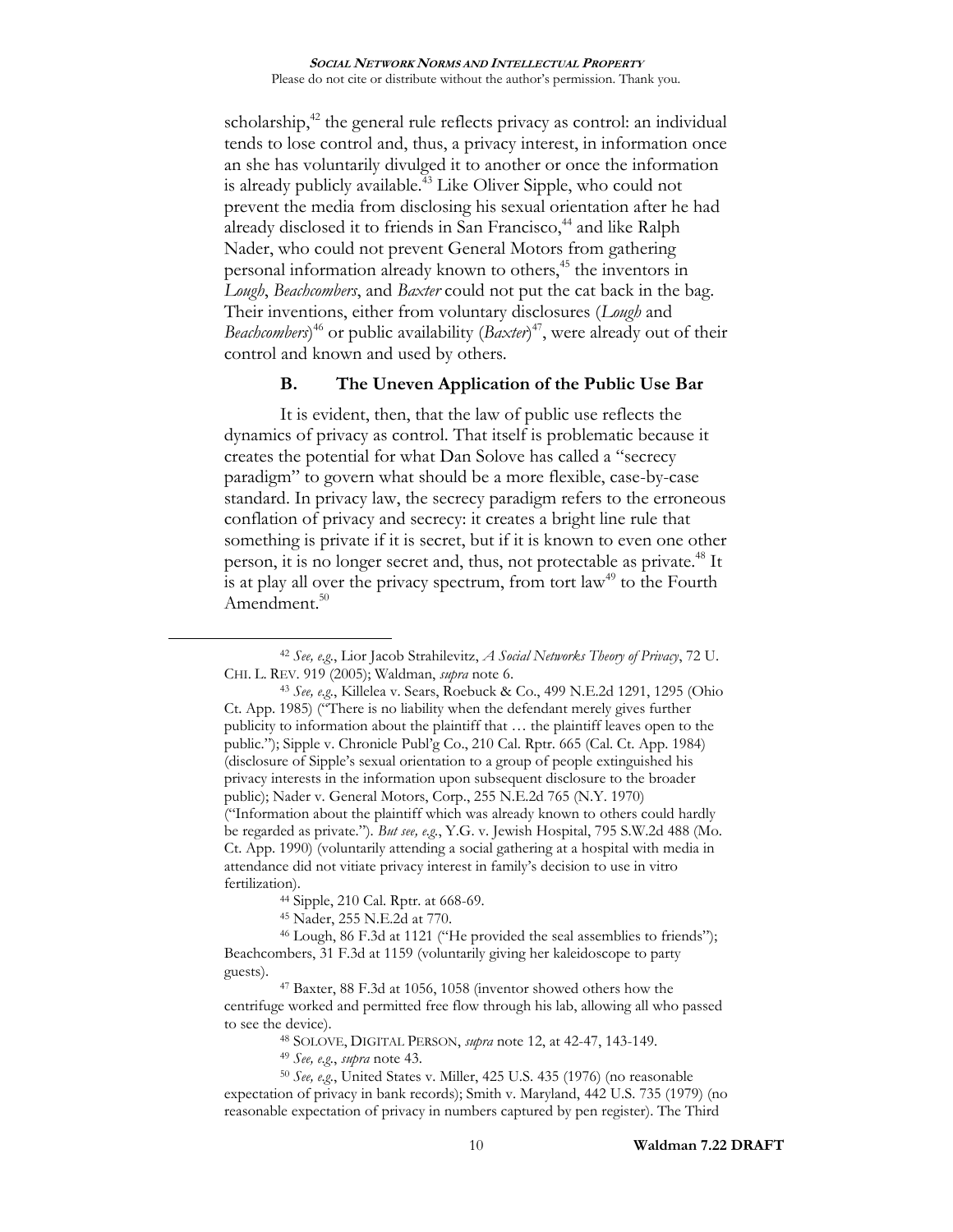It helps explain several public use cases, as well. In *Lough*, the inventor showed his device to five friends, who used it on their boats.<sup>51</sup> In *JumpSport v. Jumpking*, <sup>52</sup> an inventor allowed a few neighbors to use his backyard trampoline outfitted with safety enclosures.<sup>53</sup> And in the classic case of *Egbert v. Lippmann*,<sup>54</sup> the Supreme Court stated that an "intimate friend" wearing a corset under her clothes constituted public use: "If an inventor, having made his device, gives or sells it to another, to be used by the donee or vendee, without limitation or restriction, or injunction of secrecy, and it is so used, such use is public, even though the use and knowledge of the use may be confused to one person."<sup>55</sup> The secrecy paradigm may have the benefit of clarity, but it imposes a harsh bright line rule where case-by-case precision may be more appropriate.

<span id="page-10-0"></span>The secrecy paradigm alone, however, fails to explain the majority of public use cases. As applied, public use law is less indiscriminate blunt axe than discriminatory scalpel. Sometimes, the Federal Circuit applies its rule that confidentiality agreements are just one factor to consider; elsewhere, nondisclosure agreements are treated as essential. And sometimes, norms of confidentiality are respected; at other times, they are ignored. The result sounds like a confusing muddle, but one distinct pattern emerges: corporate inventors tend to win their public use cases; solo entrepreneurs tend to lose. 56

<sup>51</sup> Lough, 86 F.3d at 1121.

<sup>52</sup> 191 Fed. Appx. 926 (Fed. Cir. 2006).

<sup>53</sup> JumpSport, Inc. v. Jumpking, Inc., No. C 01–4986 (N.D. Cal. June 2, 2003) (June 2, 2003 Order ) ("several neighbors").

<sup>54</sup> 104 U.S. 333 (1881).

<sup>55</sup> *Id*. at 335-36.

 $\overline{a}$ 

<sup>56</sup> This Article uses the hierarchical clustering technique to distinguish between two clusters of inventors: (A) those that are supported by large corporate structures, and (B) those that invent in their spare time or without corporate resources. Cluster analysis is a method for grouping objects together in groups (clusters) based on their similarities across a series of variables. *See* Kenneth D. Bailey, *Cluster Analysis*, 6 SOC. METHODOLOGY 59, 61 (1975). It is a way of drawing boundaries around things that generally behave similarly and, as such, it is widely applied in the social sciences, data mining, and even biology. *See* BRIAN S. EVERITT, CLUSTER ANALYSIS (2011); ANDREW R. WEBB, STATISTICAL PATTERN RECOGNITION (2002); TERRY SPEED, STATISTICAL ANALYSIS OF GENE EXPRESSION MICROARRAY DATA (2003). For example, a sociologist may find that several characteristics (independent variables like age, location, and sex) help explain a given behavior (some dependent variable). Male urban youths ages 13-18

Party Doctrine, spawned by *Miller*, *Smith*, and their progeny, reflects the secrecy paradigm. The doctrine states that individuals cannot have a legitimate expectation of privacy in information in the hands of third parties. It is the subject of great criticism in the legal academy. *See* Daniel J. Solove, *Fourth Amendment Codification and Professor Kerr's Misguided Call for Judicial Deference*, 74 FORDHAM L. REV. 747, 752-53 (2005). *But see generally* Orin Kerr, *A Case for the Third Party Doctrine*, 107 MICH. L. REV. 561 (2009).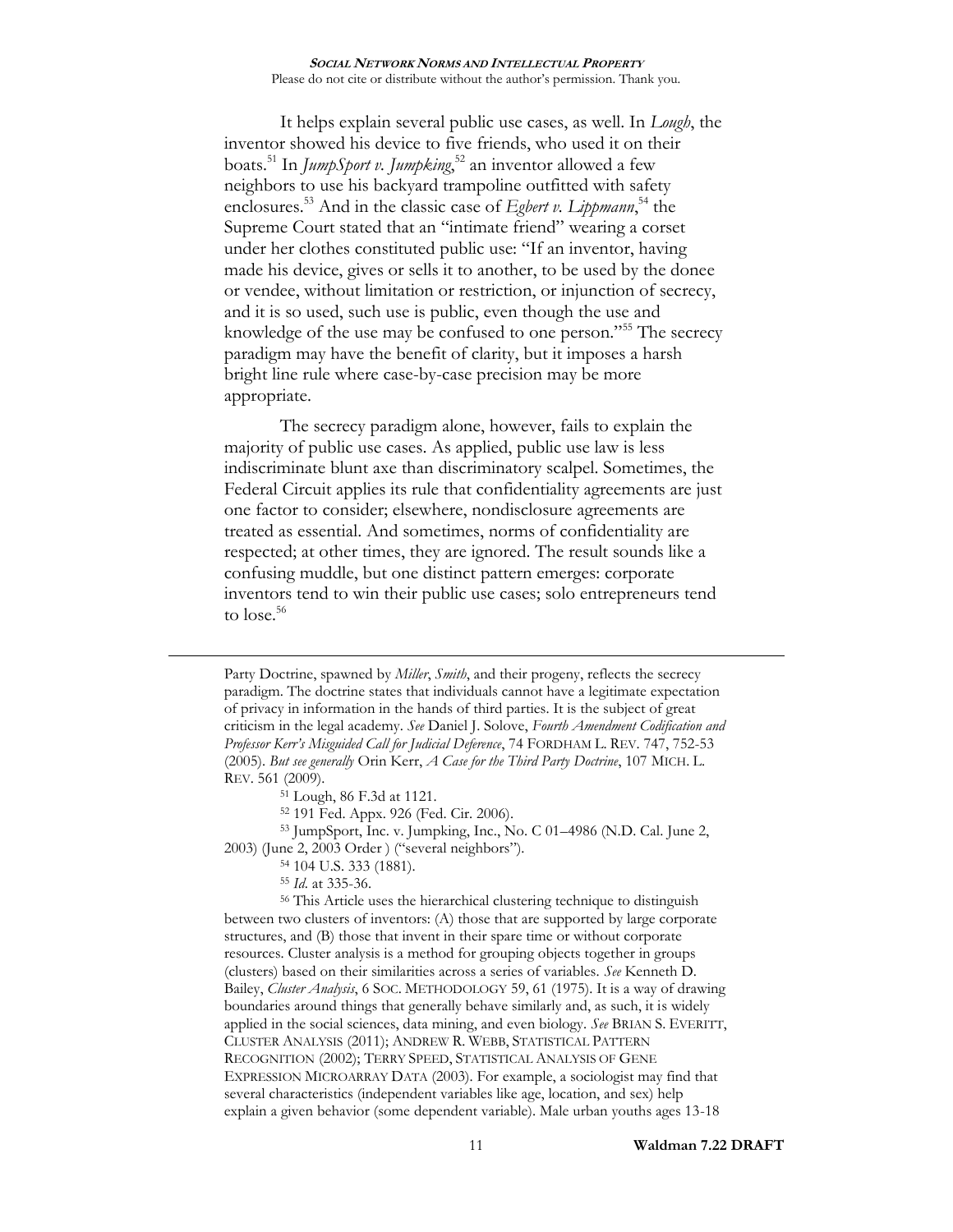Several case studies, all of which are summarized in Figure I, illustrate that argument: corporate inventors often do not need nondisclosure agreements, lone entrepreneurs do. And corporate norms of confidentiality—among employees and between companies in arm's length dealing—are usually respected, whereas the more informal, but no less powerful confidentiality norms of social friends and other interpersonal networks are often ignored. This is another effect of using privacy as control in the public use context: because it offers no clear guidelines on what happens to information after it is no longer a literal secret, it allows judges to privilege certain forms of control over others.

tend to behave similarly in one respect, while female suburban youths ages 13-18 behave similar to each other. The two groups can create two or more clusters, depending on the method of analysis and research goal. Cluster analysis does not suggest that all data points in a given cluster are identical or always behave similarly. Rather, they are similar across a closed subset of variables; they may behave differently across a different set of independent variables or relative to different dependent variables. There are myriad methods for determining clusters. Hierarchical clustering is based on the idea that objects are more related to objects nearby than objects far away. It employs algorithmic and graphical analysis to determine clusters. *See* Brian S. Everitt, *Unresolved Problems in Cluster Analysis*, 35 BIOMETRICS 169, 170-77 (1979); Baibing Li, *A New Approach to Cluster Analysis: The Clustering-Function-Based Method*, 69 J. ROYAL STAT. SOC. 457, 457 (2006). For this Article, I plotted, in two-dimensional space, the relationship between inventor identity defined by connection to and invention support by an employer and public use result in the cases in Figure I. Relative size and strength of employer was based on available corporate revenue data from Bloomberg or Hoover.com. Cluster A consists of engineers, programmers, and other inventors employed by large corporations who invent devices in course of their employment and with the institutional support of their employers. Cluster A includes experts as Xerox, biochemists at large pharmaceutical companies, and mechanical engineers at Honeywell, for example. Cluster B consists of students, hobbyists, and experts inventing in their spare time. The members of these groups were similar to each other on the relevant variables. Three cases were eliminated from consideration because, given the facts, clustering would have been arbitrary. Subsequent research could probe whether some small- or medium-sized businesses are treated fairly in the public use context.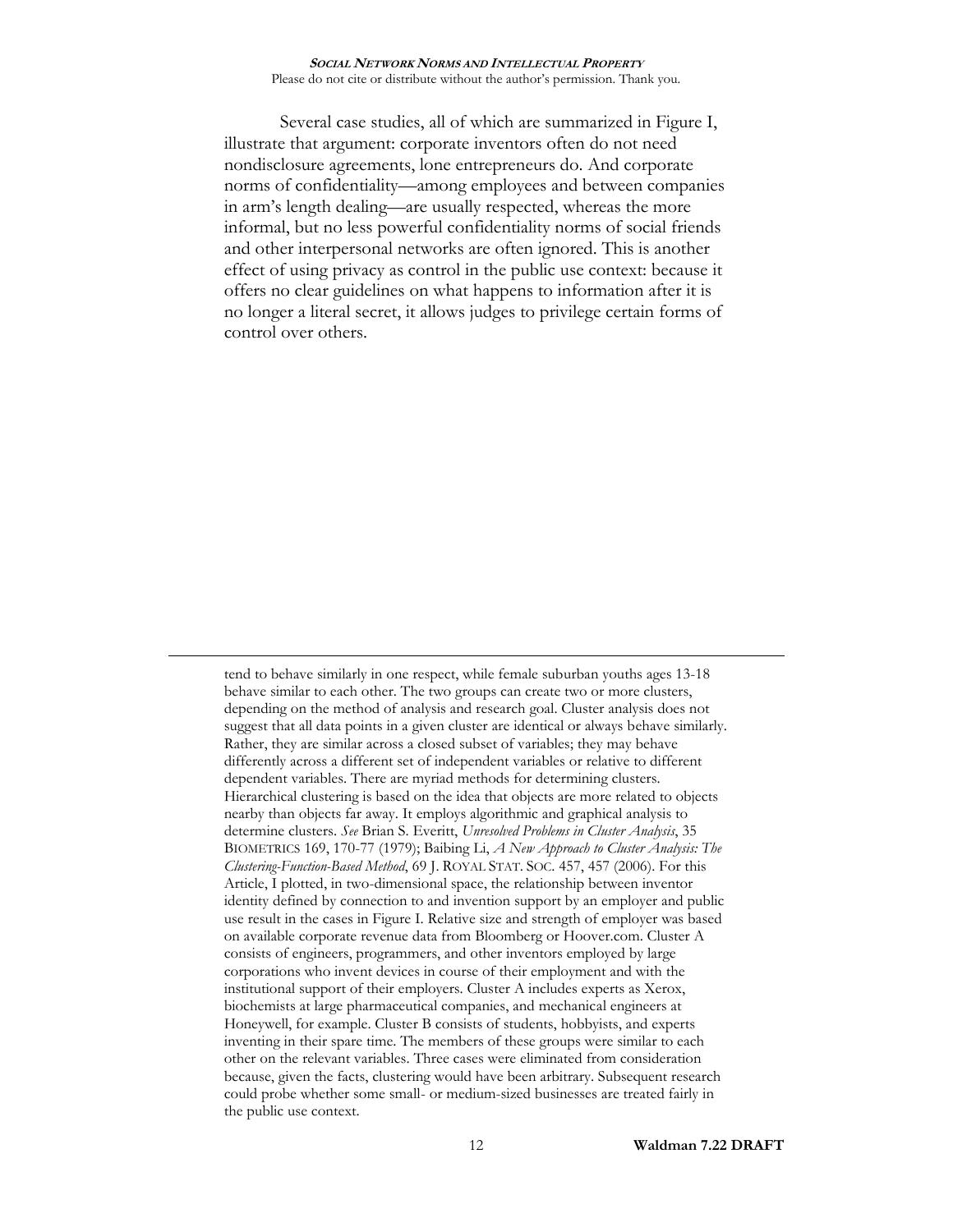## **SOCIAL NETWORK NORMS AND INTELLECTUAL PROPERTY**

Please do not cite or distribute without the author's permission. Thank you.

| Case                                                         | <b>Inventor Cluster</b><br>(A=Corp Inventor;<br><b>B=Solo Entrepreneur)</b>  | Disclosure Event                                                                                                       | Signed secrecy or<br>confidentiality agreement? | Public Use? |
|--------------------------------------------------------------|------------------------------------------------------------------------------|------------------------------------------------------------------------------------------------------------------------|-------------------------------------------------|-------------|
| Xerox v. 3Com                                                | А<br>(Inventor in course of<br>employment for large<br>company)              | To chair of conference                                                                                                 | $\rm No$                                        | $\rm No$    |
| Pronova BioPharma<br>Norge AS v. Teva<br>Pharmaceuticals USA | А<br>(For large chemical co.)                                                | Samples sent to dr. for<br>testing                                                                                     | No                                              | Yes         |
| Bernhardt LLC v.<br>Collezione Europea USA                   | А<br>(President of one of the<br>largest family-run<br>furniture co's in US) | Display at industry trade<br>show                                                                                      | No                                              | $\rm No$    |
| Dey LP v. Sunovion<br>Pharmaceuticals                        | A<br>(Big Pharma)                                                            | Clinical trials                                                                                                        | Yes and No                                      | $\rm No$    |
| Lough v. Brunswick<br>Corp.                                  | B<br>(Repairman)                                                             | Installed on friends' boats                                                                                            | $\rm No$                                        | Yes         |
| MIT v. Harman Int'l<br>Industries                            | B<br>(Students)                                                              | Testing and demos                                                                                                      | $\rm No$                                        | Maybe       |
| Minnesota Mining & Mfg.<br>v. Appleton Papers                | A<br>(Company president)                                                     | Distributed to 1000s of<br>employees                                                                                   | $\rm No$                                        | Yes         |
| Beachcombers v.<br>WildeWood Creative<br>Products            | B<br>(Part-time inventor)                                                    | Demo and use for 20-30<br>invited guests at<br>inventor's home                                                         | $\rm No$                                        | Yes         |
| Baxter In'tl v. Cobe<br>Laboratories                         | B<br>(Researcher)                                                            | Demos and free flow<br>through lab                                                                                     | $\rm No$                                        | Yes         |
| Moleculon Research<br>Corp. v. CBS, Inc.                     | A<br>(Graduate student, but<br>large company defending<br>validity)          | Shown to friends,<br>roommate, chemistry<br>department colleagues,<br>employer (who sent it to<br>50-60 toy companies) | No                                              | No          |
| American Seating v.<br><b>USSC</b> Group                     | А<br>(Spare-time inventor, but<br>large company defending<br>validity)       | Demos to friends and<br>colleagues for feedback                                                                        | No                                              | $\rm No$    |
| In re Hamilton                                               | B<br>(Lone inventor)                                                         | Test runs                                                                                                              | $\rm No$                                        | Yes         |
| NRDC v. Varian<br>Associates                                 | B<br>(Graduate student)                                                      | Adviser disclosed to<br>individual at conference                                                                       | $\rm No$                                        | Yes         |
| Delano Farms v.<br>California Table Grape<br>Commission      | А<br>(Owners of large grape<br>growing company)                              | Distributed grape varieties<br>to friends/family                                                                       | $\rm No$                                        | $\rm No$    |
| Invitrogen v. Biocrest<br>Mfg.                               | А<br>(For large company)                                                     | Used internally in co.                                                                                                 | No                                              | No          |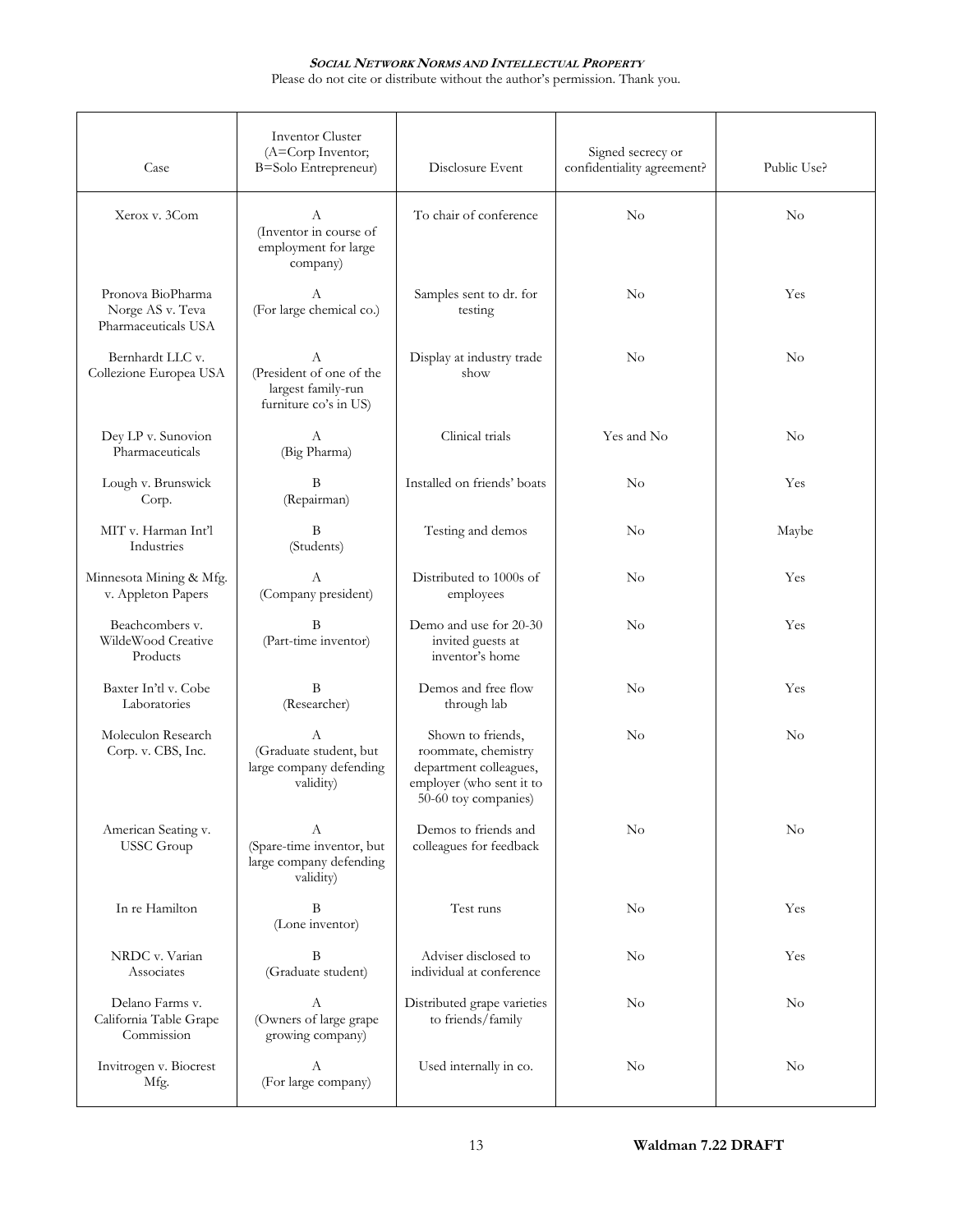#### **SOCIAL NETWORK NORMS AND INTELLECTUAL PROPERTY**

Please do not cite or distribute without the author's permission. Thank you.

| Case                                                | <b>Inventor Cluster</b><br>(A=Corp Inventor;<br>B=Solo Entrepreneur)  | Disclosure Event                                                | Signed secrecy or<br>confidentiality agreement? | Public Use? |
|-----------------------------------------------------|-----------------------------------------------------------------------|-----------------------------------------------------------------|-------------------------------------------------|-------------|
| Netscape<br>Communications v.<br>Konrad             | B<br>(Staff scientist, part-time<br>inventor)                         | Shown to colleague                                              | No                                              | Yes         |
| Motionless Keyboard v.<br>Microsoft                 | <sup>B</sup><br>(Part-time inventor)                                  | Shown to friends and<br>potential investor                      | Yes                                             | No          |
| Petrolite Chemicals v.<br><b>Baker Hughes</b>       | A<br>(For large chemical<br>company)                                  | Testing                                                         | No                                              | Yes         |
| Honeywell Int'l v.<br>Universal Avionics<br>Systems | A<br>(For large aviation<br>company)                                  | Demos of plane with<br>reporter on board                        | No                                              | No          |
| Allied Colloids v.<br>American<br>Cyanamid          | A<br>(Large chemical company)                                         | Testing process to win<br>back commercial contract<br>with city | $\rm No$                                        | No          |
| Eli Lilly v. Zenith<br>Goldline Pharmaceuticals     | A<br>(Big Pharma)                                                     | Open clinical trials                                            | $\rm No$                                        | No          |
| JumpSport v. Jumpking                               | <sup>B</sup><br>(Hobbyist inventor)                                   | Used by several neighbors<br>in inventor's backyard             | $\rm No$                                        | Yes         |
| Manville Sales v.<br>Paramount Systems              | $\mathbf{A}$<br>(Researcher in course of<br>employment for large co.) | Drawings distributed and<br>invention testing in pilot          | Yes                                             | No          |
| New Railhead Mfg. v.<br>Vermeer Mfg.                | $\mathsf{A}$<br>(Company president)                                   | Used by acquaintance at<br>public job site                      | $\rm No$                                        | Yes         |
| Eolas Technologies v.<br>Microsoft                  | B<br>(Student)                                                        | Demos to 2 Sun<br>Microsystems employees                        | $\rm No$                                        | Yes         |

### **Figure I**

Public use bar cases comparing type of inventor and nondisclosure agreements with result.

# **1. The Privileged Position of the Corporate Inventor: Confidentiality Agreements**

Courts tend to give corporate inventors the benefit of the doubt on their public use defenses. When the disclosing party is a corporate inventor, rules are generally flexible, seemingly applied with the goal of protecting the corporation's patents. Nondisclosure agreements are rarely required and informal industry norms of confidentiality are often respected.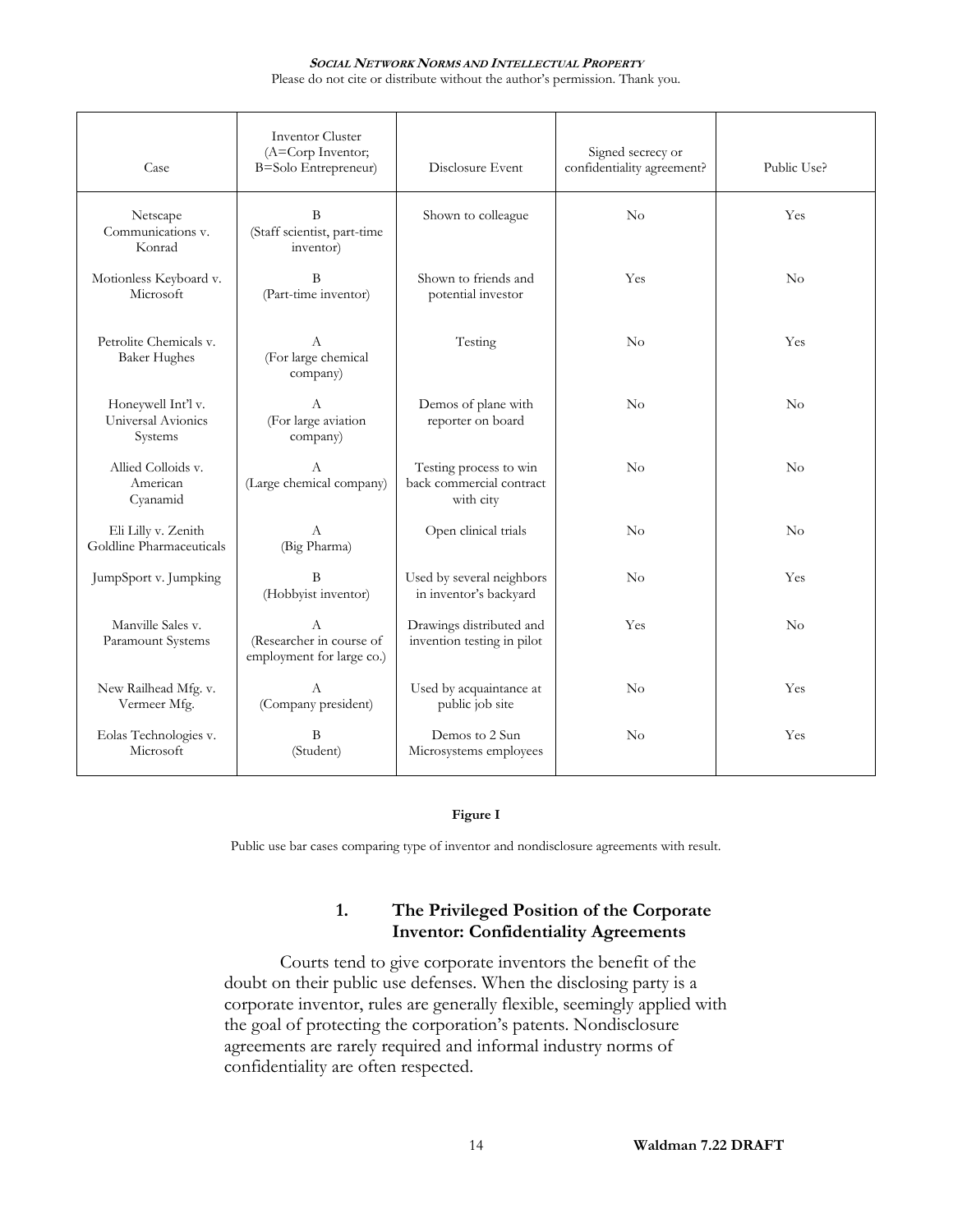<span id="page-14-0"></span>Of the 25 public use cases included in this analysis, nine feature Cluster A (corporate) defendants that won findings of nonpublic use despite disclosures occurring without formal confidentiality agreements.<sup>57</sup> At the same time, ten Cluster B (solo entrepreneur) defendants faced the opposite result—no confidentiality agreement and a finding of public use.<sup>58</sup> But beyond just the results, courts' perspectives on the importance of formal confidentiality agreements also change based on the type of public use defendant. For corporate inventors, rules are flexible; for lone entrepreneurs, confidentiality agreements have heightened importance. In *Dey L.P. v. Sunovion Pharmaceuticals*, <sup>59</sup> a case involving two large pharmaceutical companies, the Federal Circuit determined that use of COPD medication in clinical trials did not constitute public use even though the patients involved never signed confidentiality agreements.<sup>60</sup> The court recognized that clinical trial patients customarily do not sign confidentiality agreements; to require one in this case would ignore the contextual factors that implied a baseline of confidentiality regardless of any agreement.<sup>61</sup> To reinforce that flexible approach, the court even admonished the district court below for its overly formalistic reliance on executed agreements.<sup>62</sup> And in *Bernhardt v. Collezione Europea USA*, <sup>63</sup> where one of the largest family-owned furniture companies in the United States displayed patented material at an industry trade show that did not require signed confidentiality agreements, $64$  the court noted that a formal secrecy agreement "is just one factor to consider" and immediately reframed the analysis as a totality of the circumstances test for inventor control in context. $65$ 

<sup>60</sup> *Id*. at 1354.

 $\overline{a}$ 

<sup>62</sup> *Id*. at 1357.

- <sup>64</sup> *Id*. at 1374.
- <sup>65</sup> *Id*. at 1379-80.

<sup>57</sup> *See* Xerox v. 3Com, 26 F. Supp. 2d 492 (Fed. Cir. 1998); Bernhardt v. Collezione Europa USA, 386 F.3d 1371 (Fed. Cir. 2004); Dey v. Sunovion Pharm., 715 F.3d 1351 (Fed. Cir. 2013); American Seating v. USSC Group, 514 F.3d 1262 (Fed. Cir. 2008); Delano Farms v. California Table Grape Cmm'n, 778 F.3d 1243 (Fed. Cir. 2015); Invitrogen v. Biocrest Mfg., 424 F.3d 1374 (Fed. Cir. 2005); Honeywell Int'l v. Universal Avionics Sys., 448 F.3d 982 (Fed. Cir. 2007); Eli Lily v. Zenith Goldline Pharm., 471 F.3d 1369 (Fed. Cir. 2006).

<sup>58</sup> *See* Lough v. Brunswick Corp., 86 F.3d 1113 (Fed. Cir. 1996); Mass. Inst. of Tech. v. Harman Int'l Indus., 584 F. Supp. 2d 297 (D. Mass. 2008); Beachcombers v. WildeWood Creative Pros., 31 F.3d 1154 (Fed. Cir. 1994); Baxter Int'l v. Cobe Labs., 88 F.3d 1054 (Fed. Cir. 1996); In re Hamilton, 882 F.2d 1576 (Fed. Cir. 1989); Nat'l Resources Defense Council v. Varian Assoc., 17 F.3d 1444 (Fed. Cir. 1994); Motionless Keyboard v. Microsoft, 486 F.3d 1376 (Fed. Cir. 2007); JumpSport v. Jumpking, 191 Fed. Appx. 926 (Fed. Cir. 2006); Netscape Comm's v. Konrad, 295 F.3d 1315 (Fed. Cir. 2002); Eolas Tech. v. Microsoft, 399 F.3d 1325 (Fed. Cir. 2005).

<sup>59</sup> 715 F.3d 1351 (Fed. Cir. 2013).

<sup>61</sup> *Id*. at 1357-58.

<sup>63</sup> 386 F.3d 1371 (Fed. Cir. 2004)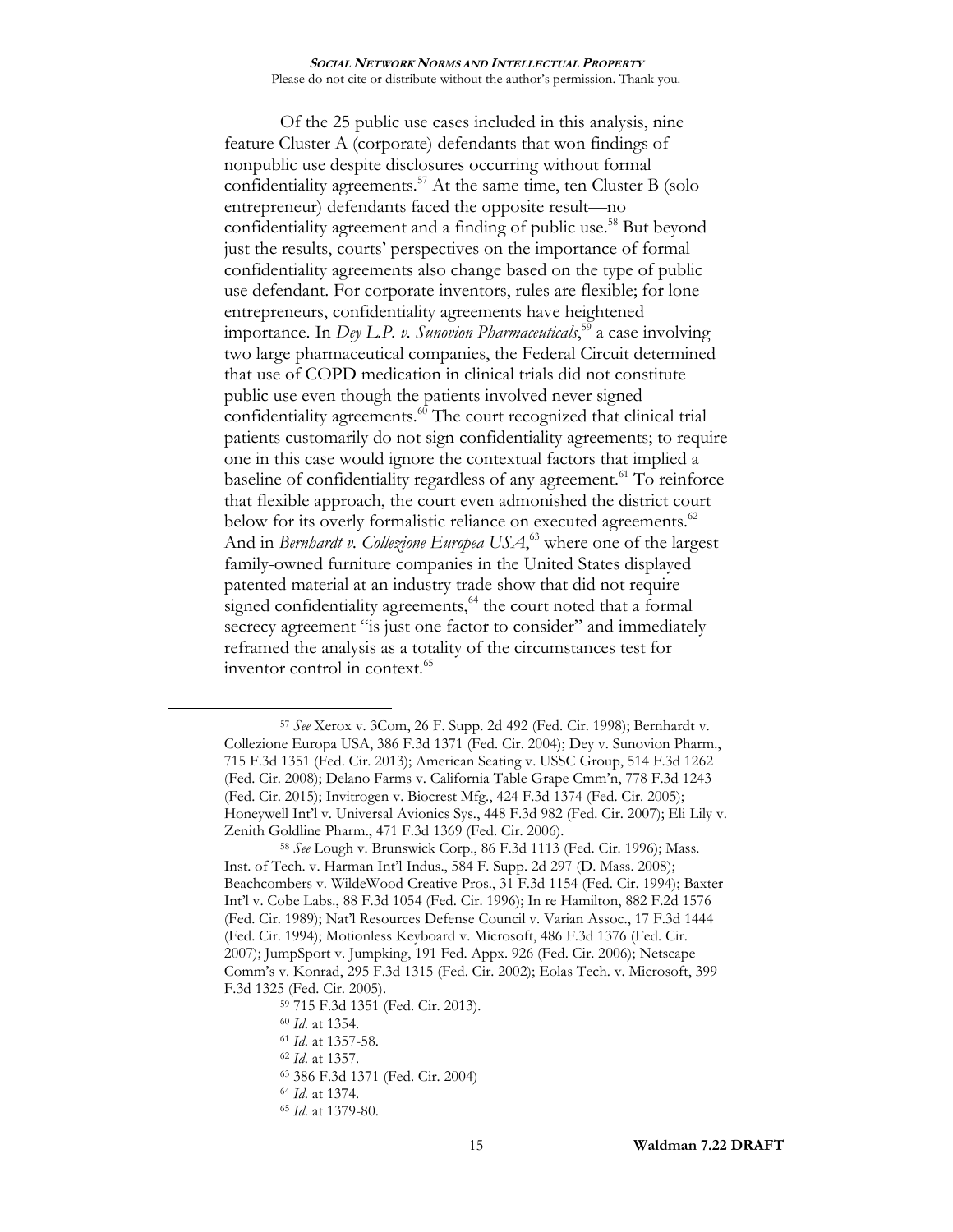But courts are rarely so charitable and flexible in cases involving Cluster B (solo entrepreneur) defendants. In *Baxter*, for example, the Federal Circuit found that the use of a centrifuge by an NIH researcher in his personal laboratory constituted disqualifying public use because he maintained no control over the device. The most important factor leaning against control seemed to be the fact that the inventor demonstrated the technology to colleagues without a confidentiality agreement or any indication that it should be kept secret.<sup>66</sup> In *Lough*, a corrosion-proof seal for stern drives was tested on boats belonging to several of the inventor's friends and colleagues.<sup>67</sup> The court determined that the use was public because the inventor lacked any control over the seals: he asked for no follow up, did not supervise their use, and never asked his friends to sign confidentiality agreements. <sup>68</sup> And in *Massachusetts Institute of Technology v. Harman International Industries*, <sup>69</sup> inventors used their friends to test a car navigation system, but never required confidentiality agreements from them or corporate sponsors.<sup>70</sup> In each of these cases, the lack of a confidentiality agreement between the parties, though ostensibly only one of many factors to consider, was always among the most important.

<span id="page-15-0"></span>The narrative in *Beachcombers v. WildeWood Creative Products*<sup>71</sup> makes the point even more clear. In that case, the designer and developer of an improved kaleidoscope wanted to solicit feedback on the design from her friends and colleagues. She invited twenty to thirty of them over to her house for a demonstration and, without asking them to sign a confidentiality agreement, allowed her guests to handle the invention.<sup>72</sup> The situation had all the indicia of a controlled social event: an invite-only guest list consisting of friends and colleagues who were invited for the purposes of testing, experimentation, and feedback. The only thing missing was a formal secrecy agreement. Without it, though, the use was considered sufficiently public because the developer could not control what her guests did with kaleidoscope either at the party or what they did with the information they learned after they left.

<sup>66</sup> Baxter, 88 F.3d at 1058-59 (the inventor's "lack of effort to maintain the centrifuge as confidential coupled with the free flow [of people] into his laboratory of people, including visitors to NIH, who observed the centrifuge in operation and who were under no duty of confidentiality," necessitated a finding of "public use.")

<sup>67</sup> Lough, 86 F.3d at 1116.

<sup>68</sup> *Id*. at 1120, 1121. "The last factor of control is critically important." *Id*. at 1120.

<sup>69</sup> 584 F. Supp. 2d 297 (D. Mass. 2008).

<sup>70</sup> *Id*. at 303-4.

<sup>71</sup> 31 F.3d 1154 (Fed. Cir. 1994).

<sup>72</sup> Beachcombers, 31 F.3d at 1159-60 (the inventor "personally

demonstrated the device to some of the guests for the purpose of getting feedback on the device; … she made no efforts to conceal the device or keep anything about it secret.").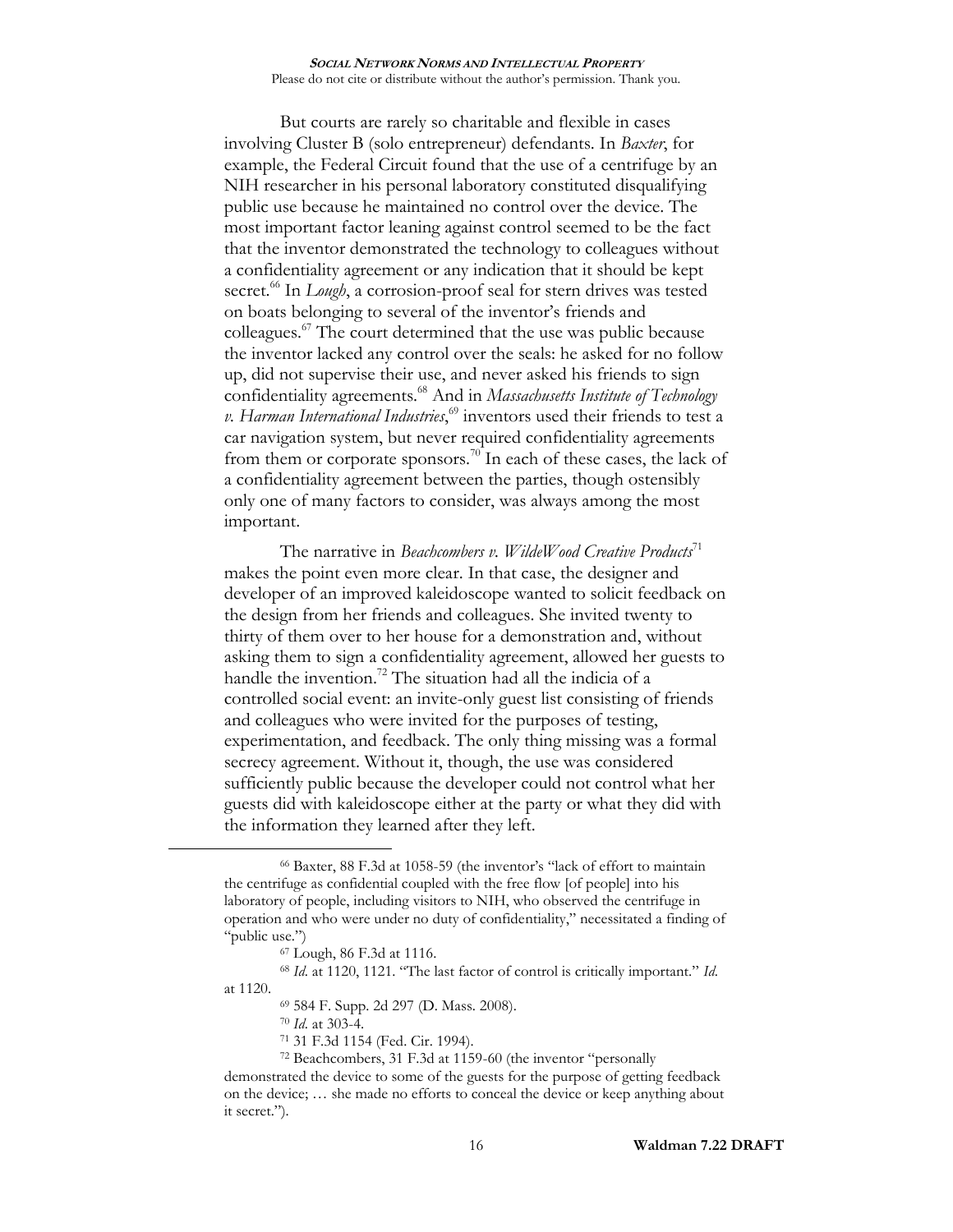<span id="page-16-0"></span>The correlation may not be perfect: there are several examples listed in Figure I where Cluster A defendants lose their public use cases in part because they failed to secure confidentiality agreements. But, in this case, the exceptions help prove the rule. Like those involving Cluster B defendants above, the opinions in these cases elevate formal secrecy agreements to almost determinative status. In *Pronova Biopharma Norge AS v. Teva Pharmaceuticals*, <sup>73</sup> for example, where a pharmaceutical company sent drug samples to an outside doctor for testing,<sup>74</sup> the court's holding highlighted the central importance of a confidentiality agreement, concluding the public use happened when samples were sent "with no confidentiality restrictions."<sup>75</sup> *Pronova* and cases like *Minnesota Mining and Manufacturing v. Appleton Papers*, <sup>76</sup> *Petrolite v. Baker Hughes*, <sup>77</sup> and *New Railhead Manufacturing v. Vermeer Manufacturing*<sup>78</sup> may not rest exclusively on the lack of formal confidentiality agreements. But the pattern is unmistakable: a nondisclosure contract is, in practice, more important than the black letter law would suggest.<sup>79</sup> This is a boon to corporate inventors even when they lose because, as compared to solo entrepreneurs, part-time developers, and hobbyists, corporate inventors have the leverage and power to insist on confidentiality agreements from their business partners and the money to pay lawyers to draft them.<sup>80</sup>

# <span id="page-16-1"></span>**2. The Privileged Position of the Corporate Inventor: Norms of Confidentiality**

 $\overline{a}$ 

<sup>76</sup> 35 F. Supp. 2d 1138, (D. Minn. 1999) ("No 3M employee was asked to sign a secrecy agreement before using them. And 3M announced no company-wide policy regarding [the invention's] use or circulation.").

<sup>77</sup> 96 F.3d 1423, 1428 (Fed. Cir. 1996) ("Moreover, there was no evidence that Quaker had entered into any secrecy agreement with Sohio …").

<sup>78</sup> 298 F.3d 1290 (Fed. Cir. 2002).

<sup>79</sup> Moleculon, 793 F.2d at 1266 (a formal confidentiality agreement is supposed to be just one of many nondeterminative factors).

<sup>80</sup> *See* Kenneth M. Casebeer, *Supreme Court Without A Clue: 14 Penn Plaza LLC v. Pyett and the System of Collective Action and Collective Bargaining Established by the National Labor Relations Act*, 65 U. Miami L. Rev. 1063, 1066-67 (2011) (unequal bargaining power between corporations and individuals) (quoting NLRB v. Jones & Laughlin Steel Co., 301 U.S. 1, 33 (1937) ("Thus, in its present application, the statute goes no further than to safeguard the right of employees to self-organization and to select representatives of their own choosing for collective bargaining or other mutual protection without restraint or coercion by their employer. That is a fundamental right."). *See also* Postal Instant Press, Inc. v. Sealy, 43 Cal. App. 4th 1704, 1715-17 (Cal. Ct. App. 1996) (noting inequality of bargaining power between small businesses and large corporations, and acknowledging that "[b]efore the [franchise] relationship is established, abuse is threatened by the franchisor's use of contracts of adhesion presented on a take-it-or-leave-it basis" (internal citations and quotations omitted)).

<sup>73</sup> 549 Fed. Appx. 934 (Fed. Cir. 2013).

<sup>74</sup> *Id*. at 942.

<sup>75</sup> *Id*. at 939.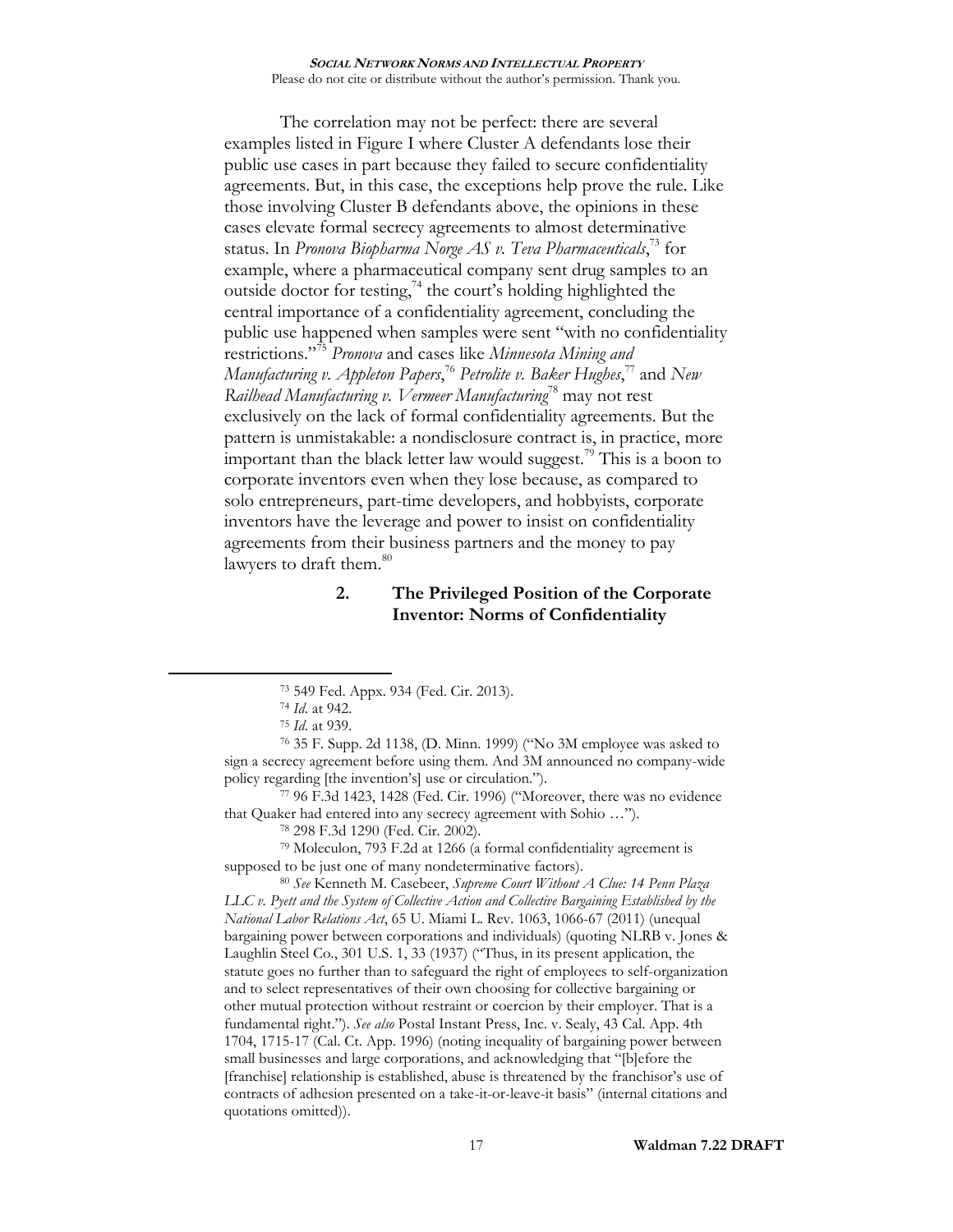Corporate privilege in public use law extends beyond a more flexible approach to formal confidentiality agreements. Indeed, the reason why so many Cluster A defendants that fail to secure secrecy commitments win their public use cases is because courts are willing to fill the gap left by a contract with industry norms and customs of confidentiality. They almost never do the same for Cluster B (solo entrepreneur) inventors. The unequal application is two steps back from what would have otherwise been a step forward toward a flexible, social network-oriented approach to public use.

<span id="page-17-0"></span>A comparison of two cases—*Bernhardt* and *Beachcombers*—puts this corporate privilege in relief. Neither case featured signed confidentiality agreements, yet Bernhardt won its case, whereas the inventor in *Beachcombers* did not. Bernhardt owned several design patents for furniture,<sup>81</sup> all of which were displayed in their entirety at an exhibition for industry in advance of a large annual trade show. The exhibition was by invitation only, and entry required identification at several points. Bernhardt representatives were also available to escort attendees around and answer questions.<sup>82</sup> Attendees included 69 of Bernhardt's customers and newspaper reporters from "Furniture Today."<sup>83</sup> For the Federal Circuit, the lack of confidentiality agreements, the arguable commercial motive for inviting customers, and the presence of reporters did not make Bernhardt's disclosure of its designs public. Rather, the entirety of the social context of disclosure suggested that norms of confidentiality were in place. The court's conclusion is worth quoting in full:

> While it is clear that [exhibition] attendees were not required to sign confidentiality agreements, … in the circumstances of this case, confidentiality agreements were unnecessary. At trial, Bernhardt presented the testimony … that although no confidentiality agreement was provided to Pre–Market attendees, "[i]t's pretty well understood that confidentiality applies to premarket [sic]." … Pre–Market attendees have an incentive not to divulge Bernhardt's designs[] because they would not be able to participate if they divulged the Pre– Market designs. … Pre–Market was not open to the public, that the identification of attendees was checked against a list of authorized names both by building security and later at a reception desk near the showroom, that attendees were escorted through the showroom, and that attendees were not permitted to make written notes or take photographs inside the showroom.<sup>84</sup>

<sup>81</sup> Bernhardt, 386 F.3d at 1373.

<sup>82</sup> *Id*. at 1374.

<sup>83</sup> *Id*. at 1379.

<sup>84</sup> *Id*. at 1381.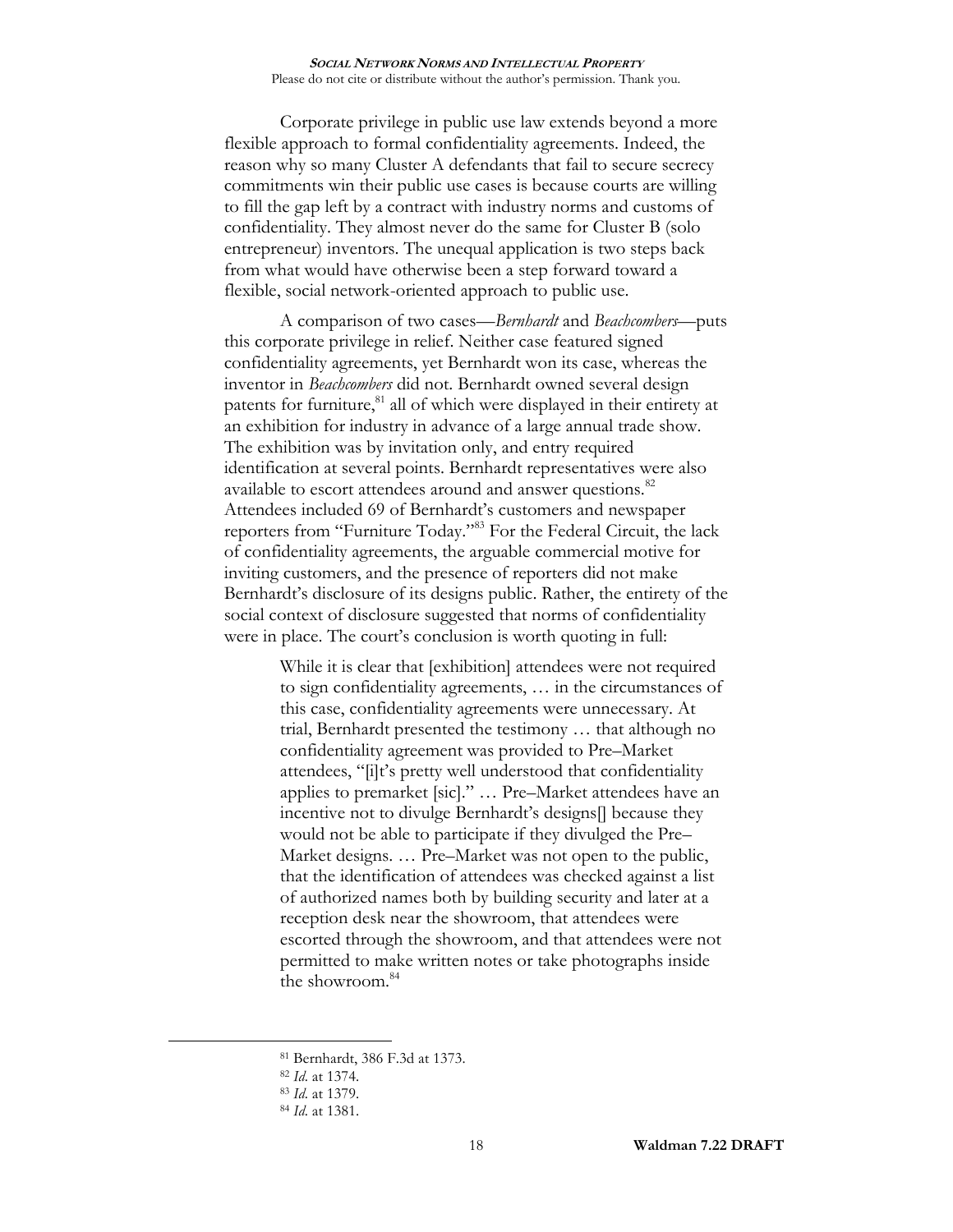<span id="page-18-0"></span>The evidence of industry confidentiality norms and expectations that it is "pretty well understood that confidentiality applies to" the exhibition—came from Bernhardt's general manager.<sup>85</sup> The court did what black letter public use law tells it to do: look at the entirety of the social context of a given disclosure and respect the norms of confidentiality emanating from that context.

The Federal Circuit changes its tune when the inventor is a solo entrepreneur. In *Beachcombers*, for example, the designer of a new kaleidoscope disclosed her design in a context at least comparable, if not more private, to the exhibition in *Bernhardt*. She hosted 20-30 friends and colleagues at an invite-only cocktail gathering at her home, demonstrated the kaleidoscope and its unique characteristics, and asked for feedback. No members of the press were present. Nor were customers invited; the inventor had no customers.<sup>86</sup> Despite the contextual evidence of implied confidentiality and privacy—an inviteonly social gathering at a private home with testimony from the inventor that the purpose of the event was experimental—the court concluded that the demonstrations constituted invalidating public use based on testimony from one of the guests, contradicted by the inventor, that confidentiality was not implied. <sup>87</sup> In other words, the court was comfortable with ignoring social norms and elevating the importance of a confidentiality agreement when the inventor was creating in her spare time.

If the disparate treatment of corporate and solo inventors is insufficiently clear from *Bernhardt* and *Beachcombers*, the contrast between *Xerox v. 3Com*<sup>88</sup> and *NRDC v. Varian Associates*<sup>89</sup> is even starker. In *Xerox*, a Cluster A case, a company employee developed, in the course of his employment, a technique for more efficient computer recognition of handwriting.<sup>90</sup> The alleged invalidating public use was the inventor's submission of a videotape of himself demonstrating the invention to chairpersons of an industry conference at which he wanted to present. No confidentiality agreement accompanied the videotape. $91$  But the court said this was not public use because industry norms said otherwise: "[a]s a matter of formal policy and procedure as well as professional courtesy and practice, [the conference] review committees treat every submission confidentially."<sup>92</sup> There may have been no binding secrecy agreement,

 $\overline{a}$ 

<sup>91</sup> *Id*. at 493.

<sup>85</sup> *Id*.

<sup>86</sup> Beachcombers, 31 F.3d at 1159-60.

<sup>87</sup> *Id*. at 1160.

<sup>88</sup> 26 F. Supp. 2d 492 (W.D.N.Y. 1998).

<sup>89</sup> 17 F.3d 1444 (Fed. Cir. 1994).

<sup>90</sup> Xerox, 26 F. Supp. 2d at 492-93.

<sup>92</sup> *Id*. at 496.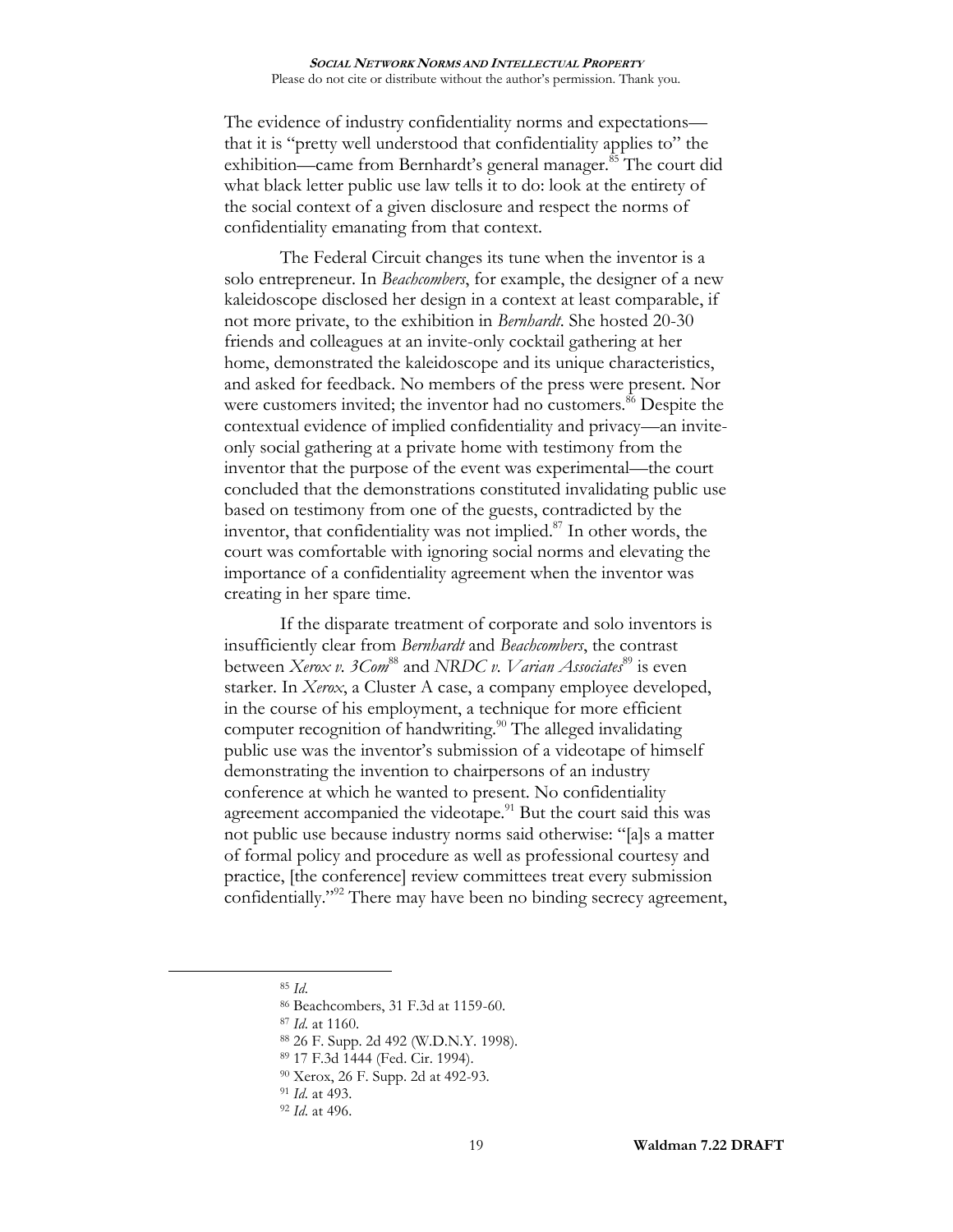the court noted, but conference organizers were "under a professional ethical obligation" to maintain confidentiality.<sup>93</sup>

Such norms were ignored in *NRDC*. That case involved a graduate student who invented a method for improving nuclear magnetic resonance sample analysis,  $94$  the "essence" of which was disclosed by the student's adviser to a long-standing friend at a scientific conference.<sup>95</sup> Admittedly, there may be a difference between disclosure to a conference organizer and an attendee, but the court in *NRDC* emphasized the lack of a confidentiality agreement and the conference goal of encouraging open dialogue rather than the norms of confidentiality inherent in friendship and at academic conferences. <sup>96</sup> The former set of considerations went unmentioned in *Xerox*, highlighting both the contrasting result and perspectives and language that appear to differ based on the category of the inventor.

# <span id="page-19-0"></span>**C. Implications of Uneven Application of the Public Use Bar**

That courts tend to treat corporate inventors and solo entrepreneurs differently is itself a concern. Our laws, in general, and intellectual property laws, in particular, should be applied dispassionately, evenly, and absent discrimination. There are three additional implications of public use law's privileged treatment of corporate inventors, two of which are practical and one is theoretical. The remainder of this Article is an attempt to propose a new solution that responds to all three concerns.

First, the unequal treatment directly increases barriers to entry into the innovation economy for a wide swath of the inventing class by making patent defense harder and more expensive. Obtaining a patent is already an expensive ordeal. $\frac{97}{2}$  But the evidence suggests that a solo entrepreneur's patent is less secure than a corporate inventor's, thus building greater costs into the patent process from the likelihood of future litigation.<sup>98</sup> Litigation increases costs and decreases the net

 $\overline{a}$ 

<sup>97</sup> David Fagundes & Jonathan S. Masur, *Costly Intellectual Property*, 65 VAND. L. REV. 677, 685, 690 (2012). The average patent will cost the applicant approximately \$22,000 to successfully prosecute, *id*. at 690, although this number may be conservative, with some costs reaching \$30,000. *Id*. at 690 n. 39. Notably, these estimates do not include the potentially devastating effect of a patent being declared invalid.

<sup>98</sup> *See, e.g.*, Alan Ratliff, Damages, Presentation at AIPLA 2007 Annual Meeting at 4 (Oct. 18, 2007), available at http://

www.aipla.org/Content/ContentGroups/Speaker\_Papers/Annual\_Meeting\_Speak er\_ Papers/200717/Ratliff-paper.pdf ("According to the AIPLA, the cost of large case patent litigation through trial has increased steadily from over \$3 to about \$5 million per party …"); Posting of David Schwartz, *Claim Construction Reversal Rates I - Overall Reversal Rates*, to Patently-O Patent Law Blog,

http://www.patentlyo.com/patent/2008/02/claim-construct.html (Feb. 27, 2008,

<sup>93</sup> *Id*.

<sup>94</sup> NRDC, 17 F.3d at \*1.

<sup>95</sup> *Id*. at \*3.

<sup>96</sup> *Id*.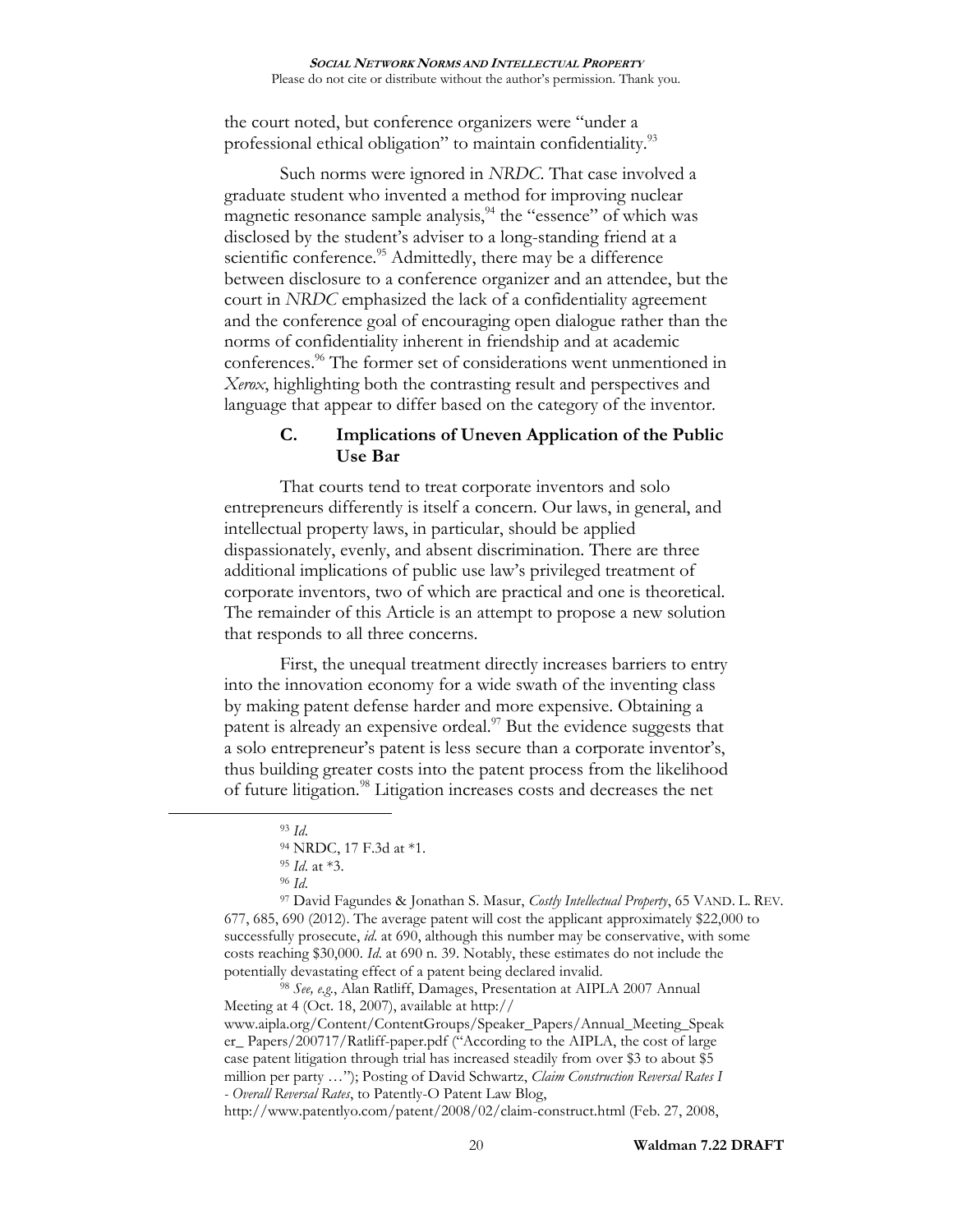present value of a patent, and uncertainty in litigation outcome, evidenced by courts' uneven and sometimes haphazard application of public use, increases costs exponentially.<sup>99</sup> That they are more likely to fail to protect their patents may also discourage entrepreneurs from entering the patent process, opting for trade secrecy<sup>100</sup> or declining to innovate in the first place. In either case, society at large is worse off as knowledge is either silenced or kept under seal.

<span id="page-20-0"></span>Second, the pattern of favoring corporate inventors entrenches an already unequal and strikingly homogenous patent landscape. According to the Patent and Trademark Office (PTO), the top 100 patentees each year are large corporations,<sup>101</sup> which, although not itself evidence of inequality—large corporations with many employees likely have more inventions—feeds a larger narrative of entrenched privilege. For example, women remain a distinct minority among science and technology graduates<sup>102</sup> employed in inventor roles at large corporations. <sup>103</sup> Corporate domination of the patent world, therefore, marginalizes their and other minorities' contributions to the innovation economy. <sup>104</sup> A recent study of 4.6

11:00 EST) (tabulating claim construction reversal rates as high as 43.5%); *Inventive Warfare*, THE ECONOMIST, Aug. 20, 2011, at

 $\overline{a}$ 

<sup>99</sup> *See* RICHARD A. POSNER, ECONOMIC ANALYSIS OF LAW 555-59 (4th ed. 1992) (as stakes and uncertainty increase, the probability of settlement decreases and litigation costs increase). *See also* Christopher M. Holman, *Unpredictability in Patent Law and its Effect on Pharmaceutical Innovation*, 76 MO. L. REV. 645 (2011).

<sup>100</sup> *See, e.g.*, Andrew A. Schwartz, *The Corporate Preference for Trade Secret*, 74 OHIO ST. L.J. 623 (2013); Mark A. Lemley, *The Surprising Virtues of Treating Trade Secrets as IP Rights*, 61 STAN. L. REV. 311 (2008).

<sup>101</sup> *See* Patents by Organization, U.S. Patent & Trademark Office, available at http://www.uspto.gov/web/offices/ac/ido/oeip/taf/topo\_14.htm. *See also*  Annette I. Kahler, *Examining Exclusion in Woman-Inventor Patenting: Historical, Economic and Social Perspectives*, 19 AM. U. J. GENDER, SOC. POL'Y & L. 773, 785-89 (2011).

<sup>102</sup> National Science Foundation, *Women, Minorities, and Persons with Disabilities in Science and Engineering* (2015) (women receive bachelor's degrees in certain science fields at far lower rates than men, including computer sciences (18.2%), engineering (19.2%), physics (19.1%), and mathematics and statistics  $(43.1\%)$ .

<sup>103</sup> U.S. Department of Labor, Bureau of Labor Statistics, *Women in the Labor Force: A Databook* (2014) (39% of chemists and material scientists are women; 27.9% of environmental scientists and geoscientists are women; 15.6% of chemical engineers are women; 12.1% of civil engineers are women; 8.3% of electrical and electronics engineers are women; 17.2% of industrial engineers are women; and 7.2% of mechanical engineers are women).

<sup>104</sup> For a discussion of using evidence of patents as a measure of economic innovation, please see, e.g., JACOB SCHMOOKLER, INVENTION AND ECONOMIC GROWTH (1966); Zvi Griliches, Ariel Pakes & Bronwyn H Hall, *The Value of Patents as Indicators of Inventive Activity,* NBER Working Paper No. 2083 (1986); Bjørn L Basberg, *Patents and the Measurement of Technological Change: A Survey of* 

http://www.economist.com/node/21526385; James Bessen & Michael J. Meurer, *The Direct Costs from NPE Disputes*, 99 CORNELL L. REV. 387, 400 (2014) (average legal cost to defend a patent suit ranges from "\$420,000 for small and mediumsized companies to \$1.52 million for large companies.").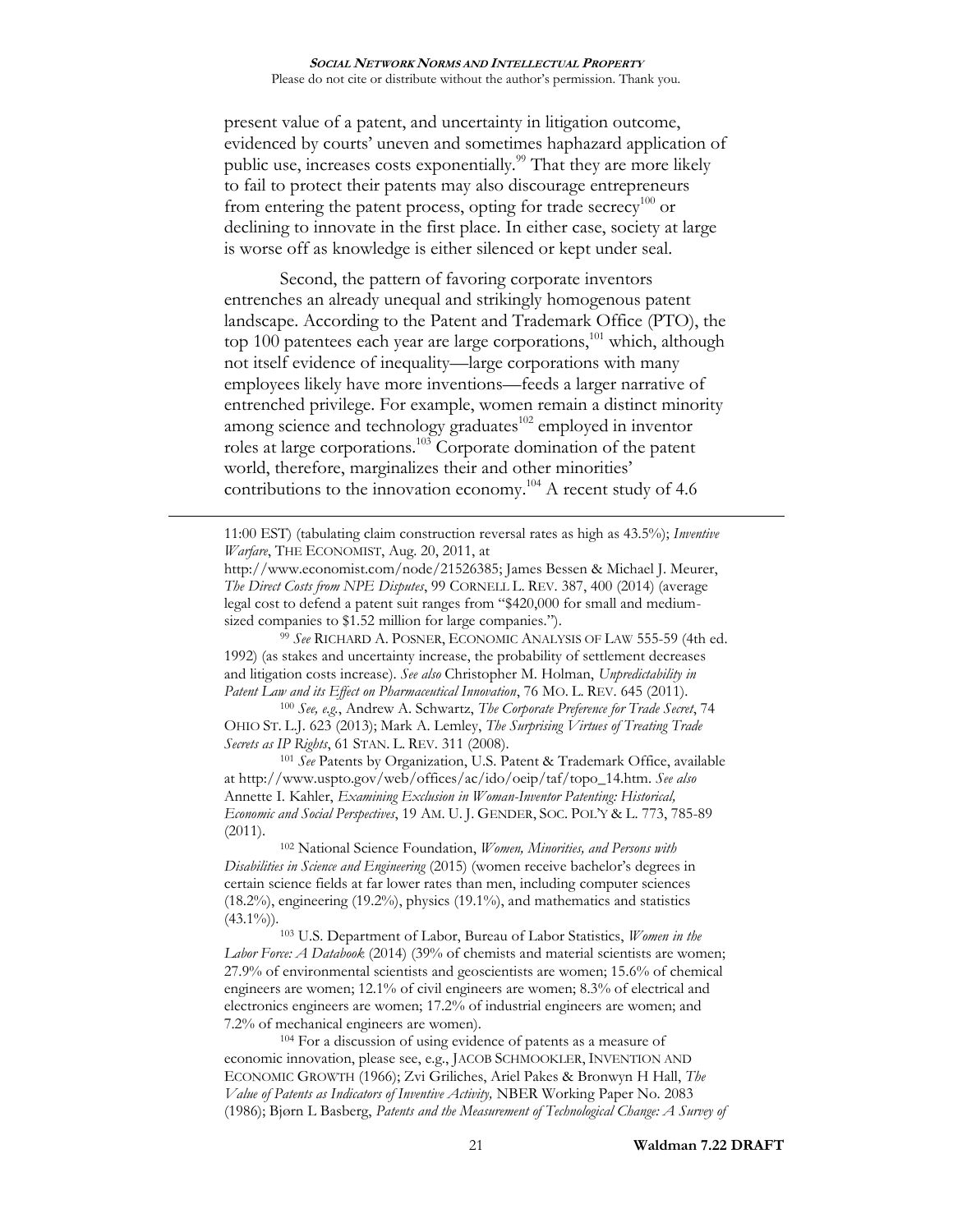million utility patents granted by the PTO between 1976 and 2013 found that "[w]omen contributed less than 8% of all inventorships for the entire period," maxing out at 10.8% in 2013, an increase from 2.7% in 1976. Men dominate patenting in almost every country, with 42 countries listing no female inventors whatsoever.<sup>105</sup> Among academic life science patentees, women patent at about 40% the rate of men.<sup>106</sup> And gender inequality in the patent world does not stop there: Historically, women were not only discouraged from claiming credit for their inventions; their innovations were actively co-opted by husbands, fathers, brothers, and other men around them.<sup>107</sup> As Dan Burk has suggested, the continued underrepresentation of women among patentees and patent examiners may suggest that "the system retains some residue" of more overt historical discrimination.<sup>108</sup> Any part of that system that privileges corporate inventors to the exclusion of a more diverse innovator pool contributes to that residual imbalance.

Underlying these practical problems is a broader doctrinal failure. At its heart, the public use bar is about disclosure, a transfer of information from one person, or one party, to another. As such, it is a distinctly social phenomenon that is fact-specific and highly contextual.<sup>109</sup> And yet the principles of privacy as control, which, as discussed *supra*, <sup>110</sup> locate analysis within the disclosing party rather than in the social context of disclosure, dominate the doctrine. Judges tend to focus on the inventor's volitional acts and secondarily, if at

*the Literature*, 16 RESEARCH POLICY 131 (1987); Zvi Griliches, *Patent Statistics Indicators as Economic Indicators: A Survey*, 28 J. ECON. LIT. 1661 (1990)

 $\overline{a}$ 

http://journals.plos.org/plosone/article?id=10.1371/journal.pone.0128000#pone. 0128000.ref009. *See also* Office of Elec. Info. Prod., U.S. Patent & Trademark Office, U.S. Patenting by Women: 1977-2002 (2003) (on file with author) [hereinafter U.S. Patenting by Women]. *See also* U.S. Patenting by Women, 1977 to 1996, in U.S. Pat. & Trademark Off., U.S. Dep't of Commerce, Buttons to Biotech, 1996 Update Report with Supplemental Data Through 1998 (1999), available at http:// www.uspto.gov/web/offices/ac/ido/oeip/taf/wom\_98.pdf.

<sup>106</sup> Waverly W. Ding, Fiona Murray, and Toby E. Stuart, *Gender Differences in Patenting in the Academic Life Sciences*, 313 SCIENCE 665, 666 (2006).

<sup>107</sup> *See* Kahler, *supra* note [101.](#page-20-0) *See also, e.g.*, JUDY WAJCMAN, FEMINISM CONFRONTS TECHNOLOGY 16 (1991); Zorina Khan, *Married Women's Property Laws and Female Commercial Activity: Evidence from US Patent Records, 1790-1895*, 56 J. ECON. HIST. 356 (1996); Deborah Merritt, *Hypatia in the Patent Office: Women Inventors and the Law, 1865-1900*, 35 AM. J. LEGAL HIST. 235 (1991); Carroll Pursell, *Women Inventors in America*, 22 TECH. & CULT. 545, 546 (1981).

<sup>108</sup> Dan L. Burk, *Do Patents Have Gender?*, 19 AM. U. J. GENDER SOC. POL'Y & L. 881, 887 (2011).

<sup>105</sup> Cassidy R. Sugimoto, Chaoqun Ni, Jevin D. West, and Vincent Larivière, *The Academic Advantage: Gender Disparities in Patenting*, PLOS.ORG, available at

<sup>109</sup> Waldman, *supra* note [6](#page-1-0), at 335 ("privacy is a social phenomenon not merely because other people exist, but because privacy is about the social circumstances in which information flows from one party to another.").

<sup>110</sup> *See supra* notes [27-](#page-7-0)[47](#page-9-1) and accompanying text.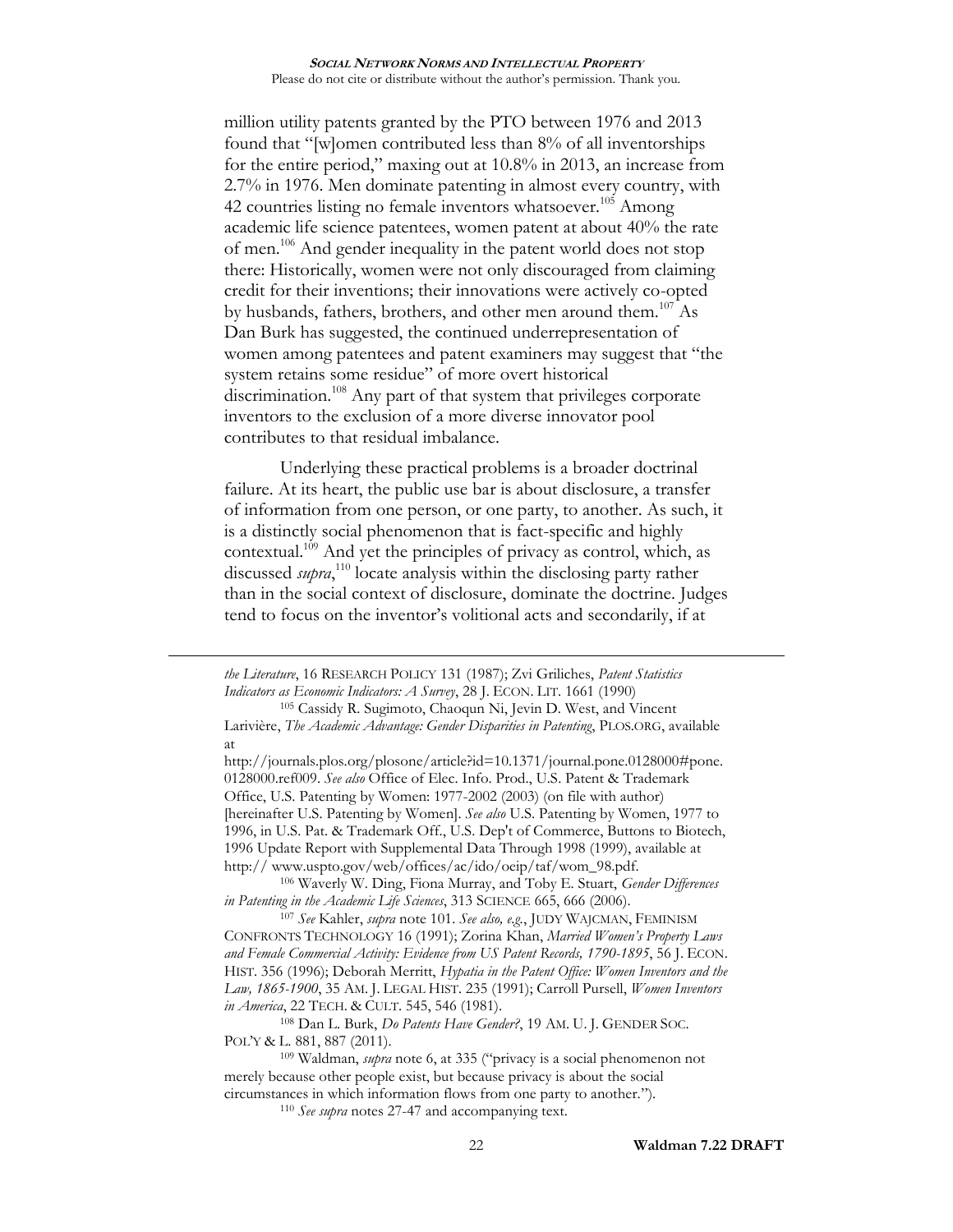all, consider the context in which those acts occurred. Only rarely are social norms respected like they are in *Bernhardt*, and when they are, corporate inventors are usually the beneficiaries.

In cases like *Bernhardt*, *Dey*, and *American Seating*, the Federal Circuit acknowledged that the relationship between the inventor and those to whom she discloses her invention should matter because certain relationships could gives rise to an expectation of confidentiality. In *Bernhardt*, the court accepted that participants in the pre-market furniture show could have a custom of confidentiality based on their status as industry partners.<sup>111</sup> In *Dey*, the court recognized that patients in clinical trials typically do not sign confidentiality agreements, so, given that custom, none should be required in this case.<sup>112</sup> And in *American Seating*, the Federal Circuit affirmed that even without confidentiality agreements, the disclosure to a business partner who helped build the invention and the internal demonstration to the inventor's employees were both done in contexts of implied confidentiality.<sup>113</sup>

But those relationships are ignored in Cluster B (solo entrepreneur) cases. If anything, the relationships between the parties in *Beachcombers* (friends and colleagues), *Lough* (friends and colleagues), and *MIT* (friends) were closer and less in need of formal agreements than the relationships in *Bernhardt* (participants in the same business), *Dey* (clinical trial designers and patients), and *American Seating* (business partners and employees) and yet all three of the former lost their public use cases. Elsewhere, district courts, the Federal Circuit, and the Supreme Court have gone out of their way to disclaim any relevance of the relationship between the parties for determining confidentiality or control.<sup>114</sup> However, disclosures of all kinds happen in context, one that, I argue, is characterized by social network trust.

## **II. Trust and Social Network Confidentiality**

To address these doctrinal and practical deficiencies, this Article proposes a reorientation of public use law around three principles: that it should apply equally and evenly to corporate and entrepreneurial inventors alike; retain fidelity to the goals of patent law, in general, and the public use bar, in particular; and reflect the

<sup>111</sup> Bernhardt, 386 F.3d at 1381.

<sup>112</sup> Dey, 715 F.3d 1357-58.

<sup>113</sup> American Seating, 514 F.3d at 1268; American Seating Co. v. USSC Group, Inc., No. 1:01-CV-578, 2005 WL 1224603, \*4-\*5 (W. D. Mich. May 23, 2005)).

<sup>114</sup> *See, e.g.*, MIT, 584 F. Supp. 2d at 313 (citing Egbert v. Lippmann, 104 U.S. 333, 335-38 (1881) ("The Supreme Court has held, however, that even the use of an invention by the inventor's wife or romantic interest could be an invalidating public use. Therefore, the identity of the drivers does not, by itself, prevent the field trials from being a 'public use.'") (internal citations omitted)).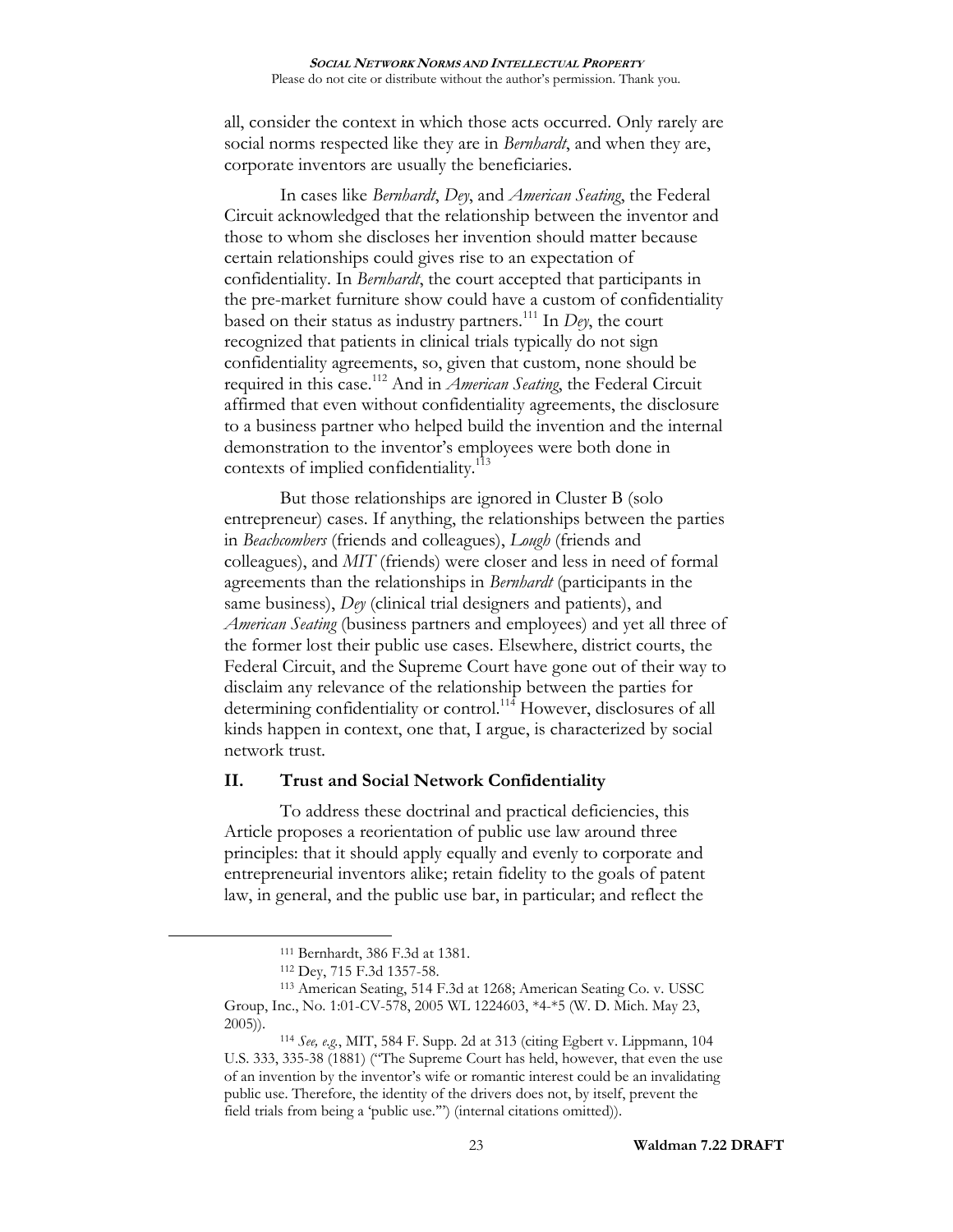social context of disclosure.<sup>115</sup> Though hardly controversial, these elements have been missing from the doctrine and its application: the law adheres to the individual-focused conception of privacy as control, privileges corporate inventors over solo entrepreneurs, and perversely discourages patenting among some innovators. And yet, these principles make intuitive sense.

<span id="page-23-0"></span>At its core, the public use bar is a limitation on disclosure. Social scientists have shown that there are several factors at play in the disclosure of information to small groups: the structure of the network in which the information is disclosed, the nature of the information itself, and the relationship between the disclosing party and the members of her network.<sup>116</sup> Together, studies suggest, these factors help determine the circumstances in which information disclosed to a small group will escape to a larger one. We can apply these factors to achieve our goal of fair public use jurisprudence. I argue that different networks can develop powerful norms of confidentiality and discretion—commonly understood as trust—on which individuals (and inventors) should be able to rely. When disclosures happen in these contexts of trust, they are not public and should be protected as such.

In this section, I summarize the basic principles of social network theory and what I have called, privacy as trust; capture the lessons of that literature for disclosure and public use contexts; translate those lessons into a flexible, network-based, and administrable tool for public use cases; and show how elements of this proposal will not only advance the policy goals of patent law, but are also readily reflected across intellectual property regimes.

## **A. A Theory of Trust and Information Flow**

Social network theory gets us part of the way to our goal. It helps explain how and why certain information may flow through a network and into another, wider network, and why other types of disclosure may not. But it does not explain why we share in the first place. This is the role of interpersonal trust. Together, trust and social network theory provide a step-by-step model that assesses the

<sup>115</sup> *See, e.g.*, HELEN NISSENBAUM, PRIVACY IN CONTEXT: TECHNOLOGY, POLICY, AND THE INTEGRITY OF SOCIAL LIFE (2010) [hereinafter NISSENBAUM, PRIVACY IN CONTEXT]; Helen Nissenbaum, *Privacy as Contextual Integrity*, 79 WASH. L. REV. 119 (2004) (arguing that contextual integrity is the appropriate benchmark of privacy); Edward Tverdek, *What Makes Information "Public"?*, 22 PUB. AFFAIRS Q. 62 (2008); Waldman, *supra* note [6.](#page-1-0)

<sup>116</sup> The discussion that follows is based on extensive social science research from the author's doctoral studies and reflects the contributions of legal scholars like Lior Strahilevitz, who's article, *A Social Networks Theory of Privacy*, bridged social network and privacy scholarship, Strahilevitz, *supra* note [42,](#page-9-2) and Duncan Watts's groundbreaking work on so-called "small world networks." DUNCAN J. WATTS, SIX DEGREES: THE SCIENCE OF A CONNECTED AGE (2003).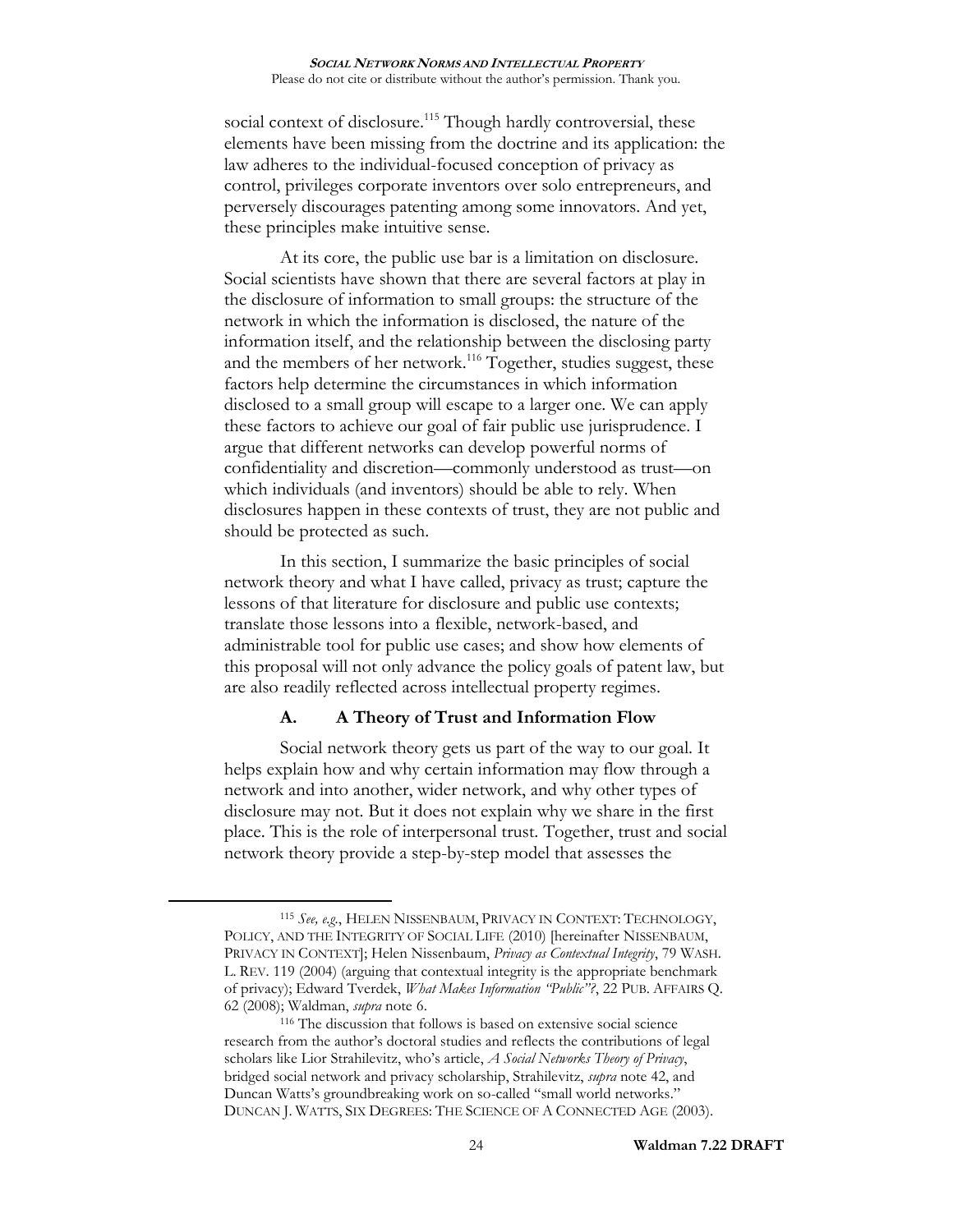reasonableness of disclosures and the likelihood of subsequent publicity. Therefore, they are perfect tools for public use law reform.

# **1. Social Networks and Information Diffusion**

Social network theory is the cross-disciplinary study of how the structure of networks affects behavior.<sup>117</sup> A network is just a set of objects<sup>118</sup>—people, cells, power plants—with connections among them—social encounters, synapses, grids. They are all around us: A family is a (social) network, as is the (neural) network in a brain and the (distribution) network of trash pick-up routes in New York City. To see one visualization of diffusion through a network,<sup>119</sup> dab the nib of a marker into the middle of a piece of construction paper and you will see, in real time, the diffusion of ink from one origin point, or node, through the lattice-like network of fibers that make up the paper. Facebook is the paradigmatic modern social network: its overarching network has nearly 1.5 billion nodes (members), $120$  but it also has billions of subnetworks, where nodes overlap, interact, and share information. It is a network's ability to invite, disseminate, and retain information that concerns us.

<span id="page-24-1"></span>As Lior Strahilevitz has shown, the theory of information flow within and among networks can begin the discussion of when information disclosed to a small group is still private.<sup>121</sup> It helps establish two important conclusions: that both the structure of a network and the nature of information disclosed into it affect the flow of information through and beyond it.

Although networks are evolving ecosystems $122$ —people constantly drop in and out—human social networks tend to be close knit and highly "clustered,"<sup>123</sup> with "strong ties" linking us to our friends.<sup>124</sup> Family members are good examples of individuals with

<span id="page-24-0"></span><sup>117</sup> WATTS, *supra* note [116,](#page-23-0) at 28.

<sup>118</sup> *Id*. at 27.

<sup>119</sup> Network structure is diverse. A simple search of "network visualization" in Google Images shows the wide range of visual representations of networks. *See*

https://www.google.com/search?q=network+visualization&espv=2&biw=1680& bih=881&source=lnms&tbm=isch&sa=X&ved=0CAYQ\_AUoAWoVChMIyLeW nPrYxgIVTFU-Ch0clg3n.

<sup>120</sup> Facebook Stats, at http://newsroom.fb.com/company-info/.

<sup>121</sup> Strahilevitz, *supra* note [42,](#page-9-2) at 946-973. For Professor Strahilevitz, the conversation starts at ends with social network theory. *But see* Waldman, *supra* note [6,](#page-1-0) at 335-36, 366-70.

<sup>122</sup> WATTS, *supra* note [116,](#page-23-0) at 28.

<sup>123</sup> *Id*. at 40; Strahilevitz, *supra* note [42,](#page-9-2) at 951 (*citing* Ronald S. Burt, *Bridge Decay*, 24 SOC. NETWORKS 333, 333-34 (2002) and Karen Klein Ikkink and Theo van Tilburg, *Broken Ties: Reciprocity and Other Factors Affecting the Termination of Older Adults' Relationships*, 21 SOC. NETWORKS 131, 142-45 (1999)).

<sup>124</sup> Mark Granovetter, *The Strength of Weak Ties*, 78 AM. J. SOC. 1360, 1361 (1973).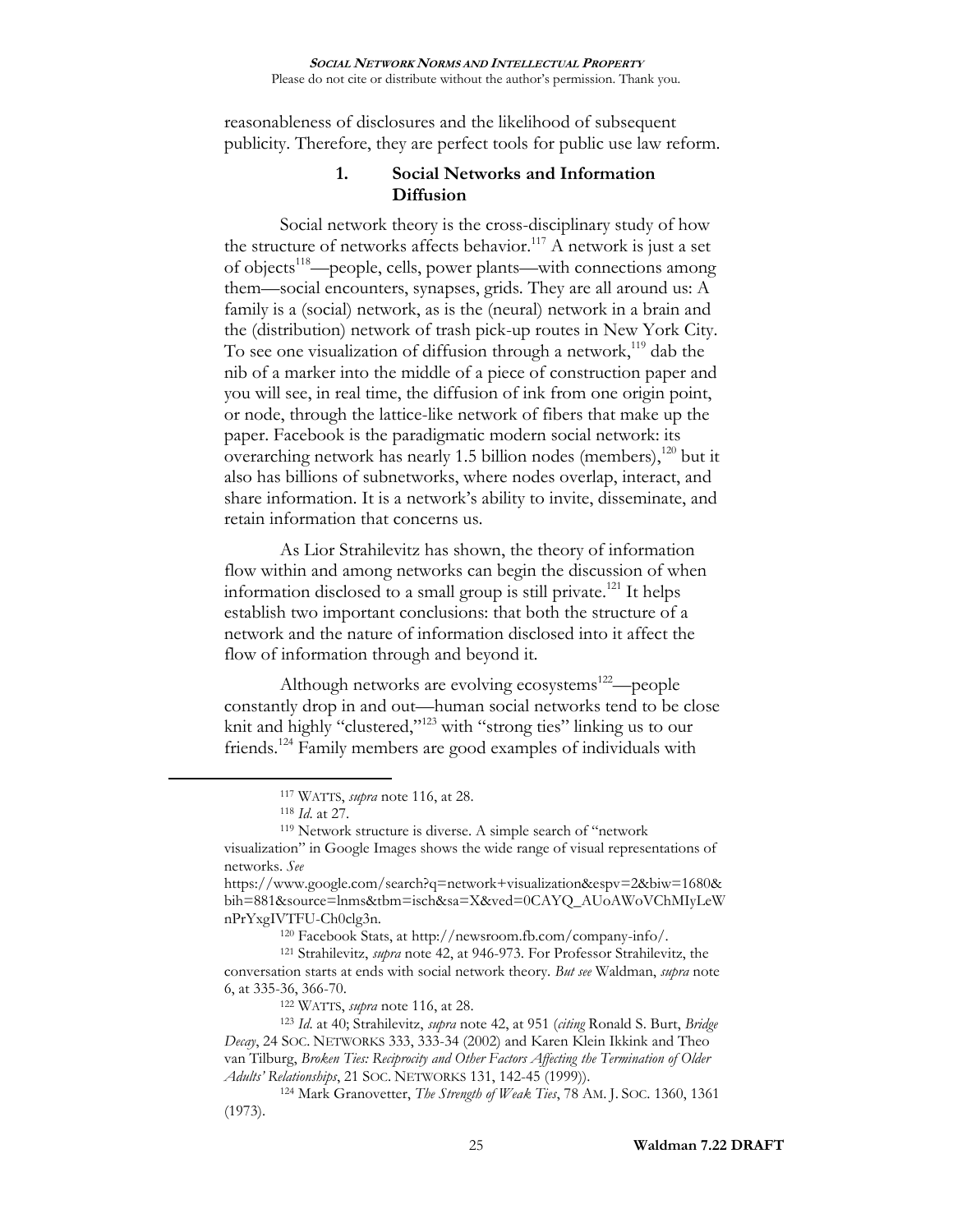strong ties: everyone knows everyone else and each member engages in repeated social interactions with each other. They spend a lot of time with each other, have deep emotional connections, and reciprocate the connection with each other.<sup>125</sup> Members of other tightly clustered networks—support groups, recreational sports teams, individuals with the same political beliefs—share with each other. Social network theory does not tell us precisely *why* these persons feel comfortable sharing personal information with each other, but it does explain one form of information diffusion. The stronger the tie between two individuals, the more likely their friends overlap, and the more likely information will stay within those closeknit overlapping networks. If networks only had strong ties, we would see many groups of friends that recycle information among themselves.<sup>126</sup> Based on this research, we can conclude that disclosures among closely-knit strong ties will rarely diffuse to the wider public.

Information is also spread between different clusters through what Mark Granovetter has called "weak ties."<sup>127</sup> Some weak ties are "supernodes," or society's socialites:<sup>128</sup> They have close friends in different groups and make connections among them. One example might be an in-law. My sister is part of my close knit family network; her husband is part of his. If he is indeed close to his family and a social person, he could perform the function of a network bridge supernode, making connections between disparate people like me—a gay law professor who lives in New York City and enjoys hiking and watching ballet—and his younger brother—a married heterosexual who dislikes lawyers and used to wrestle in high school.

More often than not, though, people are linked by the acquaintances they share—two strangers on a train marveling that they have the same mutual friend.<sup>129</sup> These weak tie bridges, Professor Granovetter has shown, are the driving force behind information dissemination from one close-knit group to another.<sup>130</sup> These weak ties are acquaintances we don't know well, but with whom interactions are essential if we want to bring outside information into a close-knit group full of strong ties.<sup>131</sup> Consider

<sup>125</sup> *Id*.

<sup>126</sup> *Id*. at 1366 ("If one tells a rumor to all his close friends, and they do likewise, many will hear the rumor a second and third time, since those linked by strong ties tend to share friends. … [B]ridges will not be crossed.")

<sup>&</sup>lt;sup>127</sup> *Id.* ("whatever is to be diffused can reach a large number of people, and traverse greater social distance (i.e., path length), when passed through weak ties rather than strong.").

<sup>128</sup> Strahilevitz, *supra* note [42,](#page-9-2) at 951.

<sup>129</sup> WATTS, *supra* note [116](#page-23-0), at 41. Duncan Watts's project, the "small world problem," is so named after the reaction when two strangers realize they have a friend in common. They say, "what a small world!"

<sup>130</sup> Granovetter, *supra* note [124,](#page-24-0) at 1366.

<sup>131</sup> WATTS, *supra* note [116,](#page-23-0) at 49 (*citing* Granovetter, *supra* note [124\)](#page-24-0).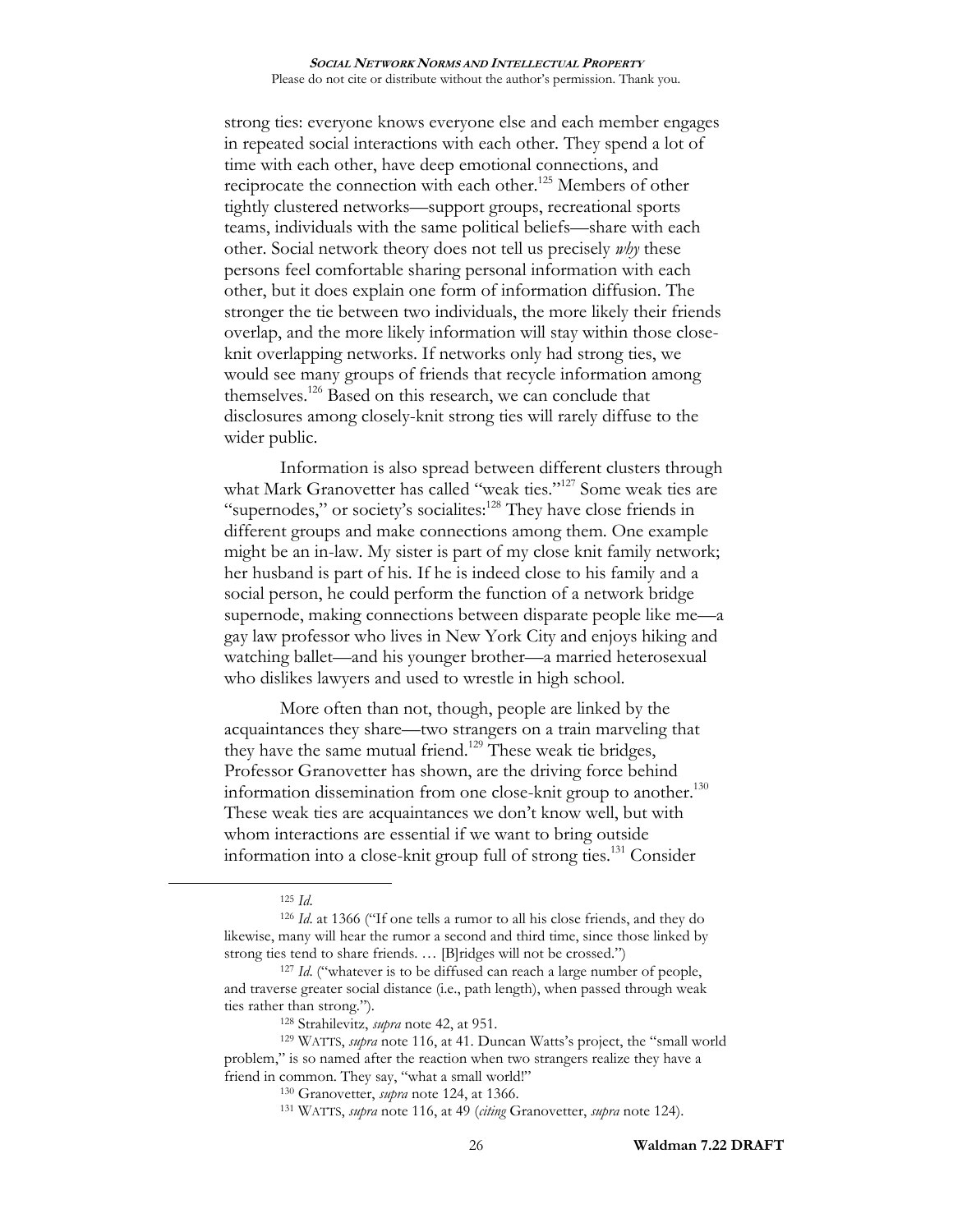another example: Jennifer is a doctor, a soccer mom, and a hiker; she is friends with her colleagues, casually acquainted with her child's teammates' moms and dads, and is very close with her hiking buddies, with whom she goes on an annual trip to Machu Pichu. An occasionally random conversation at work or at a soccer game about hiking may introduce a love for the outdoors to soccer dad who has lived all his life in an urban environment. Professor Granovetter has shown that these types of weak ties are essential to, among other things, getting jobs: $132$  weak ties bring in contacts and information you would not otherwise have received.<sup>133</sup> When there are no weak ties between individuals otherwise connected by only a few steps, or when those ties are inactive, those even nearby nodes are highly unlikely to ever encounter each other or the information they disseminate. They have what Ronald Burt has called a "structural hole" between them.<sup>134</sup> As the active bridges between close-knit groups, then, weak ties are essential for information diffusion.

But the structure of the network—clustering, distance between clusters, and types of connections, as well as any exogenous limitations to the network—is not the only important element. The nature of the information also matters. Weak ties are not adept at transmitting all types of information. Job opening or rumors are easy to pass along: they are simple pieces of information that do not degrade along the line and are, therefore, amenable to transmission during short chance encounters with acquaintances.<sup>135</sup> But studies have shown that they are ill equipped to transfer complex information or aggregate pieces of information into a richer picture.<sup>136</sup> In other words, weak ties cannot put two and two together to make four; conversations with acquaintances rarely involve indepth analysis.

<span id="page-26-0"></span>Professor Strahilevitz illustrated these points using the popular parlor game, "Six Degrees of Kevin Bacon."<sup>137</sup> Duncan Watts used stories from his own life.<sup>138</sup> Facebook is another helpful,

<sup>132</sup> Granovetter, *supra* note [124,](#page-24-0) at 1371-73.

<sup>133</sup> Weak ties are, therefore, essential to overcoming the problem Cass Sunstein described in Republic.com 2.0, where he argued that online social networks contribute to greater political polarization in society because network algorithms reinforce individuals' choices to seek out information with which they already agree. *See* CASS R. SUNSTEIN, REPUBLIC.COM 2.0 (2009).

<sup>134</sup> Strahilevitz, *supra* note [42,](#page-9-2) at 952 (*quoting* RONALD S. BURT, STRUCTURAL HOLES: THE SOCIAL STRUCTURE OF COMPETITION 18 (1992)).

<sup>135</sup> Gabriel Weimann, *The Strength of Weak Conversational Ties in the Flow of Information and Influence*, 5 Soc. Networks 245, 254-55 (1983); Morton T. Hansen, *The Search Transfer Problem: The Role of Weak Ties in Sharing Knowledge Across Organizational Subuits*, 44 Admin. Sci. Q. 82, 105 (1999) (*quoted in* Strahilevitz, *supra* note [42,](#page-9-2) at 957).

<sup>136</sup> Strahilevitz, *supra* note [42,](#page-9-2) at 957-58.

<sup>137</sup> *Id*. at 949-52.

<sup>138</sup> WATTS, *supra* note [116,](#page-23-0) *et seq*.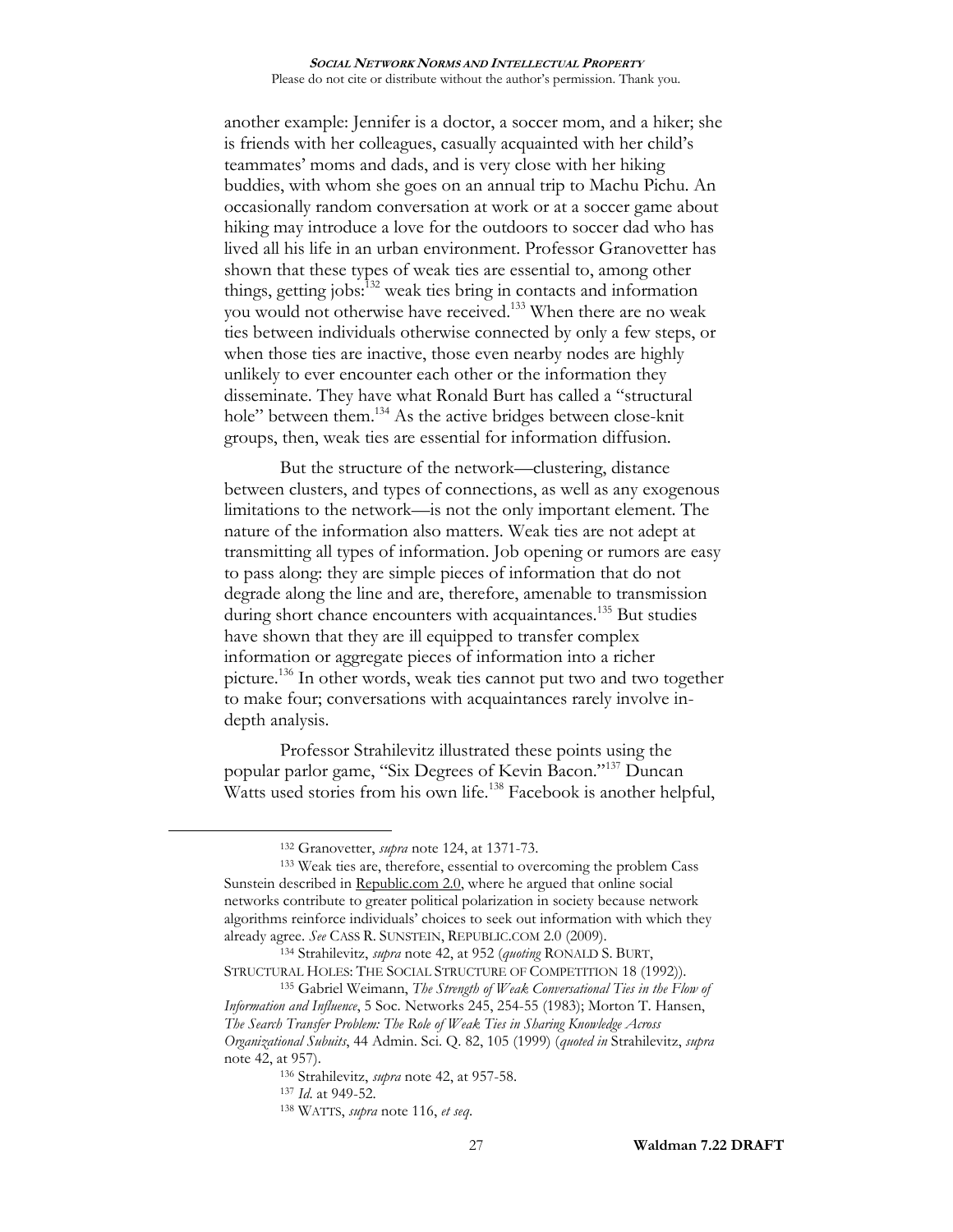accessible model. Facebook is an evolving ecosystem, where new people are always joining and dropping out, changing our own social networks. The average Facebook user has 338 friends,<sup>139</sup> but "follows" far fewer, with fewer still showing up on her news feeds. $140$ This sub-network of friends tends to be close-knit, constituted by many overlapping strong ties. But Facebook's algorithm, while privileging close friends, allows posts from acquaintances in our networks to appear on our feeds, as well. These weak ties bring in additional information from outside our closest-knit groups. The type of information also matters: studies show that status updates, shared links, and photos reach more members of your network than friendships and wall posts.<sup>141</sup>

## <span id="page-27-0"></span>**2. Trust and Sharing**

But social network theory does not explain why we share information with others—strong or weak ties, intimate friends or strangers—in the first place. As an information flow model, it skips the first step: social network models help explain how the ink spreads through the construction paper, not why we placed the marker nib on the paper in the first place. But this is essential for developing an administrable model for adjudicating public use cases: the initial disclosure to others has to be reasonable, not reckless, and one that society, and by extension, the law is willing to protect.<sup>142</sup> This is the role of trust. $143$ 

Trust is the favorable "expectation regarding … the actions and intentions"<sup>144</sup> of particular "people or groups of people, whether known" or unknown, whether "in-group" or out-group.<sup>145</sup> Trust is

 $\overline{a}$ 

http://techcrunch.com/2012/02/29/facebook-post-reach-16-friends/.

<sup>139</sup> Aaron Smith, *6 New Facts about Facebook*, Pew Research Center, at http://www.pewresearch.org/fact-tank/2014/02/03/6-new-facts-aboutfacebook/.

<sup>140</sup> Sharon Gaudin, *Social Network Changes Algorithm to Make 3 Changes to Users' News Feed*, COMPUTER WORLD, Apr. 22, 2015, at http://www.computerworld.com/article/2913017/social-media/facebook-givespriority-to-friends-in-news-feed-change.html.

<sup>141</sup> Josh Constine, *Your Average Facebook Post Only Reaches 12% Of Your Friends*, TECHCRUNCH, Feb. 29, 2012, at

<sup>142</sup> This is also true of personal disclosures in the privacy context. Individuals retain privacy rights where they have a legitimate expectation of privacy that society is willing to recognize as reasonable. Katz v. United States, 389 U.S. 347, 361 (1967) (Harlan, J., concurring).

<sup>143</sup> Trust has been experiencing a revival of late. In addition to my own work on the subject, *see* Waldman, *supra* note [6,](#page-1-0) Neil Richards and Woodrow Hartzog argue that privacy should be conceptualized as a means of building trust. *See* Neil Richards and Woodrow Hartzog, *A Theory of Privacy and Trust* (manuscript on file with author).

<sup>144</sup> *See* Guido Möllering, *The Nature of Trust: From Georg Simmel to a Theory of Expectation, Interpretation and Suspension*, 35 SOCIOLOGY 403 (2001).

<sup>145</sup> Ken Newton & Sonja Zmerli, *Three Forms of Trust and Their Association*, 3 EUR. POL. SCI. REV. 169, 171 (2011).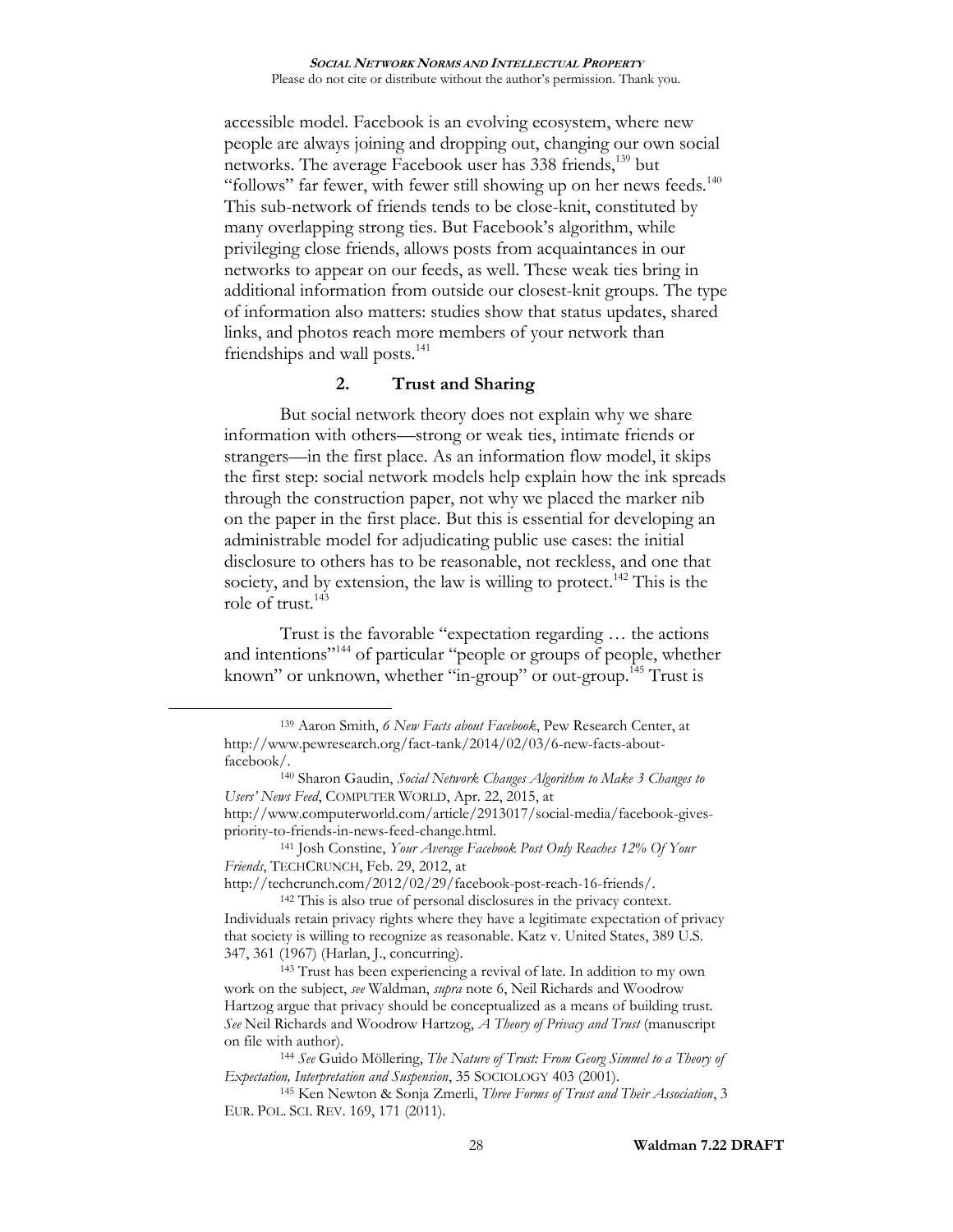bound up with our expectations of others' behavior, and it begins where precise knowledge of others' behavior ends. For example, Alice and Brady are friends, and Brady has always watched Alice's dog when she's away on business. Her knowledge ends there. But Alice still trusts that when she asks Brady to watch her dog next time, he will do so. Alice trusts that her friends will continue to act as friends. We trust that a moving car, though moving slowly, will stop at a stop sign. We trust our therapists to keep our secrets. We trust that the 5:43 AM train to Penn Station will depart at (approximately) 5:43 AM.

This kind of trust is what sociologists call particularized social trust: it is interpersonal, directed at specific other people or groups, and forms the basis of person-to-person interaction.<sup>146</sup> It allows us to take risks, $147$  cooperate with others, $148$  make decisions despite complexity,<sup>149</sup> and create order in chaos,<sup>150</sup> among so many other everyday functions. Trust's positive effects on society are based on its role as a social lubricant: it is essential to all social interaction and is at the heart of why we decide to share personal or sensitive information with others. $151$ 

<span id="page-28-0"></span>Gene Shelley's study of sharing HIV-status with others illustrates the role of trust in disclosure. HIV-status is, for many, private, but not secret: many of the same people that choose to hide their status from acquaintances, friends, and even family for fear of ostracism, stigmatization, homophobia, or worse,  $152$  are willing to share it with relative strangers who are also living with  $HIV$ <sup>153</sup> Several participants in Shelley's ethnography explained why: "I would

<sup>146</sup> *Id*. at 170-72.

<sup>147</sup> *See* JAMES S. COLEMAN, FOUNDATIONS OF SOCIAL THEORY 91 (1990) (people take risks that are "depend[ant] on the performance of another actor" because they trust the other actor).

<sup>148</sup> *See* Diego Gambetta, *Forward* to TRUST: MAKING AND BREAKING COOPERATIVE RELATIONS ix, ix (Diego Gambetta ed., 1988) ("cooperation is predicated [on] trust").

<sup>149</sup> *See* NIKLAS LUHMANN, TRUST AND POWER 4 (1979).

<sup>150</sup> *See generally* BARBARA A. MISZTAL, TRUST IN MODERN SOCIETIES: THE SEARCH FOR THE BASES OF SOCIAL ORDER (1996).

<sup>151</sup> *See* Waldman, *supra* note [6.](#page-1-0) *See also* Ari Ezra Waldman, Privacy as Trust: Sharing Personal Information in a Networked World (2015) (Ph.D. Dissertation) (on file with the Columbia University Library); Ari Ezra Waldman, *Data Report: Trust as a Factor in User Motivations to Share Personal Information on Facebook*, DATA PRIVACY PROJECT AT NEW YORK LAW SCHOOL (forthcoming 2015) (presenting quantitative data showing that trust is a key, statistically significant factor in individuals' decision to share personal information on Facebook).

<sup>152</sup> *See, e.g.*, Laurel Sprague, *Legal Vulnerabilities Related to HIV*, The Sero Project, at http://seroproject.com/wp-content/uploads/2013/07/Young-peopleof-color-and-criminalization\_Sero-results-2013.pdf.

<sup>153</sup> Gene A. Shelley, et al., *Who Knows Your HIV Status? What HIV+ Patients and Their Network Members Know About Each Other*, 17 SOC. NETWORKS 189, 204 (1995).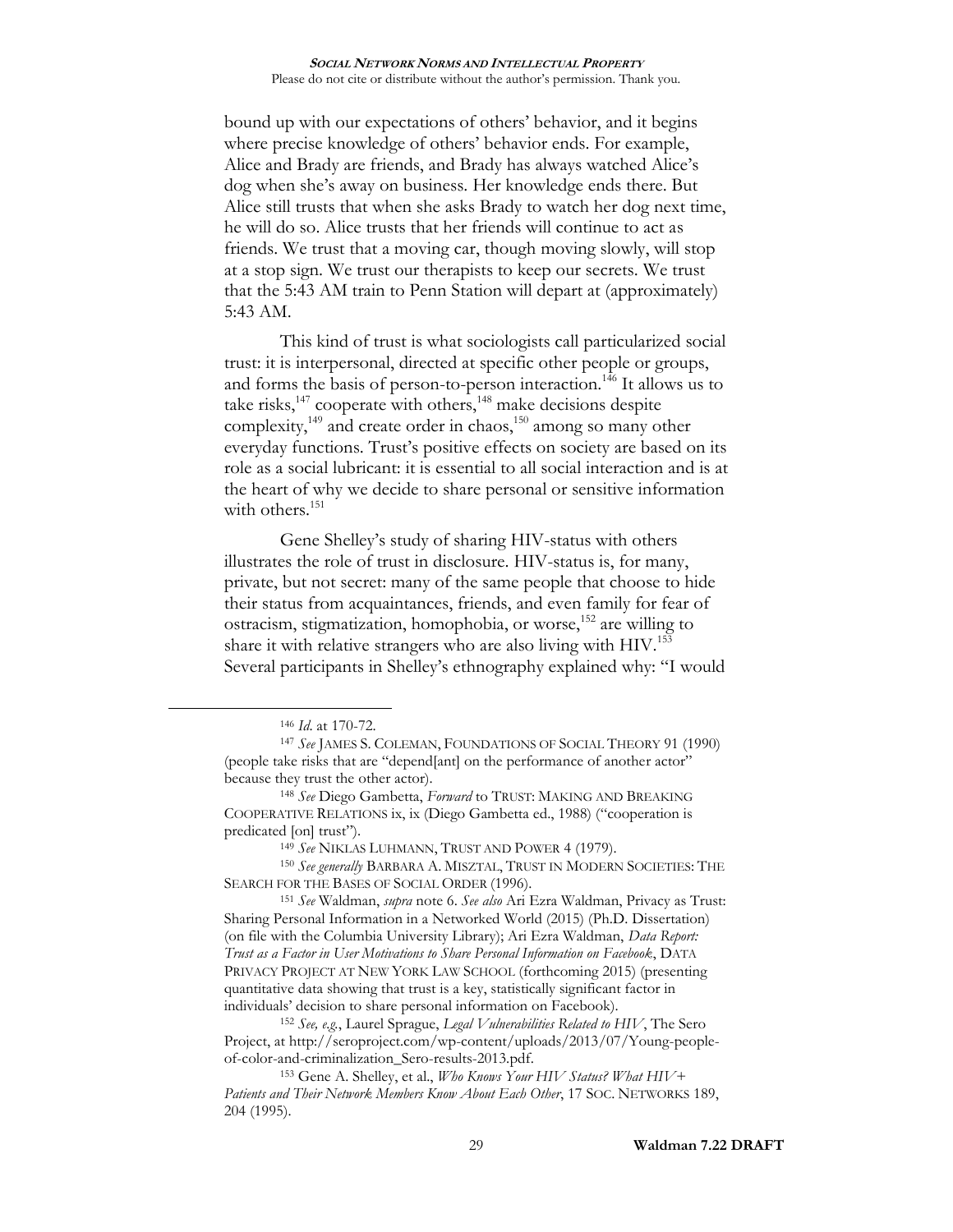tell my support group. Everyone there is HIV-positive and I'm comfortable there."<sup>154</sup> Another stated: "The only two people, aside from members of my support group and doctors, who know are my former lover (who gave her the HIV) and my son's father."<sup>155</sup> Yet another makes the point even clearer: "I told my brother and he said he was (HIV+)."<sup>156</sup>

My own fieldwork suggests that similar principles hold outside the arguably unique support group context. As trust in Facebook increases, members of the social network are willing to post more sensitive information about themselves. Facebook members tend to accept friend requests from strangers when they have similar important identities and when their close friends overlap. Trust—expectations of how Facebook and its members will behave—was the only statistically significant indicator of user behavior.<sup>157</sup>

Neither the structure of the participants' networks nor the nature of the information explains why individuals share private information in the first place. It cannot be the mere fact that a support group is close knit; so is a family, and many respondents adamantly refuse to disclose their status to family members. Individuals on Facebook share information with different subnetworks of friends, as well, many of which look like the closeknit networks discussed above. The explanation for why we share, therefore, has to account for differences among networks. A better explanation is a form of network-specific trust: with respect to preventing the further spread of a person's HIV-status, individuals living with HIV can better predict the future behavior of others also living with HIV (even if they know very little else about them) than others with whom they may be close for different reasons. This unstated implication of Shelley's research suggests that powerful norms of confidentiality and behavior that limit information flow can develop within different social networks depending on structure, the nature of the information, and indicia of trust among members.

The trust at the core of those norms is well known to sociologists. The confident ability to predict others' future behavior develops in several ways. Among people that know each other, trust develops through iterative exchange and, assuming rationality, predictability increases as experience increases. <sup>158</sup> This explains

<sup>154</sup> *Id*.

<sup>155</sup> *Id*. (parenthetical in original).

<sup>156</sup> *Id*. at 205.

<sup>157</sup> *See* Waldman, *Data Report*, *supra* not[e 151.](#page-28-0)

<sup>158</sup> *See, e.g.*, PETER M. BLAU, EXCHANGE AND POWER IN SOCIAL LIFE 98–

<sup>99 (1964);</sup> John K. Rempel et al., *Trust in Close Relationships*, 49 J. PERSONALITY & SOC. PYCHOL. 95, 96 (1985). *See also* Patricia M. Doney et al., *Understanding the Influence of National Culture on the Development of Trust*, 23 ACAD. MGMT. REV. 601, 605 (1998) ("[T]he greater the variety of shared experiences, the greater the generated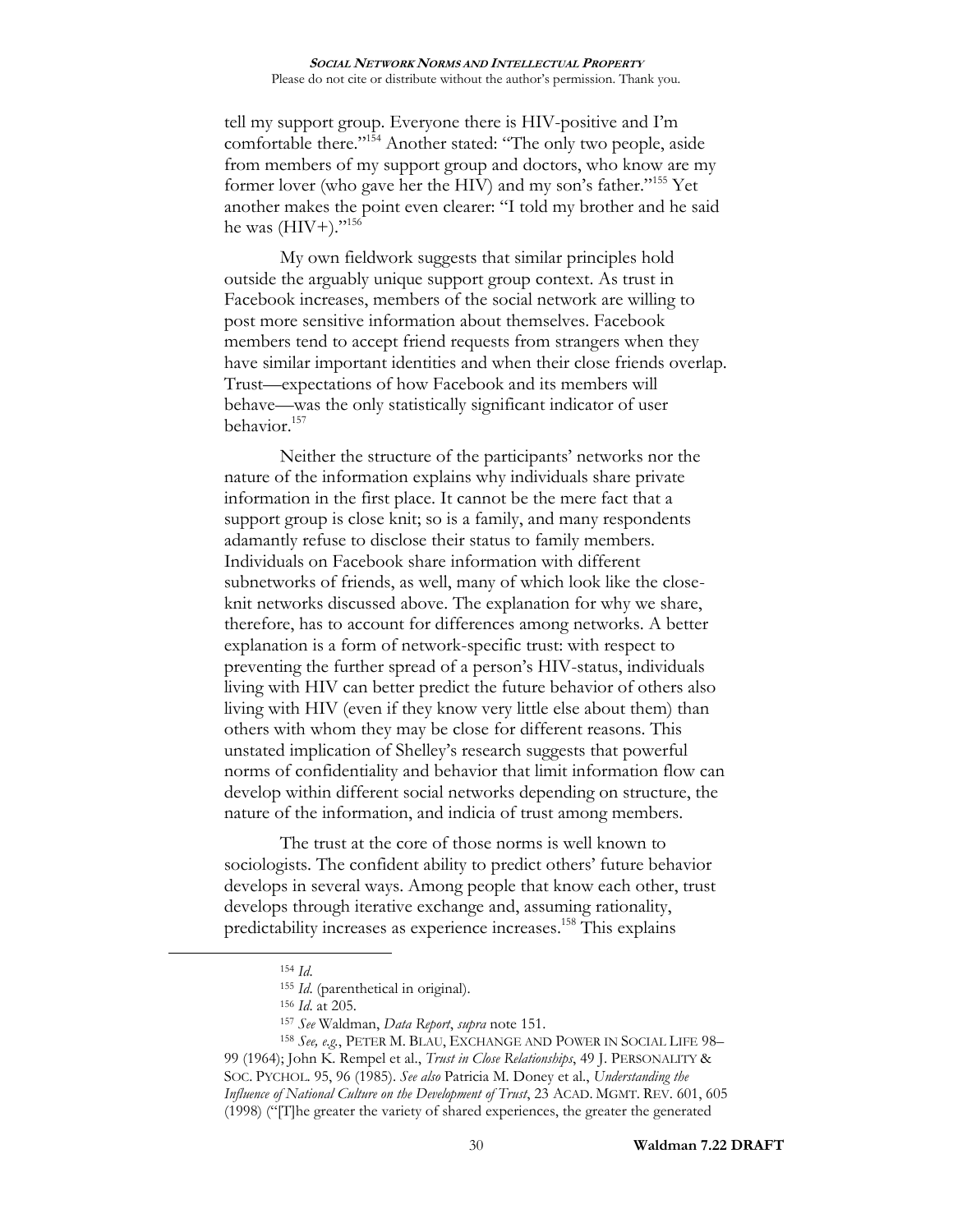Alice's interactions with Brady. Among acquaintances and strangers, trust develops because individuals share important identities or share trustworthy friends and transfer the trust they have in others they know well.<sup>159</sup> Persons living with HIV will share their status with others living with HIV. Members of the LGBT community are more likely to accept a Facebook friend request from a stranger who is also LGBT.<sup>160</sup> And across all populations, Facebook users are willing to include strangers in their networks and, thus, share information with them, if they share the same close friends.<sup>161</sup> This is what drives our decisions to share personal information in a host of different social networks that may contain distant nodes: our expectations that member behavior will accord with long standing norms give us the confidence to share. That conclusion is network-specific and information-dependent, meaning that a trusting context can vary from network to network and from one piece of information to another. An HIV support group might represent a trusting context when it comes to sharing information about HIV and sex, information that could engender judgment elsewhere. But, for some, it may not be the most appropriate place to admit you work for a conservative member of Congress.

## **3. Takeaways**

If we combine the lessons of privacy as trust with social network theory, one overarching conclusion emerges: Information disclosed in networks characterized by trust is not truly public because it is unlikely to diffuse from one network to another. Relying upon expectations of network members' future behavior based on either previous interactions or a legitimate process of transference, individuals share sensitive information with their network. If it is a network of almost exclusively strong ties, as many informal social networks are, the information is likely to be recycled rather than escape. The presence of weak ties increases the likelihood of information diffusion outside the network. And what constitutes a strong or a weak tie may vary with the information at issue. As will the ease of diffusion: complicated information generally does not travel through weak ties, but what is simple to one audience may be complex to another. The greater the audience's applicable skill level relative to the information, the more likely it falls on the simpler end of the information spectrum.

knowledge base and the more a target's behavior becomes predictable.") (citation omitted); David Good, *Individuals, Interpersonal Relations, and Trust*, in TRUST: MAKING AND BREAKING COOPERATIVE RELATIONS 31, 32 (Diego Gambetta ed., 1988); Michael W. Macy & John Skvoretz, *The Evolution of Trust and Cooperation Between Strangers: A Computational Model*, 63 AM. SOC. REV. 638, 648, 655–56 (1998).

<sup>159</sup> Waldman, *Privacy as Trust*, *supra* note [6,](#page-1-0) at 348-49.

<sup>160</sup> Waldman, *Data Report*, *supra* note [151.](#page-28-0)

<sup>161</sup> *Id*.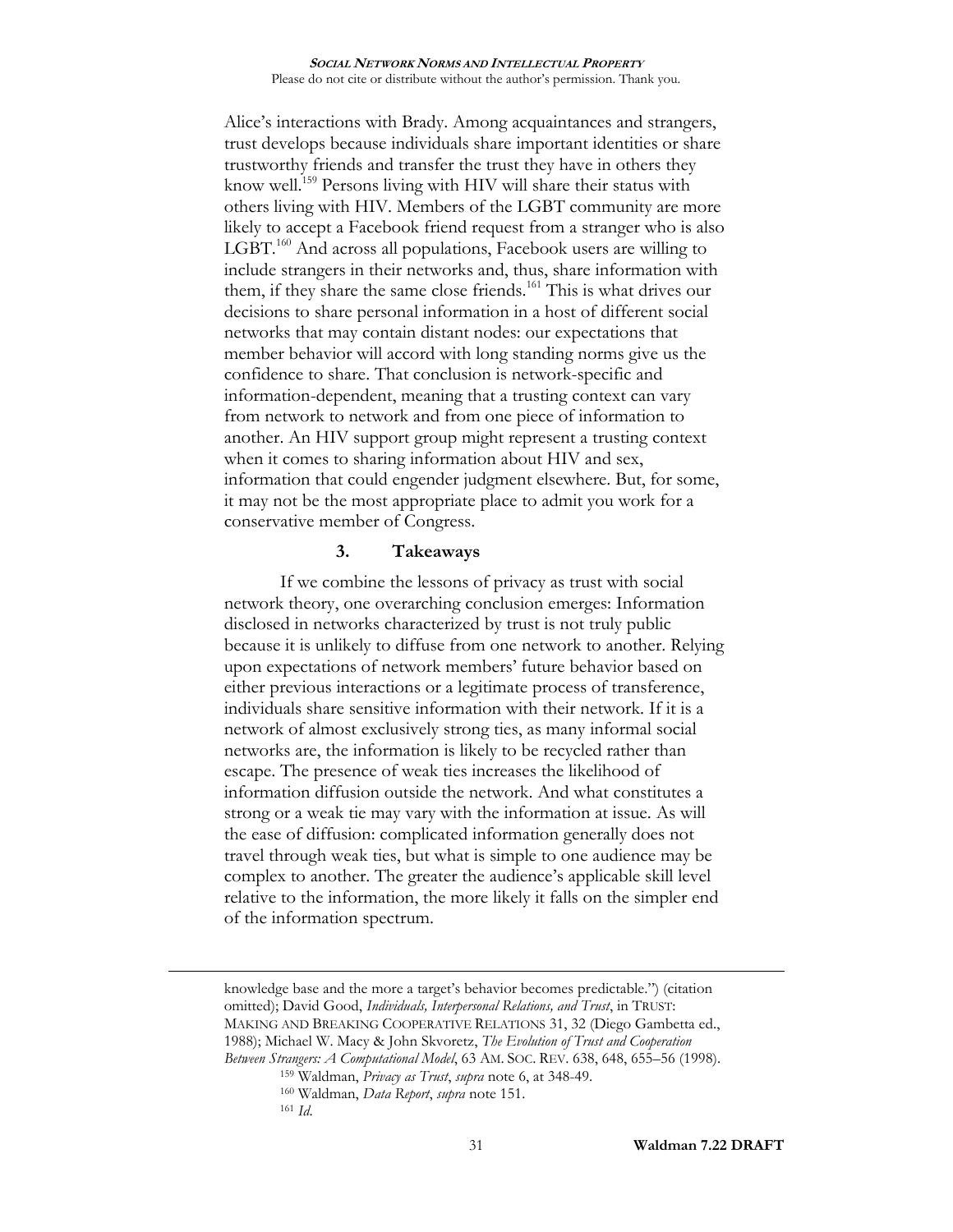We can apply these lessons to developing a model for analyzing public use cases. First, the test for public use must be a totality of the circumstances test. This kind of flexible standard is the only way to assess a social context on a case-by-case basis. Second, the test should focus on (1) the information disclosed, (2) the network into which inventions are disclosed, looking for weak ties likely to spread the information and strong ties that do not, and assessing relative complexity of the information, and (3) the relationship between the parties, looking for indicia of trust based on experience, identity, overlapping networks, transference, and other indicators. Third, some of the questions fact-finders should ask include, but may not be limited to, the following: Did the relationship between the inventor and her audience show any evidence of implied confidentiality? Was the demonstration or use of the invention done in such a way so as to reveal to the audience how it worked? Was the invention complex, especially relative to the skill level of the audience? Did the audience contain acquaintances, strangers, or other individuals not bound by any of the traditional models of interpersonal trust? And, did the audience contain "supernodes" that could bridge networks?

These questions can help fact finders establish the expectations of all parties involved in an alleged public use. Notably, these questions do not prevent a court from considering other factors, including the presence of confidentiality agreements and evidence of commercial motive for the use. The new standard merely ensures that neither formal agreements nor commercial intent is elevated to determinative status and that the locus of analysis shifts from the individual to the social context of disclosure.

# **B. Advantages to the Approach: Social Networks and Intellectual Property**

Applying privacy as trust to public use questions has all the advantages missing from the current privacy as control approach: it is egalitarian, flexible, practical, and retains fidelity to the policy objectives of patent law. Nor is it a radical proposal: the respect for social network theory embedded in privacy as trust already cuts across all intellectual property regimes. This Article's flexible, network-oriented approach to public use will, therefore, fit neatly within our intellectual property legal traditions.

Privacy as trust will end the current system's uneven and unfair application. As discussed above, it privileges corporate inventors over solo entrepreneurs $162$  in two ways: respecting industry norms of confidentiality while ignoring the more informal social norms of friends,<sup>163</sup> and elevating the importance of formal

<sup>162</sup> *See supra* Part I.B.

<sup>163</sup> *See supra* Part I.B.2.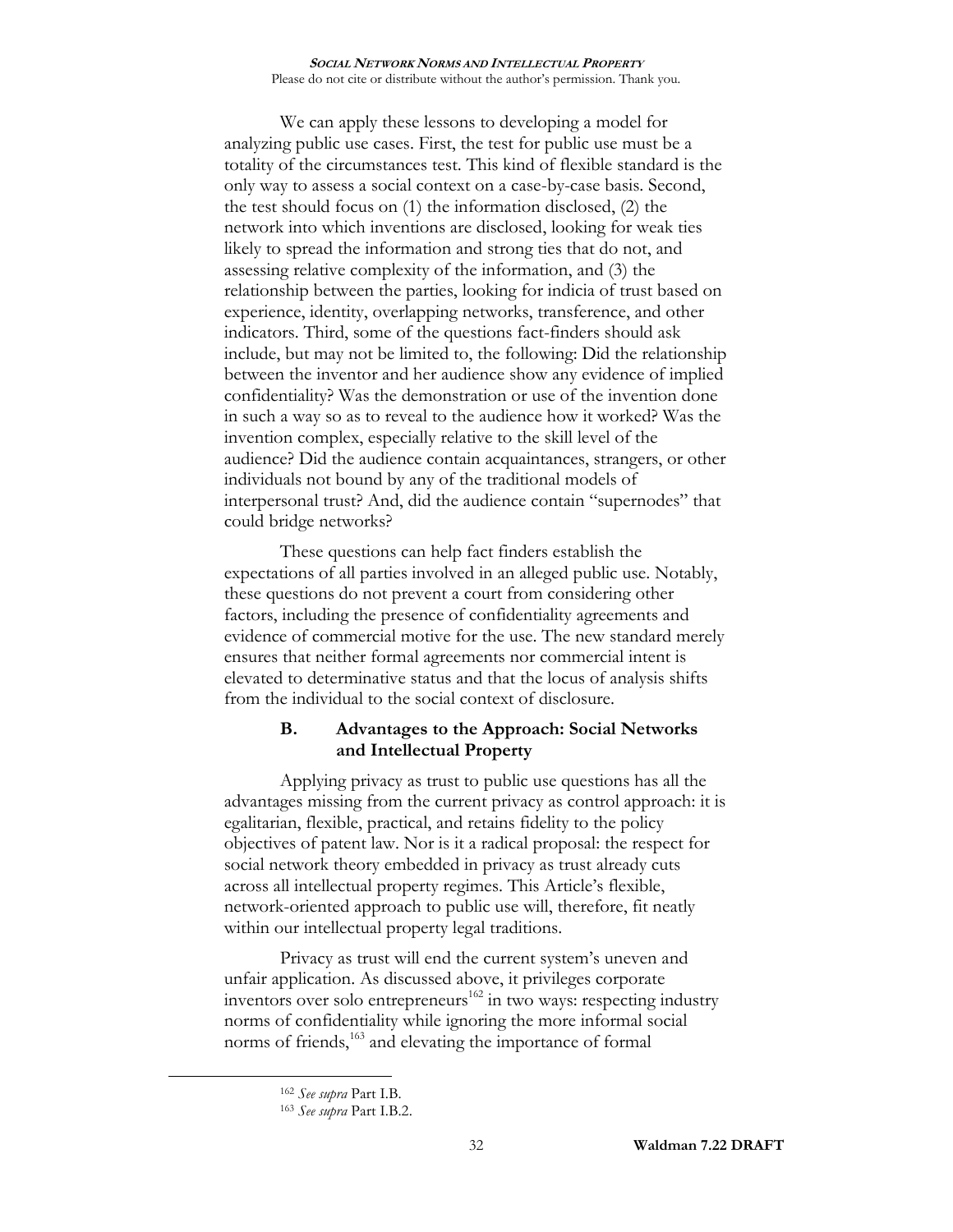confidentiality agreements to near determinative status.<sup>164</sup> The first tendency directly benefits the already entrenched interests of corporate patentees; the second tendency indirectly enhances their position, as well, because only wealthy inventors have the leverage to insist on nondisclosure agreements and the money to pay lawyers to write them. These discriminatory applications are an outgrowth of employing a privacy as control standard: it lends itself to bright line rules regarding disclosure and ignores the social context in which an inventor decides to demonstrate her invention.<sup>165</sup>

Privacy as trust gives judges the tools to reverse these tendencies. It does not discriminate between social networks; indeed, the proposal is built around the notion that different social networks can create equally powerful norms of confidentiality and low likelihoods of information diffusion beyond the network. And by shifting the public use analysis from the inventor's actions to the social context of disclosure, it ensures that myriad factors beyond signed confidentiality agreements will be in play. In turn, inventors and entrepreneurs traditionally underrepresented in the corporate world will be given a fair shot.

It also remains true to the goals of patent law, in general, and the public use bar, in particular. As expressed by the Federal Circuit outlined in *Tone Brothers v. Sysco*,<sup>166</sup> those goals are

> (1) discouraging the removal, from the public domain, of inventions that the public reasonably has come to believe are freely available; (2) favoring the prompt and widespread disclosure of inventions; (3) allowing the inventor a reasonable amount of time following sales activity to determine the potential economic value of a patent; and (4) prohibiting the inventor from commercially exploiting the invention for a period greater than the statutorily prescribed time. $167$

Inventions disclosed to close friends or colleagues whom we trust cannot truly be said to be "freely available" in any sense. Prompt disclosure and patenting is still incentivized by the America Invents Act's first-to-file rule. And there is less likely to be evidence of commercial exploitation or sales activity in situations of disclosures to social friends and other trusted social networks. Indeed, looking to relationships of trust may advance the goals of the patent system: it would encourage more experimentation among corporate inventors and lone entrepreneurs alike. As the Supreme Court said in 1877, it does not frustrate the public interest when delays in patenting are

<sup>164</sup> *See supra* Part I.B.1.

<sup>165</sup> *See supra* Part I.C.

<sup>166</sup> 28 F.3d 1192 (Fed. Cir. 1994).

<sup>167</sup> *Id*. at 1198.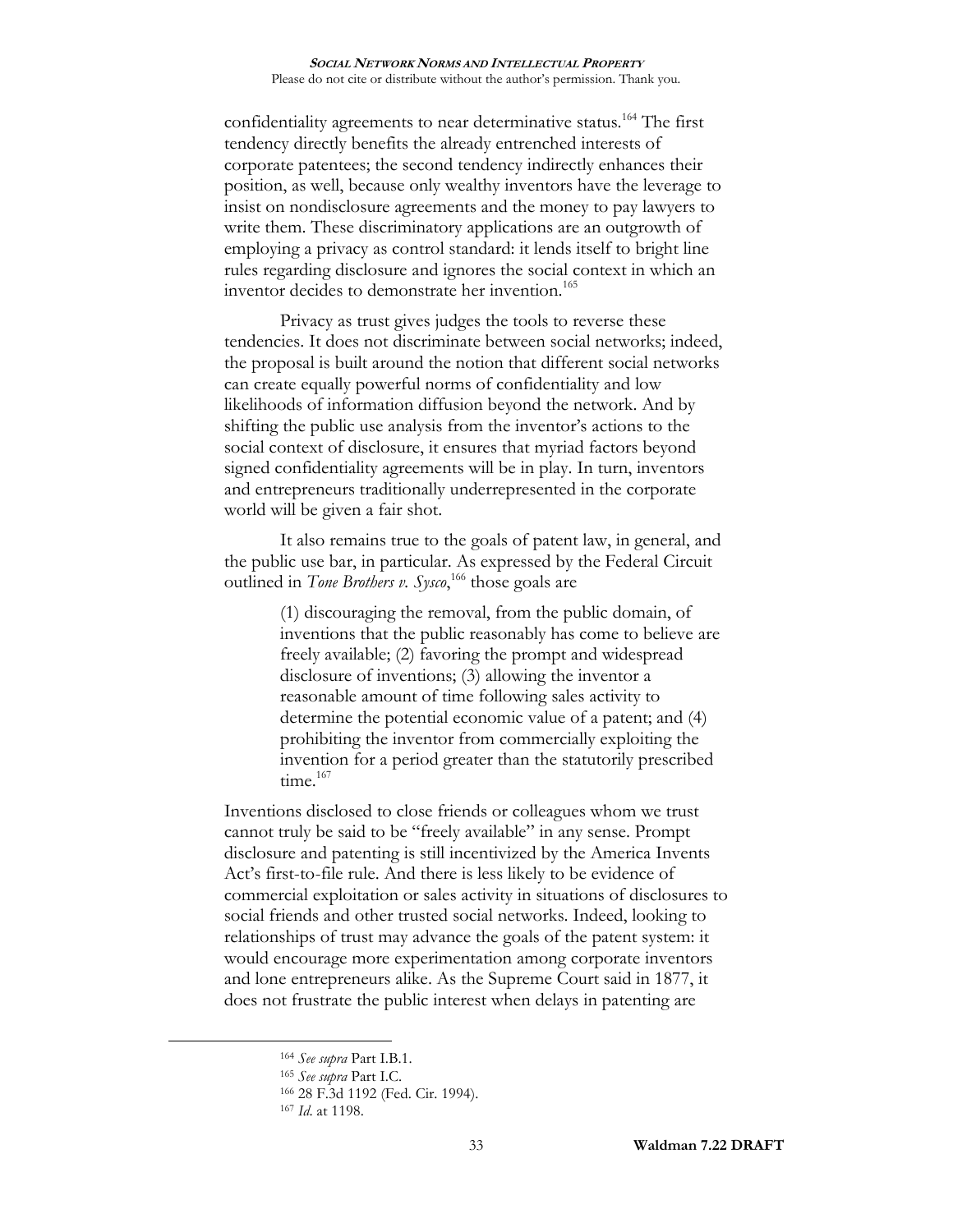"occasioned by a bona fide effort to bring [the] invention to perfection, or to ascertain whether it will answer the purpose intended."<sup>168</sup> The patent monopoly is, after all, only temporary, "and it is the interest of the public, as well as [the inventor's], that the invention should be perfect and properly tested, before a patent is granted for it."<sup>169</sup> A respect for relationships of trust among inventors and their friends and colleagues would not only help realize this goal, but it would also challenge the results in cases like *Beachcombers*, *Lough*, and *MIT*.

<span id="page-33-0"></span>Beyond these policy benefits, the network-oriented approach of privacy as trust occupies an underappreciated yet salient position across intellectual property law, making it even more reasonable to apply it to public use cases. As I have discussed in detail elsewhere, $170$ social network theory permeates all branches of intellectual property. Copyright's originality threshold, $171$  for example, which requires a bare modicum of creativity to obtain a copyright, $172$  is defined relative to the industry norms in which the creator belongs. In *Feist Publications v. Rural Telephone Services*, <sup>173</sup> for example, the seminal Supreme Court case on copyright originality, a run-of-the-mill phonebook was not copyrightable because it was designed, arranged, and presented in an ordinary manner. But "ordinary" was defined relative to the closed network of other phone books. Rural's local phone book was "typical,"<sup>174</sup> unlike Feist's, which covered a wider area and included additional data.<sup>175</sup> In the end, the reason why Rural's local phonebook was not copyrightable was because it was just like every other *phonebook*: "Rural's white pages are entirely *typical*. … The end product is a garden-variety white pages directory, devoid of even the slightest trace of creativity." <sup>176</sup> Typicality is, by definition, entirely contextual and based on the customs and norms of a particular field, i.e., something is typical compared to something else.

<sup>168</sup> *See* City of Elizabeth v. Am. Nicholson Pavement Co., 97 U.S. 126, 137 (1877).

<sup>169</sup> *Id*.

<sup>170</sup> Ari Ezra Waldman, *Social Networks and Intellectual Property: Revisiting Professor Zittrain's IP and Privacy "Problem"* (forthcoming) (manuscript on file with author).

<sup>171 17</sup> U.S.C. § 102 ("Copyright protection subsists, in accordance with this title, in original works of authorship fixed in any tangible medium of expression").

<sup>172</sup> Feist Publications, Inc. v. Rural Tel. Servs. Co., Inc., 499 U.S. 340, 358 (1991) ("Originality requires only that the author make the selection or arrangement independently (i.e., without copying that selection or arrangement from another work), and that it display some minimal level of creativity.).

<sup>173</sup> 499 U.S. 340 (1991).

<sup>174</sup> *Id*. at 342 ("Rural publishes a typical telephone directory").

<sup>175</sup> *Id*. at 342-43 ("Unlike a typical directory, which covers only a particular calling area, Feist's area-wide directories cover a much larger geographical range.").

<sup>176</sup> *Id*. at 362.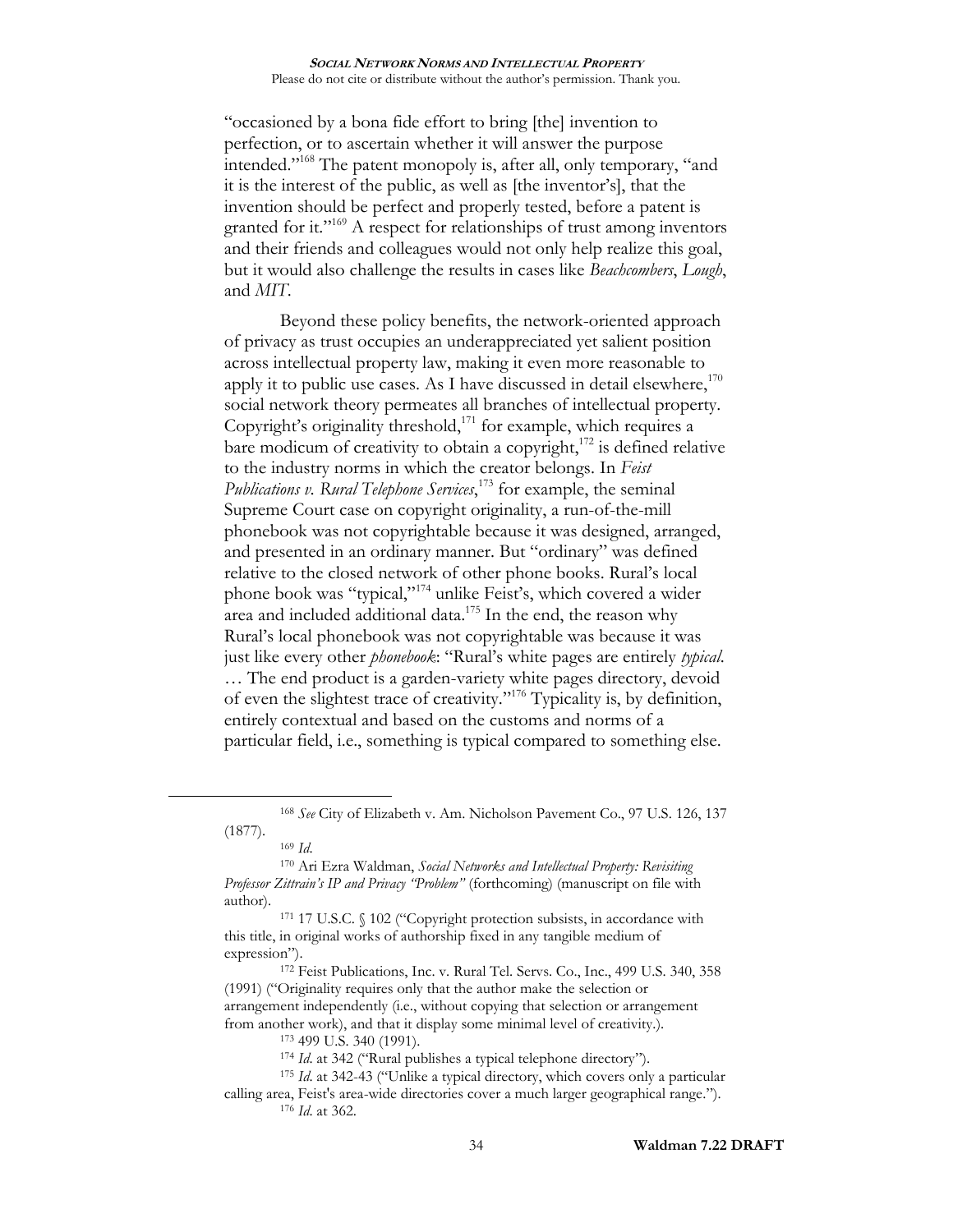It is typical for phone books to be alphabetical. It is not typical for, say, epic poems to be alphabetical listings of words.

Differences among social networks are also embedded in trademark law, which is principally concerned with protecting brands and preventing consumer confusion.<sup>177</sup> Among the several factors courts use to assess consumer confusion under the Lanham Act, $^{178}$ three take a network-specific approach: The more related the products and the more overlap in marketing channels, the greater the likelihood of a confusion finding, presuming that products that target different networks are less likely to be the subject of confusion. Courts also assess the degree of care likely to be exercised by purchasers, implicitly recognizing that different consumers behave differently. Consumer confusion, therefore, is an information flow problem, but one that reflects how information diffuses from one network to another.<sup>179</sup>

And, like copyright's originality threshold, patent law's substantive requirements of patentability take a network-oriented approach. Inventions that are obvious to someone "having ordinary

 $\overline{a}$ 

<sup>178</sup> There are eight such factors: "similarity of the conflicting designations; relatedness or proximity of the two companies' products or services; strength of [the senior] mark; marketing channels used; degree of care likely to be exercised by purchasers in selecting goods; [alleged infringer's] intent in selecting its mark; evidence of actual confusion; and likelihood of expansion in product lines." *See, e.g.*, Brookfield Comm's, Inc. v. West Coast Entertainment Corp., 174 F.3d 1036, 1054 (9th Cir. 1999); AMF, Inc. v. Sleekcraft Boats, 599 F.2d 341, 348-49 (9th Cir. 1979). But, as the Ninth Circuit stated in *Brookfield*, some factors, particularly the first three, are "more important than others." Brookfield, 174 F.3d at 1054.

<sup>177</sup> Scholars generally agree that the goals of trademark law are to prevent consumer confusion, protect brand goodwill, and promote fair competition. They sometimes disagree on which goal merits the greatest emphasis. *See, e.g.*, Robert G. Bone, *Hunting Goodwill: A History of the Concept of Goodwill in Trademark Law*, 86 B.U. L. REV. 547, 549, 555-56 (2006) ("The major focus of trademark law is protecting the source identification and information transmission function of marks."); Jennifer E. Rothman, *Initial Interest Confusion: Standing at the Crossroads of Trademark Law*, 27 CARDOZO L. REV. 105, 127 (2006). *See also* Qualitex Co. v. Jacobsen Products Co., 514 U.S. 159, 163-64 (1995) ("In principle, trademark law, by preventing others from copying a source-identifying mark, 'reduce[s] the customer's costs of shopping and making purchasing decisions,' for it quickly and easily assures a potential customer that this item—the item with this mark—is made by the same producer as other similarly marked items that he or she liked (or disliked) in the past. At the same time, the law helps assure a producer that it (and not an imitating competitor) will reap the financial, reputation-related rewards associated with a desirable product.").

<sup>179</sup> Jonathan Zittrain has argued that the "problem" of privacy is the same as the "problem" of intellectual property: dissemination of information and the loss of personal control. Jonathan Zittrain, *What the Publisher Can Teach the Patient: Intellectual Property and Privacy in an Era of Trusted Privication*, 52 STAN. L. REV. 1201 (2000). I argue that that Professor Zittrain is correct, to a point: the problem is not just information dissemination, but dissemination to a different network. *See*  Waldman, *Social Networks*, *supra* note [170,](#page-33-0) at \_\_.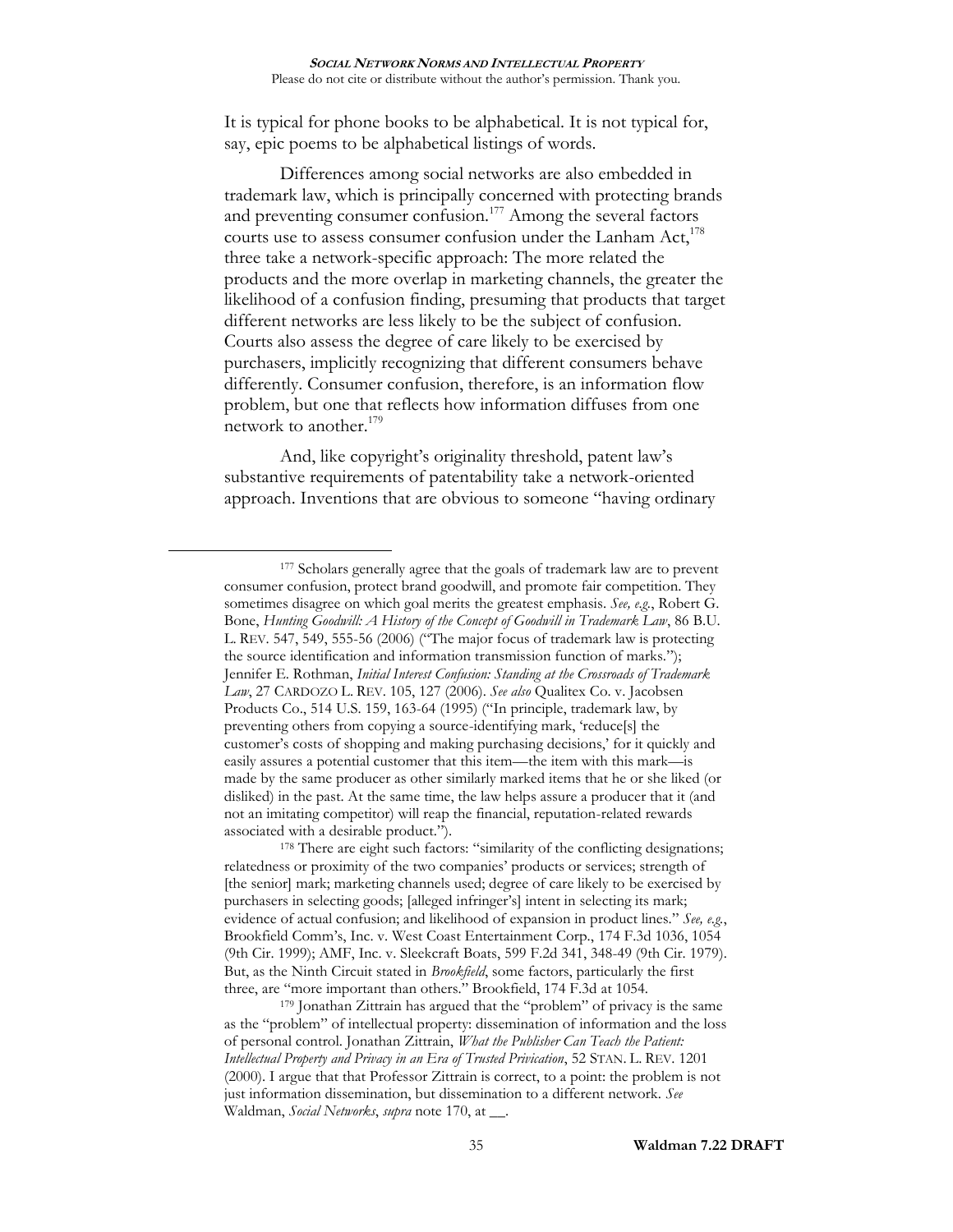skill in the art," or PHOSITA,<sup>180</sup> are unpatentable.<sup>181</sup> Patent applications that cannot teach the PHOSITA how to make or use the invention are also invalid.<sup>182</sup> And when courts construe patent claims, the words in the patent that define and delimit the world of inventions captured by the patent, they do so in light of what the person of ordinary skill would understand.<sup>183</sup> Therefore, what would be obvious, enabling, and understandable to a mechanical engineer might be different from what is obvious, enabling, and understandable to a computer scientists, biologist, or chemist. And their level of understanding is certainly different from that of the public at large.

Trade secret law goes even further than recognizing that social networks exist. In fact, without ever using the language of social network theory and trust, trade secrecy employs the networkoriented, trust-based model described above in three ways. First, a trade secret is defined relative to a given network. Although the rule is that information "generally known or readily ascertainable to the public" cannot constitute a trade secret, the "public," in this case, refers to a given industry.<sup>184</sup> The rule makes sense as a matter of economics and competition, but it also reflects the social science of information diffusion. An oil company executive might come across the proprietary recipe of a donut company, $185$  but unless there are weak tie bridges ready to disseminate the recipe beyond the oil industry and, somehow, to the confections business, the information is unlikely to get to those who could use it. $186$ 

A second lesson of social network theory—that weak tie bridges between networks are ill equipped to disseminate complex or aggregated information<sup>187</sup>—is also reflected in the law of trade secrets. As the Fifth Circuit stated in *Metallurgical Industries v.*  Fourtek,<sup>188</sup> a seminal and oft-cited trade secrets case, the aggregation of pieces of information, "each of which, by itself, is in the public domain," can be a trade secret because knowledge and aggregation of

<sup>180</sup> *See, e.g.*, John O. Tresansky, *PHOSITA—The Ubiquitous and Enigmatic Person in Patent Law*, 73 J. PAT. & TRADEMARK OFF. SOC'Y 37, 37 (1991).

<sup>181</sup> 35 U.S.C. § 103 (2015). This is the requirement of non-obviousness.  $182$  35 U.S.C. § 112(a) (2015). This is the enablement requirement.

<sup>183</sup> *See, e.g.*, Xerox Corp. v. 3Com Corp., 458 F.3d 1310, 1323-24 (Fed. Cir. 2006).

<sup>184</sup> *See, e.g.*, Research & Dev. Corp. v. Nat'l Chem. Co., 87 F.3d 937, 942 (7th Cir. 1996); Zoecon Indus. v. Am. Stockman Tag Co., 713 F.2d 1174, 1179 (5th Cir. 1983) (a trade secret cannot be known by others *in the same business*) (emphasis added).

<sup>185</sup> The recipe for Krispy Kreme donuts is a famous trade secret.

<sup>186</sup> For a discussion of Mark Granovetter's theory on the "strength of weak ties" and the role they play in information diffusion, see *supra* note[s 121-](#page-24-1)[141](#page-27-0) and accompanying text.

<sup>187</sup> *See supra* note [136](#page-26-0) and accompanying text.

<sup>188</sup> 790 F.2d 1195 (5th Cir. 1986).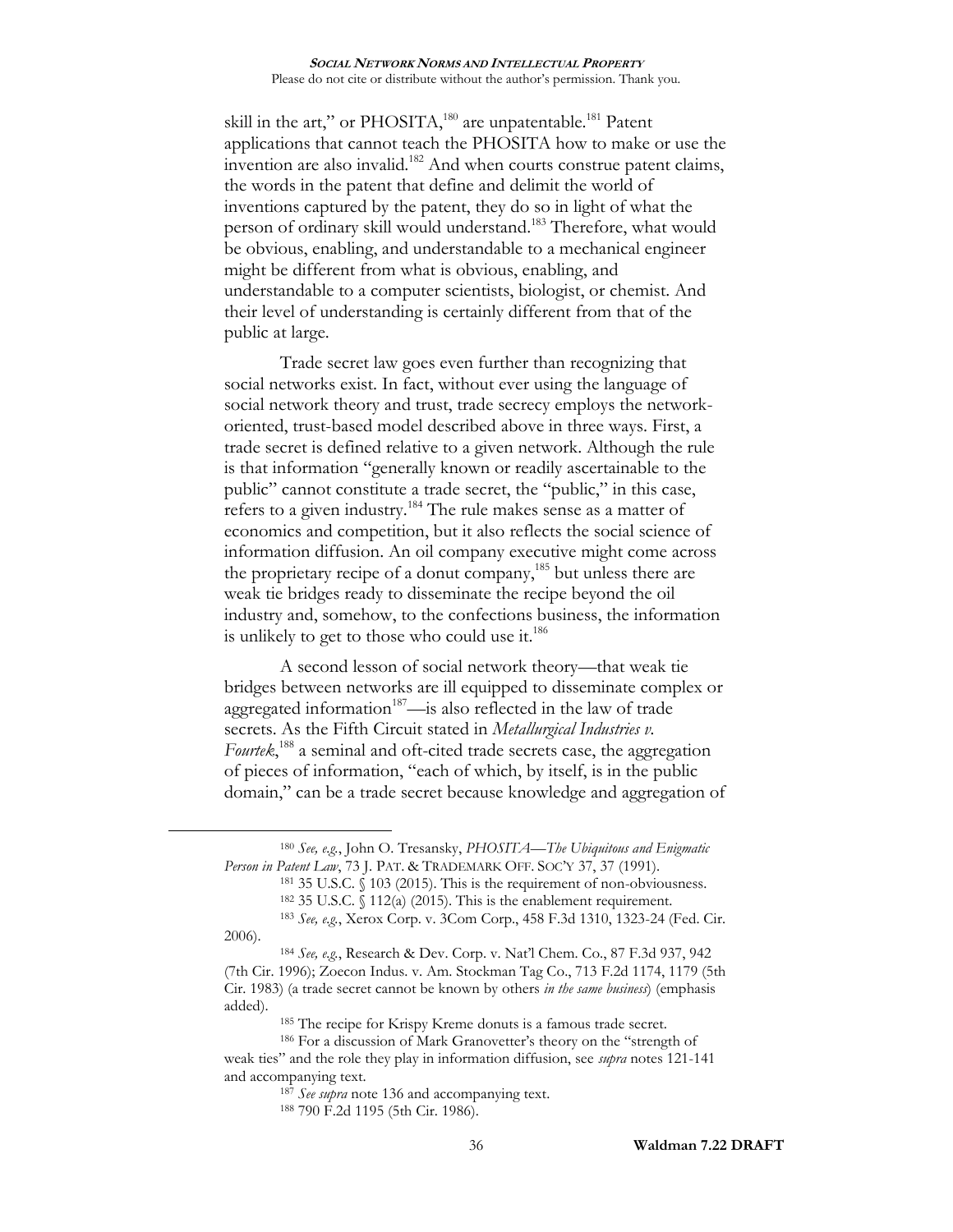those bits of data could provide a competitive advantage.<sup>189</sup> Again, the economic rationale makes sense. But implicit in this aggregation rule is the assumption that industry competitors are not adept at piecing together bits of distant data points or, to use the language of social network theory, that complex and aggregated information does not diffuse through networks easily and is unlikely to be gathered up, analyzed, and put to use through weak ties. Otherwise, the aggregate information could not be considered a secret in any sense.

<span id="page-36-0"></span>Third, when it comes to the prior disclosure of confidential business information, a problem similar to pre-patenting use, trade secret law takes a network- and relationship-oriented approach, unconsciously implementing some of the lessons of social network theory and trust. As Sharon Shandeen showed in her crossdisciplinary study of privacy and trade secrecy,<sup>190</sup> trade secret law embraces the doctrine of "relative secrecy."<sup>191</sup> This is the notion that legal protection for trade secrets can be retained even when others know the secret. The test for determining when such protection exists "is contextual and depends on a number of factors, not the least of which is the relationship … between the trade secret owner and the person(s) to whom the information is disclosed."<sup>192</sup> Trade secrecy, then, shifts the analysis to the context of disclosure, finding duties of confidentiality implied by the norms of those contexts. Professor Shandeen gathered and analyzed the case law and found that a diverse arrays of relationships has given rise to implied confidentiality: employer and employee, purchaser and supplier, licensor and licensee, and between partners in joint ventures, among others.<sup>193</sup> Trade secret cases also appreciate the role of norms created by these relationships rather than just the formalities themselves. As one court stated: "To give publicity wantonly and confidentially correspondence meets with the prompt rebuke and merited condemnation of every one not lost to all honorable feeling. It is a

<sup>189</sup> *Id*. at 1202. *See also, e.g.*, Penalty Kick Mgmt. Ltd. v. Coca Cola Co., 318 F.3d 1284, 1291 (11th Cir. 2003); Catalyst & Chem. Servs., Inc. v. Global Ground Support, 350 F. Supp. 2d 1, 9 (D. D.C. 2004) ("Defendants have submitted exhibits showing that each parameter individually was within industry knowledge before defendants' alleged disclosure. Plaintiffs, however, do not allege only that each parameter individually is a trade secret; rather, they also argue that all four elements taken together in precise combination constitute a legally protected interest under the Trade Secrets Act. The record does not show that all four parameters were disclosed together, in a specific combination, to the industry.") (internal citations omitted).

<sup>190</sup> Sharon Shandeen, *Relative Privacy: What Privacy Advocates Can Learn from Trade Secret Law*, 2006 MICH. ST. L. REV. 667 (2006).

<sup>191</sup> *Id*. at 696. Also the topic of Professor Strahilevitz's article, *A Social Networks Theory of Privacy*. *See* Strahilevitz, *supra* note [42.](#page-9-2)

<sup>192</sup> John C. Stedman, *Trade Secrets*, 23 Ohio St. L. J. 4, 6 (1962) (*quoted in* Shandeen, *supra* note [190,](#page-36-0) at 697).

<sup>193</sup> Shandeen, *supra* note [190,](#page-36-0) at 699.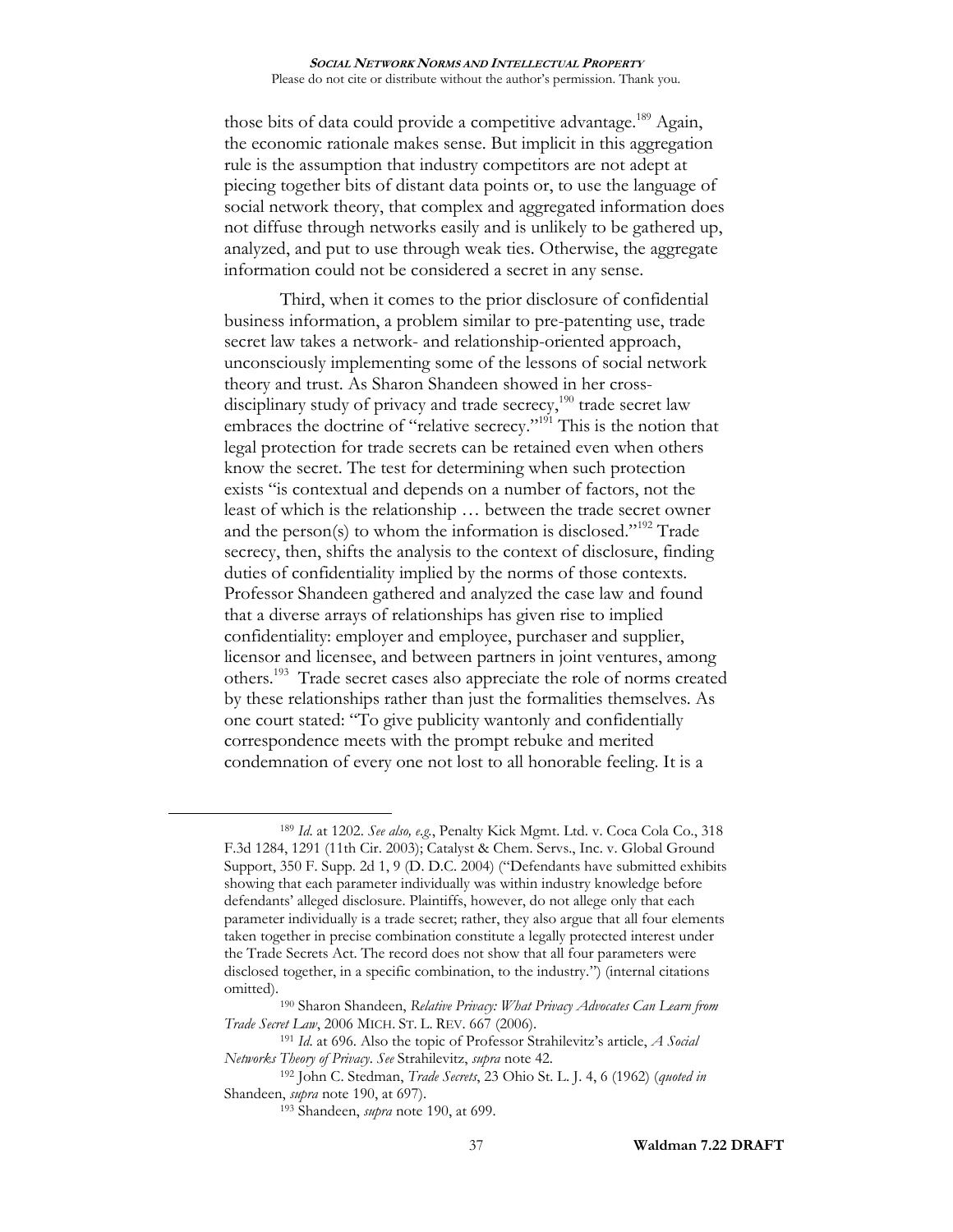<span id="page-37-0"></span>death-blow to the best interests of civilized society itself."<sup>194</sup> Lofty rhetoric aside, trade secret law appreciates norms of trust and confidentiality implied by certain social contexts.

What is missing from trade secrecy's approach to the problem of limited disclosures, and why public use law cannot simply learn the lessons of "relative secrecy" and move on, is a model for solving the public use's discrimination problem. Relative secrecy cases often involve corporate parties and, as Professor Shandeen has shown, the relationships that courts have so far recognized as giving rise to implied duties of confidentiality are business relationships. That confidentiality agreements are not required, in doctrine and in practice, is a step forward. But trade secrecy does not get us any further toward respecting the powerful confidentiality norms of networks of friends, solo entrepreneurs, part-time inventors, and hobbyists. A social network-based doctrine of trust does just that.

## **III. Reorienting Public Use Law**

Armed with the lessons of social networks and privacy as trust, we can return to the public use cases discussed above and summarized in Figure I. Recall that sometimes, not having a confidentiality in place has little to no effect on a public use analysis: those cases tend to involve Cluster A (corporate) inventors, who usually win their public use cases. Other times, confidentiality agreements are essential, leading many Cluster B (solo entrepreneur) inventors to lose their public use cases.<sup>195</sup> Even where Cluster A inventors lose, courts' tendencies to elevate formal secrecy agreements to near determinative status is a boon: only inventors with the power and money of a large corporation have the leverage to put nondisclosure commitments in writing and force their business partners to sign them.<sup>196</sup> And where confidentiality agreements are missing, courts tend to be willing to fill the gap with the customs and norms of industry, but rarely do so with the more informal, yet no less powerful norms common to solo inventors, hobbyists, and parttime innovators.<sup>197</sup> In short, the application of the public use bar is either haphazard, at best, or discriminatory, at worst, with no clear tools in the current doctrine to resolve the problem. The dominant theory of adjudication—what privacy scholars would call privacy as control—lends itself to the harsh, bright line, and uneven application of the law. This raises the question of how to reform public use law to create more certainty, fairness, and justice.

Social network theory and privacy as trust offer a model for adjudicating public use cases. Using a totality of the circumstances

<sup>194</sup> Roberts v. McKee, 29 Ga. 161, 163 (1859) (*quoted in* Shandeen, *supra* note [190,](#page-36-0) at 701).

<sup>195</sup> *See supra* notes [57-](#page-14-0)[72](#page-15-0) and accompanying text.

<sup>196</sup> *See supra* notes [73-](#page-16-0)[80](#page-16-1) and accompanying text.

<sup>197</sup> *See supra* notes [81-](#page-17-0)[96](#page-19-0) and accompanying text.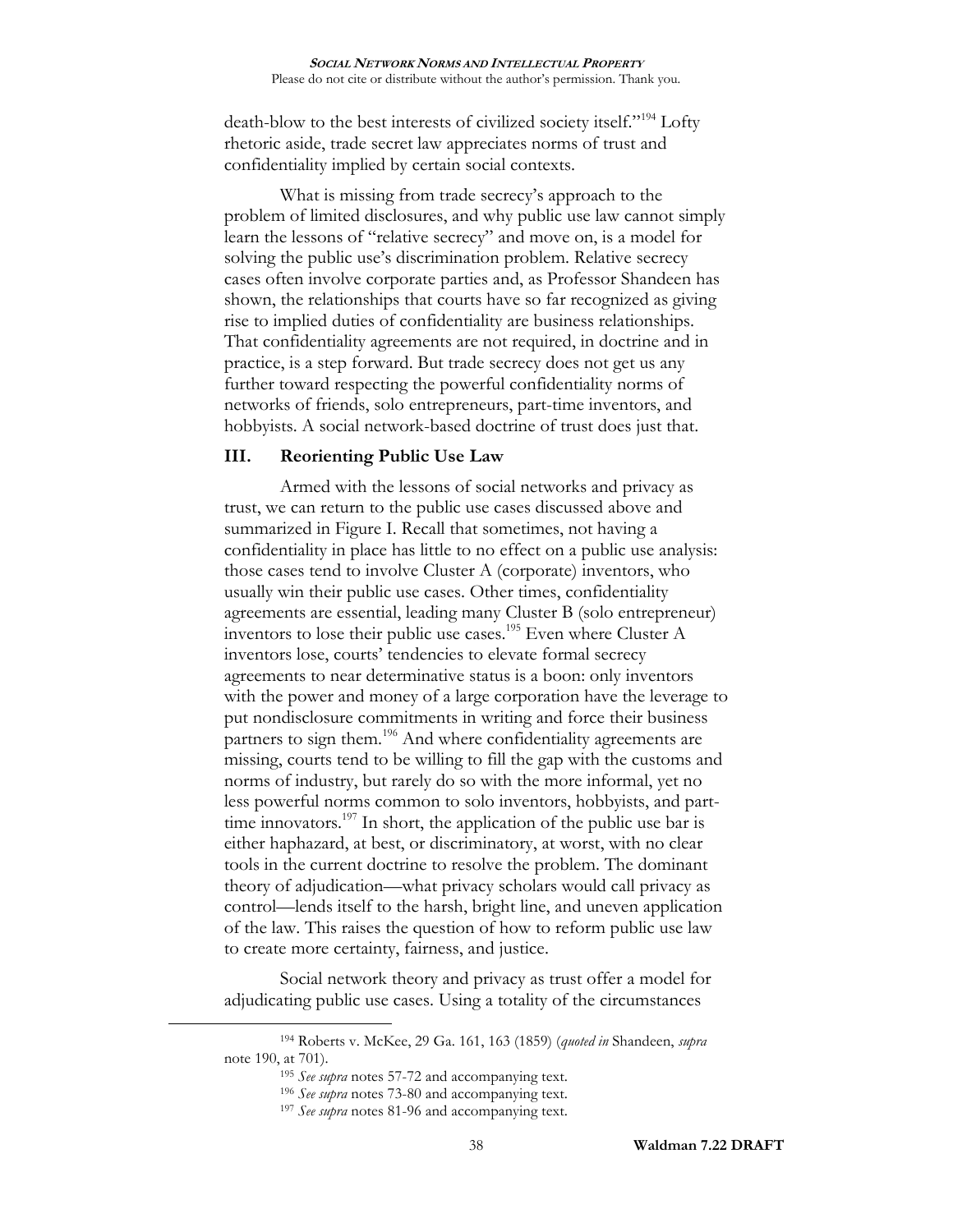test that focuses on the audience for a disclosure, the information's complexity relative to that audience, and the relationship between the inventor and the audience, the standard will comport with what we know about how and why individuals share information with others. In this section, I revisit some of the leading public use cases discussed above and show how some would turn out the same, others would end differently, and the fate of others requires more information. Luckily, a network- and trust-oriented approach also lays out clear pathways for the admission of evidence, allowing appellate judges to remand cases with specific instructions for factfinding. I then respond to possible objections to applying privacy as trust to public use.

# **A. Looking at the Cases Anew**

A case like *Xerox v. 3Com*, <sup>198</sup> a Cluster A case, would come to the same result. The analysis would vary only slightly. In *Xerox*, a company employee invented a method that improved computer handwriting recognition.<sup>199</sup> Concluding that the inventor's submission of a videotape of himself demonstrating the invention to conference organizers as part of an application to present did not invalidate his patent, the court explained that the videotape was not a public *use*: No one, other than the inventor, had actually used anything.<sup>200</sup> That can hardly be the rule in public use cases; cases like *Baxter* and *Eolas Technologies v. Microsoft* both found invalidating public uses after mere demonstration by the inventor.<sup>201</sup> But the court did rely on the norms, customs, and practices of the context of the disclosure. Although the inventor did not include a secrecy agreement along with his submission, the court recognized that conference organizers keep submissions confidential as a matter of "professional courtesy and practice" and that they were under "a professional ethical obligation" to maintain secrecy.<sup>202</sup>

This holding makes sense under a social network and trust model, as well. Given the relationship between the inventor and his audience, norms of trust can be implied: academic conference organizers generally do not reveal the details of their submissions. And even if the submission was sent to the two organizers who shared it with a selection committee, that audience was a close-knit closed network of strong ties. As such, the information was unlikely to jump from one small network to another wider network.

<sup>198</sup> 26 F. Supp. 2d 492 (W.D.N.Y. 1998).

<sup>199</sup> *Id*. at 493.

<sup>200</sup> *Id*. at 496.

<sup>201</sup> *See* Baxter Int'l v. Cobe Labs., 88 F.3d 1054, 1056, 1058 (Fed. Cir. 1996) (inventor showed others how the centrifuge worked); Eolas Tech. v. Microsoft, 399 F.3d 1325, 1334 (Fed. Cir. 2005) (demonstration to Sun Microsystems employees).

<sup>202</sup> Xerox, 26 F. Supp. 2d at 496.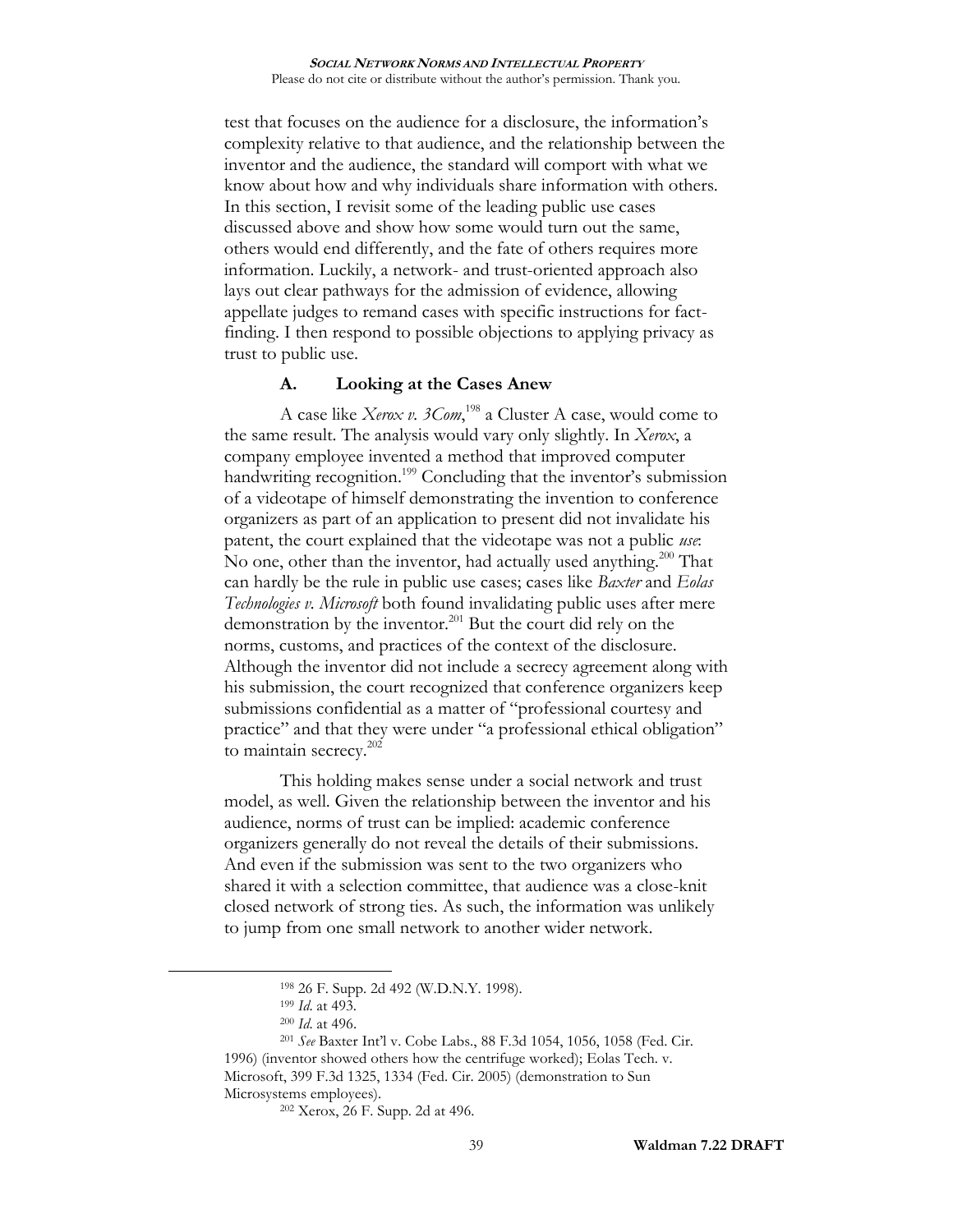Under a social network and trust framework, *Moleculon Research v. CBS*<sup>203</sup> would come to the same result, but for very different reasons. Indeed, the analysis of this case highlights the chasm between the current doctrine and application and shows how a social network approach honors the letter and spirit of the law.

*Moleculon* seems to stand for the proposition that, as with trade secrets' doctrine of "relative secrecy,"<sup> $204$ </sup> the relationship between the inventor and her audience matters for public use. A close look at the Federal Circuit's reasoning shows that, in fact, the likelihood of confidentiality of close-knit networks was ignored. In *Moleculon*, an organic chemistry graduate student and puzzle enthusiast invented what we would now recognize as a device similar to a Rubik's Cube, but did so long before the famous Rubik's Cube puzzle was developed and marketed.<sup>205</sup> He developed various paper models of the device and showed them to close friends, two roommates, and a colleague in the chemistry department. Once employed at Moleculon, the inventor left a wooden version on his desk, where his employer saw it and took an interest in it. After the inventor demonstrated how it worked, they jointly decided that Moleculon would try to market the device, at which point they sent prototype to Parker Brothers and many other toy manufacturers.<sup>206</sup> No one signed confidentiality agreements. Nor, as far as we know, was there any overt discussion of secrecy. The maker of the Rubik's Cube, which Moleculon alleged infringed the patent on its device, challenged the patent's validity for public use: the inventor's decision to show the device to his friends, roommates, colleagues, and boss, they argued, more than met public use's publicity requirement.

The Federal Circuit disagreed, but in so doing, although it professed to focus on the relationships between the parties involved in the disclosures, it really did no such thing. Rather, the court's analysis looked at the volitional acts of the inventor, in line with the strict limits of privacy as control. The court suggested that "the personal relationships and other surrounding circumstances" gave rise to a "legitimate expectation of privacy and of confidentiality" at all times.<sup>207</sup> But, upon closer examination of the decision, the relationships did not matter. What mattered was that the inventor never physically gave his invention to anyone else and never evinced a commercial motive for his demonstrations. That he at all times retained physical possession was what distinguished this case from Egbert v. Lippmann,<sup>208</sup> the 1881 Supreme Court case where the Court said that an inventor made a public use of a corset when he gave it to

<sup>203</sup> 793 F.2d 1261 (Fed. Cir. 1986).

<sup>204</sup> *See supra* notes [190-](#page-36-0)[194](#page-37-0) and accompanying text.

<sup>205</sup> Moleculon, 793 F.2d at 1263.

<sup>206</sup> *Id*.

<sup>207</sup> *Id*. at 1266.

<sup>208</sup> 104 U.S. 333 (1881).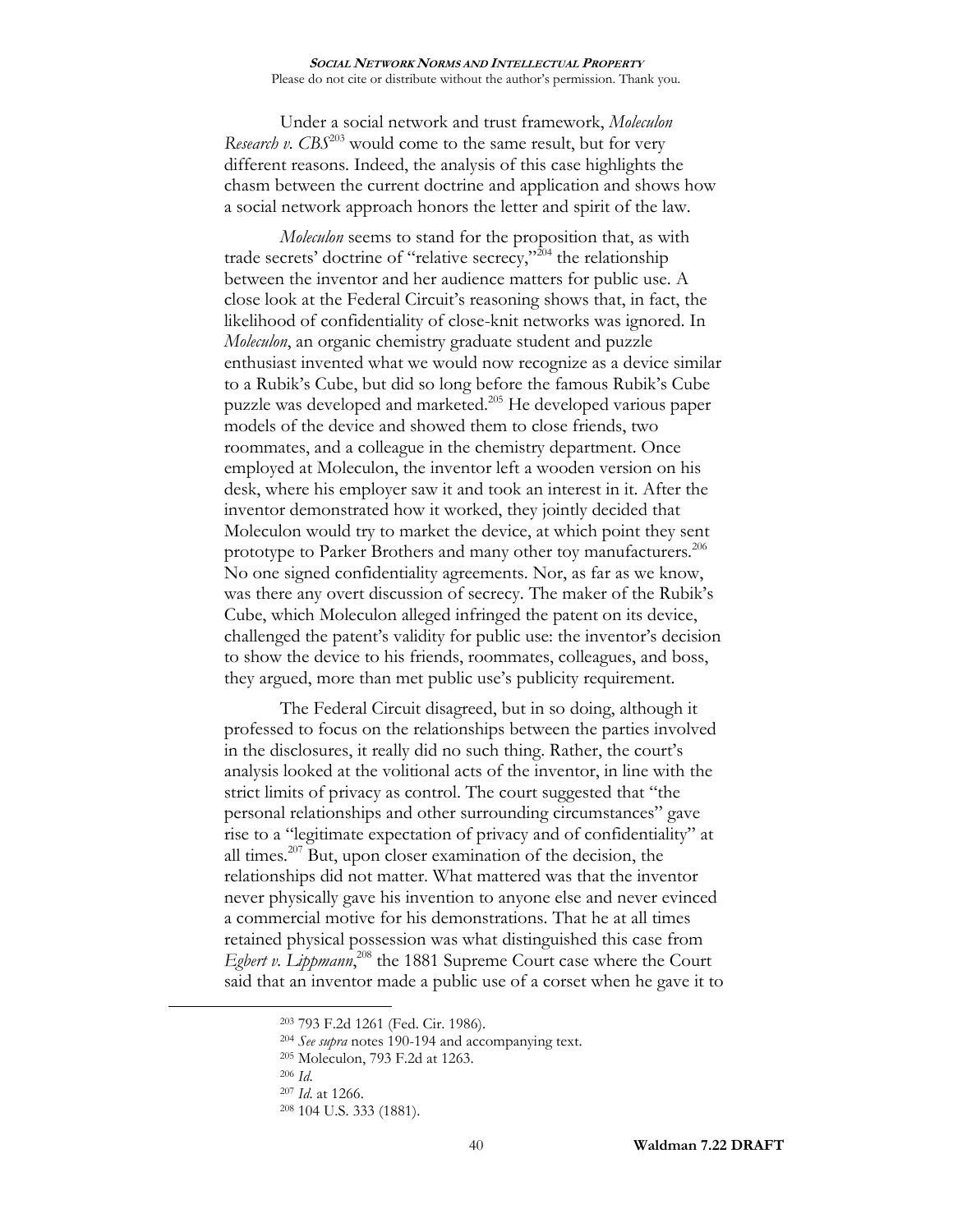his girlfriend to wear under her clothes. It could not have been the relationships between inventor and audience that distinguished *Egbert*; if anything, the implied confidentiality among lovers is stronger than between roommates and colleagues. The only thing that distinguishes *Egbert* is that, in *Egbert*, the inventor physically handed over the corset; in *Moleculon*, he kept it in his hands during demonstration. The Federal Circuit also relied on the inventor's lack of commercial intent in demonstrating his puzzle, reinforcing its focus on whether the inventor gave up control of the device.<sup>209</sup>

Looking at *Moleculon* through the lens of privacy as trust would retain the result (nonpublic use), but employ an analysis far more honest to the law of public use. Close friends and roommates, to whom the puzzle inventor demonstrated his device, represent the kind of close-knit strong ties that recycle information within a network. They also have long histories of experience with each other, contributing to implied norms of confidentiality upon which individuals should be able to rely. Indeed, evidence was admitted at trial that "[a]ll who may have seen the model were intimate friends of [the inventor] and he would have been 'astonished if any of them had felt free to do something with  $\ldots$  the idea."<sup>210</sup> What's more, these friends, roommates, and colleagues, some of whom were fellow chemists, were not engineers or puzzle experts: merely showing them a series of cubes with rotating blocks would not have allowed them to reverse engineer the device. Therefore, given the audience's relationship to the subject matter of the invention, the information disclosed was complex and of the type unlikely to be easily transmitted outside the network via weak ties. Social network and trust theory suggest that the inventor's demonstrations were not public.

And *JumpStart v. Jumpking* would, like the court found, result in a finding of public use under privacy as trust. The invention protective netting around a trampoline<sup>211</sup>—is simple to understand and easy to transmit by the weak ties (neighbors) that used it in the inventor's backyard. Although norms of trust can indeed develop among acquaintances, additional evidence would likely show little basis for trust based on experience or transference. This suggests that the invention could be disseminated to other networks beyond just a few neighbors.

The real power of privacy as trust, though, is evident from the cases where results and reasoning would change, best illustrated by a Cluster B case, *Beachcombers*, <sup>212</sup> and a Cluster A case, *Honeywell* 

<sup>209</sup> Moleculon, 793 F.2d at 1266-67.

<sup>210</sup> Moleculon Research Corp. v. CBS, Inc., 594 F. Supp. 1420, 1425 (D. Del. 1984).

<sup>211</sup> JumpSport, 191 Fed. Appx. at 929.

<sup>212</sup> 31 F.3d 1154 (Fed. Cir. 1994).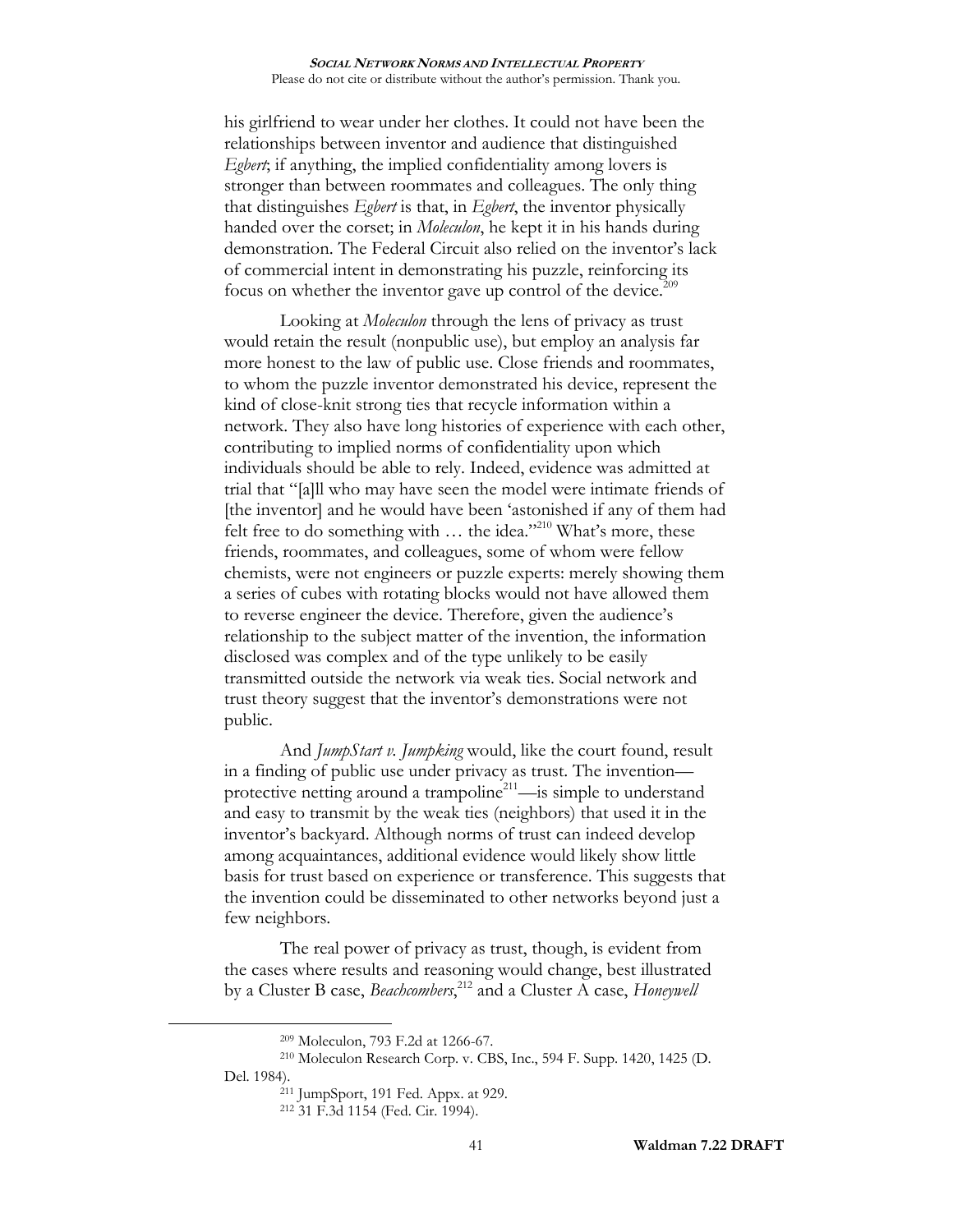*International v. Universal Avionics Systems*. <sup>213</sup> In *Beachcombers*, the Federal Circuit found that demonstration of a new kaleidoscope at the designer's home constituted invalidating public use.<sup>214</sup> The court was not clear about its reasoning; the lack of any analysis may suggest that the court was simply relying on the lack of any confidentiality agreement.<sup>215</sup> At a minimum, it is clear that the court ignored the social context of disclosure. The invite-only party was at the designer's private home gathered 20-30 of her friend and for the express purpose of soliciting feedback.<sup>216</sup> Despite the lack of any formal secrecy agreement, social network and trust theory would conclude that what happened at the cocktail party was not public use. The audience members were her friends, many of whom likely fall into the strong tie category and engender norms of confidentiality; additional evidence could be admitted to describe the audience in more detail. In any event, that those in attendance were the designer's social friends suggests that the technology of the kaleidoscope was relatively complex to them, making it the type of information that does not travel well through weak ties. Therefore, even if the invitees included some acquaintances or weak ties, the details of the invention would be unlikely to travel well from network to network. Nor should we ignore the fact that the alleged public use took place at the designer's home, a paradigmatic private context, <sup>217</sup> which not only makes further information diffusion even less likely, but also contributes to the emergence of reliable norms of confidentiality.

The result in *Honeywell* would also change. That case involved Honeywell's terrain warning system,<sup>218</sup> which help prevent pilots from flying into mountains and which was demonstrated to potential customers and a reporter more than one year before patenting.<sup>219</sup> The Federal Circuit found no public use because all demonstrations could be considered experimental. That rationale rings hollow: the demonstrations were for customers—more than 150 of them<sup>220</sup> who, the court admitted, would be purchasing the technology in the future.<sup>221</sup> It was more important to the court that Honeywell personnel conducted the demonstrations and "maintained control over them," even though it is hard to imagine who else would be conducting the test runs. To make these demonstrations seem

<sup>213</sup> 448 F.3d 982 (Fed. Cir. 2007).

<sup>214</sup> Beachcombers, 31 F.3d at 1160.

<sup>215</sup> *Id*.

<sup>216</sup> *Id*.

<sup>217</sup> *See, e.g.*, Kyllo v. United States, 533 U.S. 27, 33 (2001) ("the interior of homes [is] the prototypical and hence most commonly litigated area of protected privacy").

<sup>218</sup> Honeywell, 488 F.3d at 987.

<sup>219</sup> *Id*. at 998.

<sup>220</sup> Honeywell Int'l, Inc. v. Universal Avionics Sys. Corp., 343 F. Supp. 2d 272, 307-8 (D. Del. 2004).

<sup>221</sup> *Id*. at 308.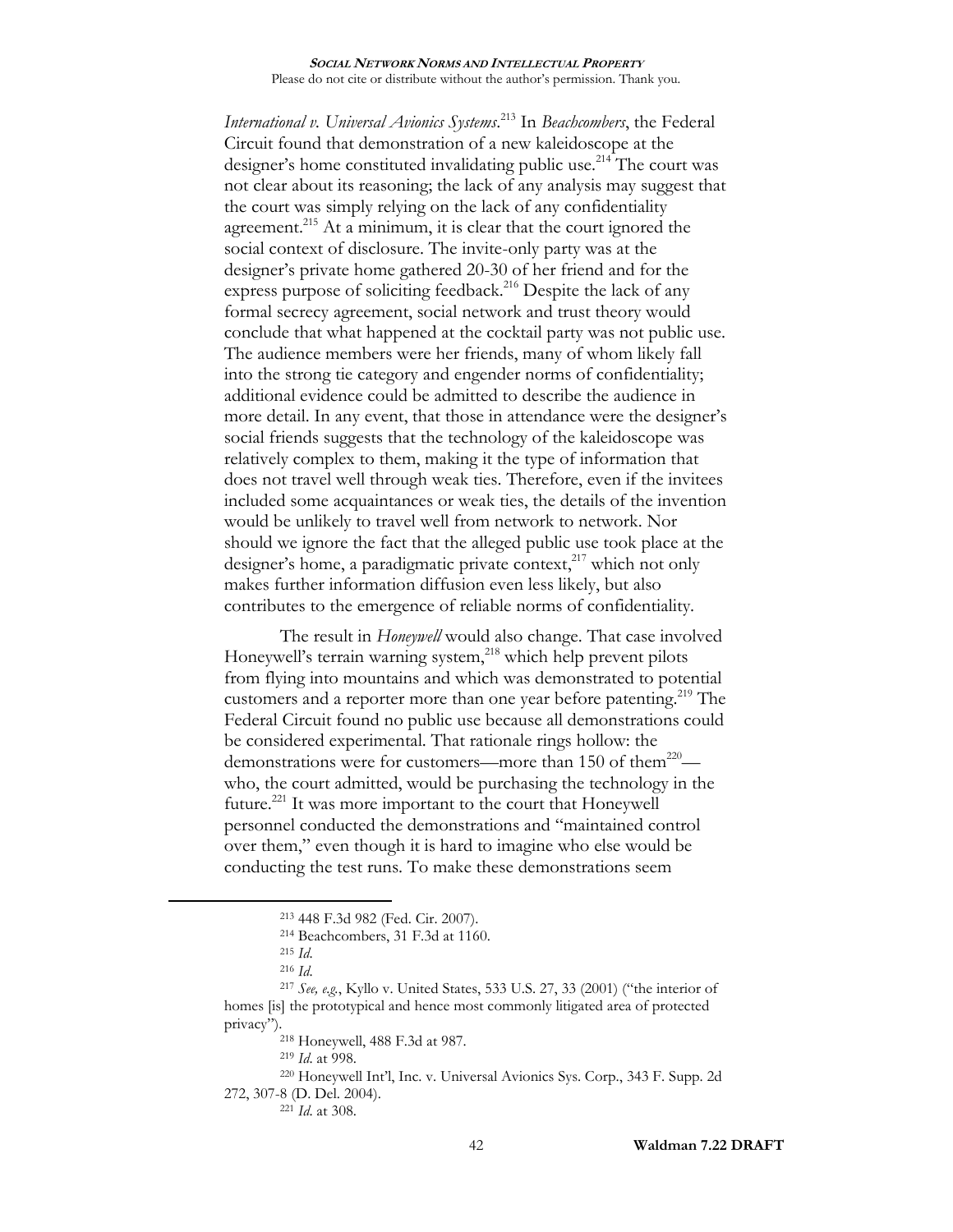relatively private, the district court emphasized that there was no indication that the general public ever became aware of the technology.<sup>222</sup> That a reporter was on board was irrelevant.

Social network and trust theory would conclude, from the totality of the circumstances, that Honeywell engaged in public use. The audience for its disclosure included members of the aviation industry that were likely going to purchase the system and a former pilot and aviation reporter that subsequently wrote an article about the technology. These are precisely the kind of weak ties that could both understand the technology and disseminate it; indeed, the writer's job is to disseminate the information. There is also no indication, unlike, say, in *Bernhardt*, <sup>223</sup> that the norms and customs of the aviation industry ensure that all parties share the burden of keeping information confidential. Additional evidence about industry norms and practice could be admitted to buttress or challenge that conclusion.

There are undoubtedly some closer calls, but additional evidence could help us apply the social network and trust model. In *Lough*, for example, where a boat repairman installed his new device on his friends' boats, $224$  we would want to know more about these friends, their history with the inventor, and their proficiency with boat hardware and technology. In *NRDC*, where the inventor's academic adviser disclosed his student's invention to an acquaintance at an academic conference,<sup>225</sup> applying social network and trust theory would require additional evidence on the relationship between the parties. But this type of evidence is easily admitted, the detour into social science well worth the added fairness benefits.

In the end, social network and trust theory offer a fair and administrable approach to public use cases. The proposal resembles trade secrecy's relative secrecy doctrine, brings intellectual property's respect for social networks to a forgotten corner of patent law, and, in so doing, treats corporate and solo inventors equally and gives everyone a chance to contribute to the innovation economy. In some situations, cases would have come to different results under privacy as trust. But for most cases, the doctrine provides a robust intellectual foundation for reasoning through public use questions and helps ensure honest application of what was always meant to be a flexible standard for patent validity.

## **B. Responses to Potential Objections**

<sup>222</sup> *Id*.

<sup>223</sup> Bernhardt, L.L.C. v. Collezione Europea USA, Inc., 386 F.3d 1371, 1381 (Fed. Cir. 2004). *See also supra* notes [81-](#page-17-0)[85](#page-18-0) and accompanying text. <sup>224</sup> Lough, 86 F.3d at 1121.

<sup>225</sup> NRDC, 17 F.3d at \*3.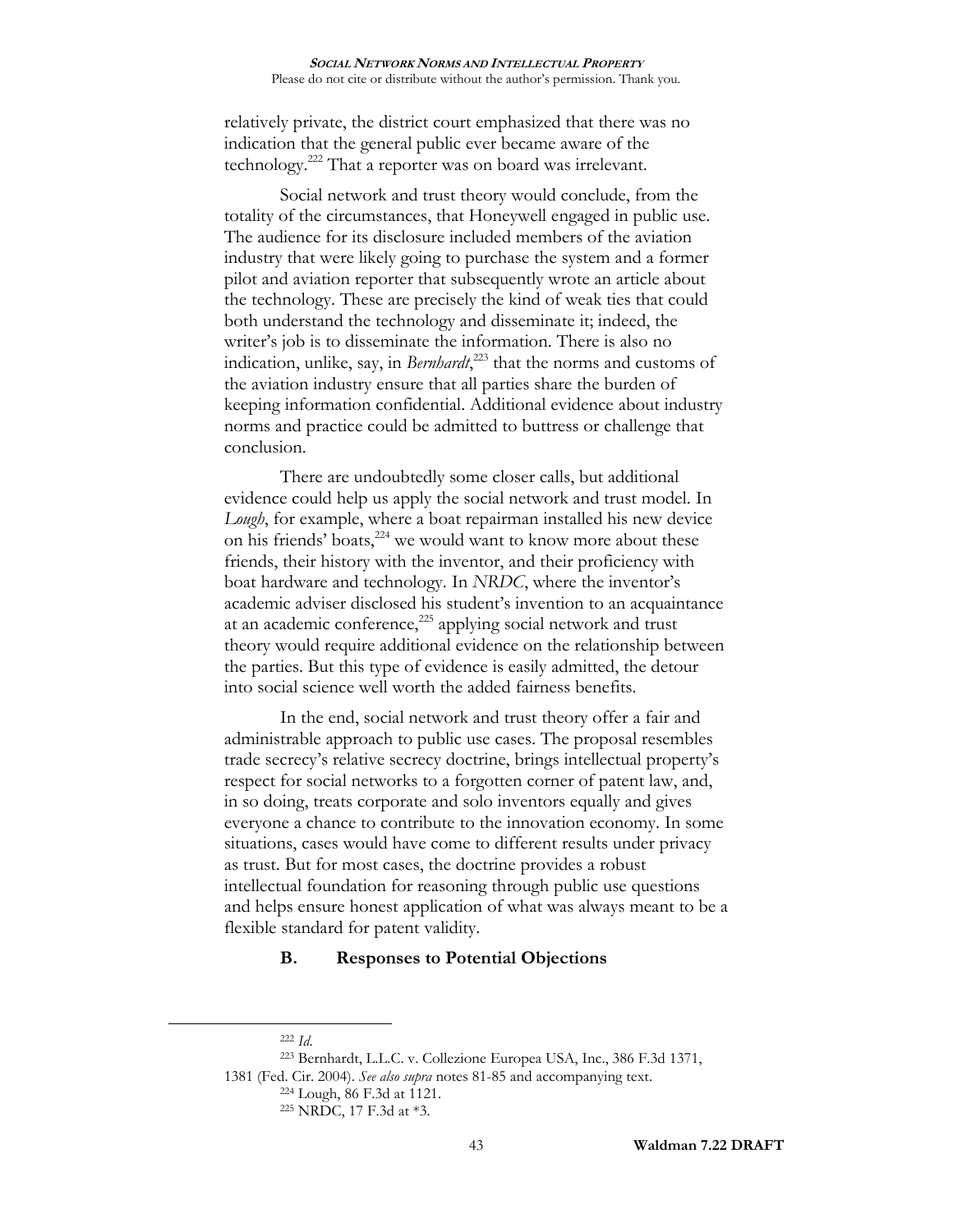Some might object to the structure or mode of analysis of privacy as trust as too indeterminate and inappropriate for patent law. Others might focus on the results, suggesting that the proposal would encourage risky business behavior and cut off more knowledge from the public domain, thus running counter to the goals of patent law. I respond to these objections in turn.

A totality of the circumstances test, one might argue, is too flexible and too indeterminate, providing too much discretion, too few guidelines, and no way to prevent a judge from imposing his personal preferences on a given case. This is a common refrain in divers areas of law,<sup>226</sup> but it rings hollow in this case. Totality of the circumstances tests, in general, allow fair and individual determinations of fact-specific cases. And even under the current standard, public use cases are highly fact specific, depending on the inventor's actions, the details of the disclosure, and whether she had the foresight and leverage to mandate nondisclosure. What's more, the very deficiencies identified in this Article—discriminatory application of public use law to privilege corporate inventors over solo entrepreneurs—stem not from a boundless totality of the circumstances test, but a misapplication of the law through a bright line privacy as control standard.<sup>227</sup> Although bright line rules are undoubtedly more definite, this Article's social network and trust approach comes with clear guidelines that limit the analysis to only relevant factors: the social context of disclosure, the information disclosed, and the relationships between the audience and the inventor and the audience and the information.<sup>228</sup>

<sup>226</sup> *See, e.g.*, Barry C. Feld, *Criminalizing Juvenile Justice: Rules of Procedure for the Juvenile Court*, 69 MINN. L. REV. 141, 173-77 (1984) (juvenile criminal justice); WAYNE R. LAFAVE AND JEROLD H. ISRAEL, CRIMINAL PROCEDURE § 3.3, at 143- 45 (2d ed. 1992) (determining culpability); B.J. Huey, *Undue Hardship or Undue Burden: Has the Time Finally Arrived for Congress to Discharge Section 523(A)(8) of the Bankruptcy Code?*, 34 TEX. TECH L. REV. 89, 108 (2002) (tax); Samuel Issacharoff, *Polarized Voting and the Political Process: The Transformation of Voting Rights Jurisprudence*, 90 MICH. L. REV. 1833, 1845 (1992) (voting rights). Lough v. Brunswick Corp., 103 F.3d 1517, 1519 (Fed. Cir. 1997) (Lourie, J., concurring) ("With respect to … public use …, courts have been accustomed to referring to their determinations as involving 'the totality of the circumstances,' a phrase that some have objected to as being indefinite."); Seal-Flex, Inc. v. Athletic Track & Court Constr., 98 F.3d 1318, 1323 n.2 (Fed. Cir. 1996) (stating, in the on-sale bar context, that the totality of the circumstances test is often criticized as being unnecessarily vague).

<sup>227</sup> *See supra* notes [48-](#page-9-3)[55](#page-10-0) and accompanying text.

<sup>228</sup> Nor has the Federal Circuit disclaimed a totality of the circumstances test in public use cases. Until the Supreme Court decided *Pfaff v. Wells Electronics*, 525 U.S. 55 (1998), the federal courts had been using a totality of the circumstances test to adjudicate both the public use and on-sale bars. *Pfaff*, an on-sale bar case, switches the standard to a "ready for patenting" test, but since the Court had no occasion to address public use, the totality of the circumstances remained for the public use bar. But the Federal Circuit's decision in *SmithKline Beecham Corp. v. Apotex Corp*., 365 F.3d 1306 (Fed. Cir. 2004), vacated en banc, 403 F.3d 1328 (Fed. Cir.), aff'd on other grounds, 403 F.3d 1331 (Fed. Cir. 2005), opted to apply the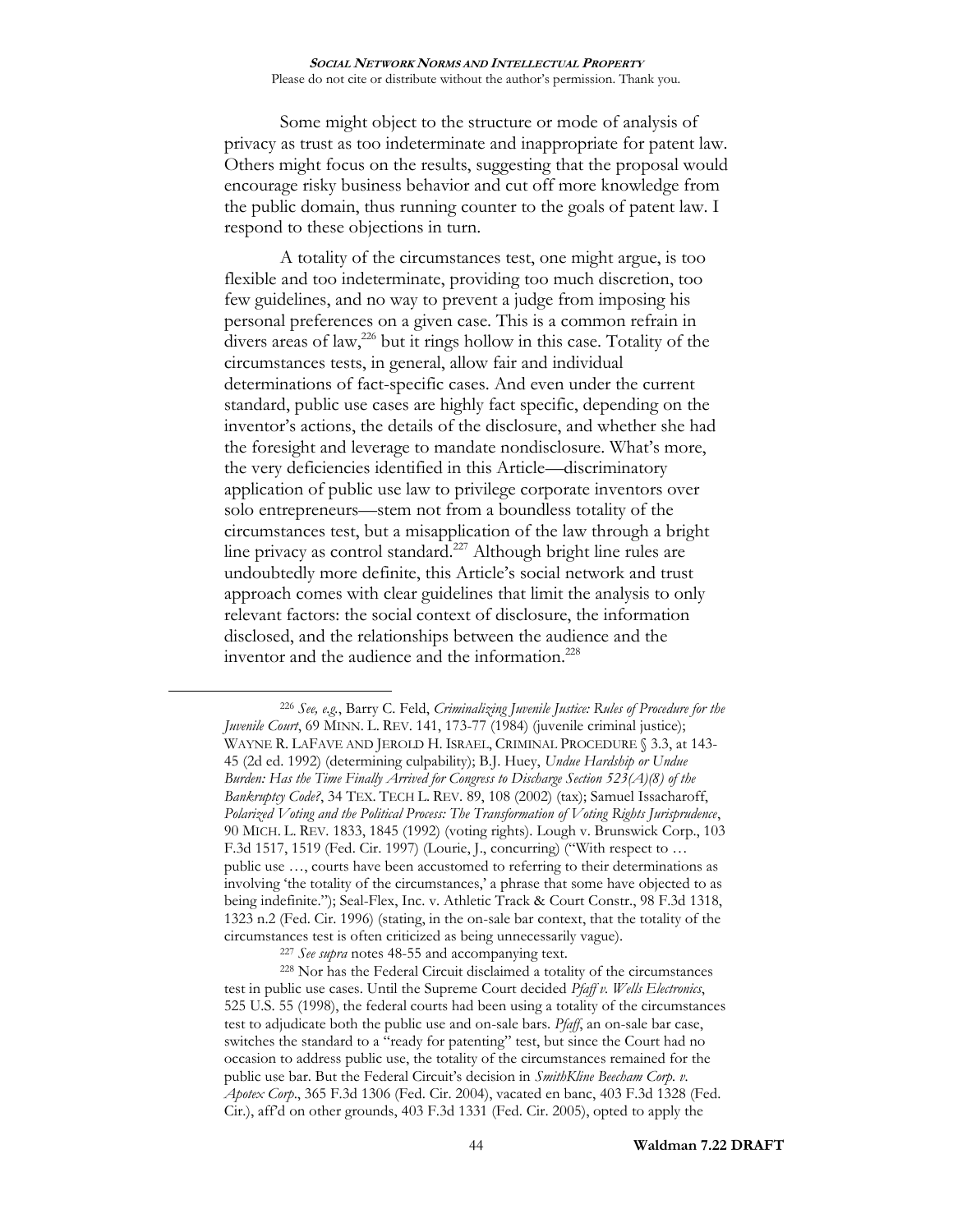A second structural objection to this Article's social network and trust proposal is that it imports a doctrine from unrelated areas of law and social science that address problems and policies distinct from patent law. I disagree. Not only did Sam Warren and Louis Brandeis refer to the doctrinal and theoretical relationships between intellectual property and privacy law more than 125 years ago, $^{229}$ distinguished scholars in both fields have been learning lessons from each other ever since.<sup>230</sup> Indeed, paraphrasing Jonathan Zittrain's powerful argument, the "problem" of privacy and intellectual property is the same: information flow.<sup>231</sup> In privacy, individuals seek to protect the dissemination of personal data; many privacy questions concern the wrongful disclosure of intimate information. The public use bar addresses a similar matter—namely, the diffusion of information about an invention. To answer these questions, both fields seek a way to draw the boundary between public and private after an initial, limited disclosure. Considering similar approaches, therefore, makes sense.

The final two objections concern the practical implications of employing a social network and trust approach to public use. Some might argue that by recognizing the norms of confidentiality of informal relationships between friends and intimates, this Article's proposal would result in more findings of nonpublic use. But allowing more inventors to use their devices without the voluminous disclosures required in a patent application would run counter to the a central goal of patent law, i.e., the disclosure of knowledge to the public.<sup>232</sup> This argument misreads the data and misses the point of privacy as trust. As discussed above, many public and nonpublic use cases would come to same results under a social network and trust approach. The proposal is merely a mode of analysis that also

Supreme Court's on-sale rule to public use. Still later, the Federal Circuit appeared to return to a totality of the circumstances test in *Bernhardt v. Collezione Europa*, 386 F.3d 1371 (Fed. Cir. 2004), and in *Dey v. Sunovision*, 715 F.3d 1351 (Fed. Cir. 2013). In *Invitrogen Corp. v. Biocrest Manufacturing, L.P.*, 424 F.3d 1374 (Fed. Cir. 2005), the Federal Circuit offered a middle ground that ultimately retained the totality of the circumstances test for determining public use. The court stated that the "proper test" for public use is "whether the purported use: (1) was accessible to the public; or (2) commercially exploited." That said, determining "publicness" under prong (1) required falling back on the totality of the circumstances test described above. *Id*. at 1380.

<sup>229</sup> Samuel D. Warren & Louis D. Brandeis, *The Right to Privacy*, 4 HARV. L. REV. 193, 198-205 (1890).

<sup>230</sup> *See, e.g.*, Jonathan Zittrain, *What the Publisher Can Teach the Patient: Intellectual Property and Privacy in an Era of Trusted Privication*, 52 STAN. L. REV. 1201  $(2000).$ 

<sup>231</sup> *Id*. at 1203.

 $\overline{a}$ 

<sup>232</sup> Sinclair & Carroll Co. v. Interchemical Corp., 325 U.S. 327, 330-31 (1945) ("[t]he primary purpose of our patent system is not reward of the individual but the advancement of the arts and sciences. Its inducement is directed to disclosure of advances in knowledge which will be beneficial to society; it is not a certificate of merit, but an incentive to disclosure.").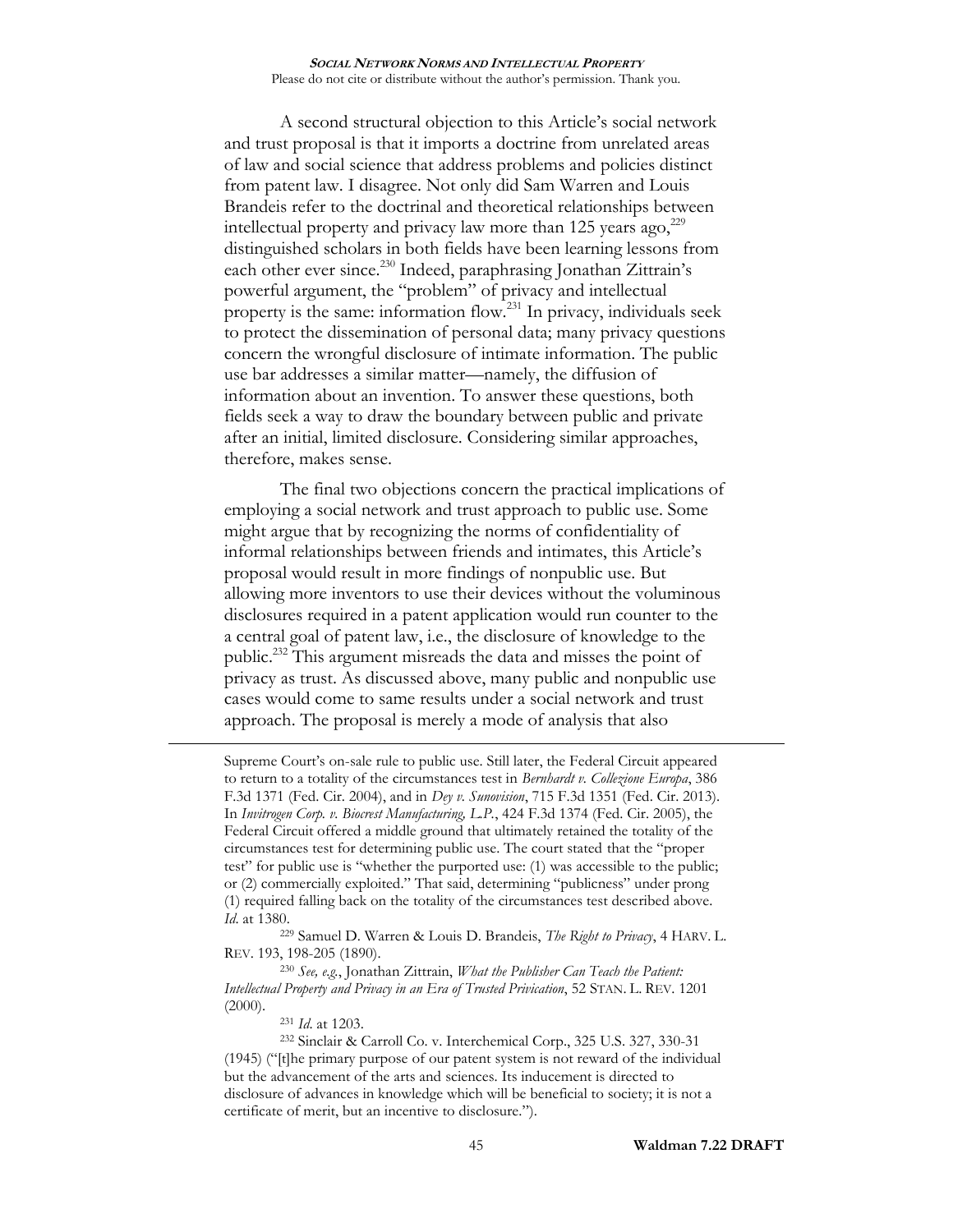addresses inequality in the application of current public use law. If it does result in more solo entrepreneurs being allowed to retain their patents, so be it: the PTO has already recognized the need to improve access by part-time inventors and hobbyists $^{233}$  and the progress of science and technology in society, the salient and overarching purpose of the patent system, $^{234}$  could only benefit.

Some may argue, too, that even if secrecy commitments are not always be possible, codifying norms of confidentiality as adequate replacements encourages risky behavior. The law, the argument continues, should incentivize corporate and solo entrepreneurs alike to take every necessary precaution to secure their inventions, and downplaying confidentiality agreements does the opposite. I resist the temptation to use a discriminatory weapon as a paternalistic tool that has a disparate impact on lone inventors. Focusing on the context of disclosure encourages risky behavior no more than privacy law does when it allows individuals to rely on their legitimate expectations of privacy. And the elevation of confidentiality agreements to near determinative status is less a tool of social policy than a give away to corporate entities that have the leverage to employ them. What's more, as evidenced by its Pro Se Assistance Program and Law School Clinic Program,<sup>235</sup> the PTO already believes that solo entrepreneurs deserve a chance to access the innovation economy without having to meet some of the same demands as corporate inventors. A social network and trust model to public use, therefore, does not so much encourage bad behavior as implement an egalitarian approach to patentability.

## **Conclusion**

 $\overline{a}$ 

Current public use law tends to privilege corporate inventors over solo entrepreneurs. It does so by employing a privacy as control model for determining when a pre-patenting disclosure or use was sufficiently public to invalidate a patent, elevating confidentiality agreements to near determinative status, and respecting the confidentiality norms of industry while ignoring the different, yet equally as powerful norms of individuals. This Article proposes a new way of thinking through and adjudicating public use cases by employing a privacy as trust model. This approach recognizes that disclosure is a contextual, fact-specific social phenomenon that can only be evaluated through the lens of social science, specifically social network theory and trust. An administrable model that focuses on the social context of disclosure, the relationship between the inventor

<sup>233</sup> *See* Pro Se Assistance Program, at http://www.uspto.gov/patentsgetting-started/using-legal-services/pro-se-assistance-program.

<sup>234</sup> Sinclair, 325 U.S. at 330-31. *See also* U.S. Const., art. I, § 8, cl. 8.

<sup>235</sup> Law School Clinic Certification Program, at

http://www.uspto.gov/learning-and-resources/ip-policy/public-informationabout-practitioners/law-school-clinic-1.